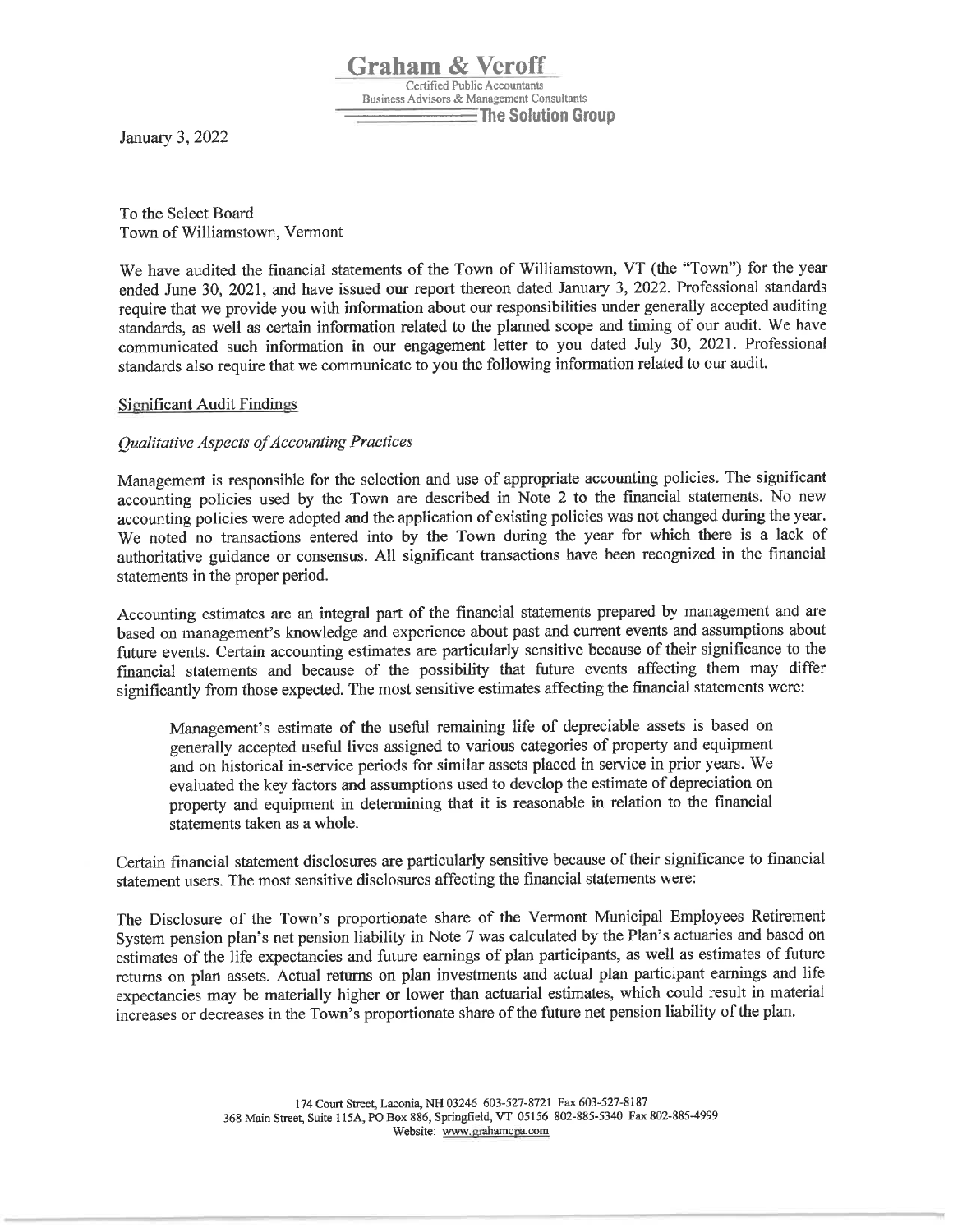#### Difficulties Encountered in Performing the Audit

We encountered no significant difficulties in dealing with management in performing and completing our audit.

#### Corrected and Uncorrected Misstatements

Professional standards require us to accumulate all known and likely misstatements identified during the audit, other than those that are trivial, and communicate them to the appropriate level of management. Management has corrected all such misstatements. In addition, none of the misstatements detected as a result of audit procedures and corrected by management were material, either individually or in the aggregate, to the financial statements taken as a whole.

#### Disagreements with Management

For purposes of this letter, professional standards define a disagreement with management as a financial accounting, reporting, or auditing matter, whether or not resolved to our satisfaction, that could be significant to the financial statements or the auditor's report. We are pleased to report that no such disagreements arose during the course of our audit.

#### **Management Representations**

We have requested certain representations from management that are included in the management representation letter dated January 3, 2022.

### Management Consultations with Other Independent Accountants

In some cases, management may decide to consult with other accountants about auditing and accounting matters, similar to obtaining a "second opinion" on certain situations. If a consultation involves application of an accounting principle to the Town's financial statements or a determination of the type of auditor's opinion that may be expressed on those statements, our professional standards require the consulting accountant to check with us to determine that the consultant has all the relevant facts. To our knowledge, there were no such consultations with other accountants.

#### **Other Audit Findings or Issues**

We generally discuss a variety of matters, including the application of accounting principles and auditing standards, with management each year prior to retention as the Town's auditors. However, these discussions occurred in the normal course of our professional relationship and our responses were not a condition to our retention.

#### **Other Matters**

We applied certain limited procedures to Management's Discussion and Analysis, which is required supplementary information (RSI) that supplements the basic financial statements. Our procedures consisted of inquiries of management regarding the methods of preparing the information and comparing the information for consistency with management's responses to our inquiries, the basic financial statements, and other knowledge we obtained during our audit of the basic financial statements. We did not audit the RSI and do not express an opinion or provide any assurance on the RSI.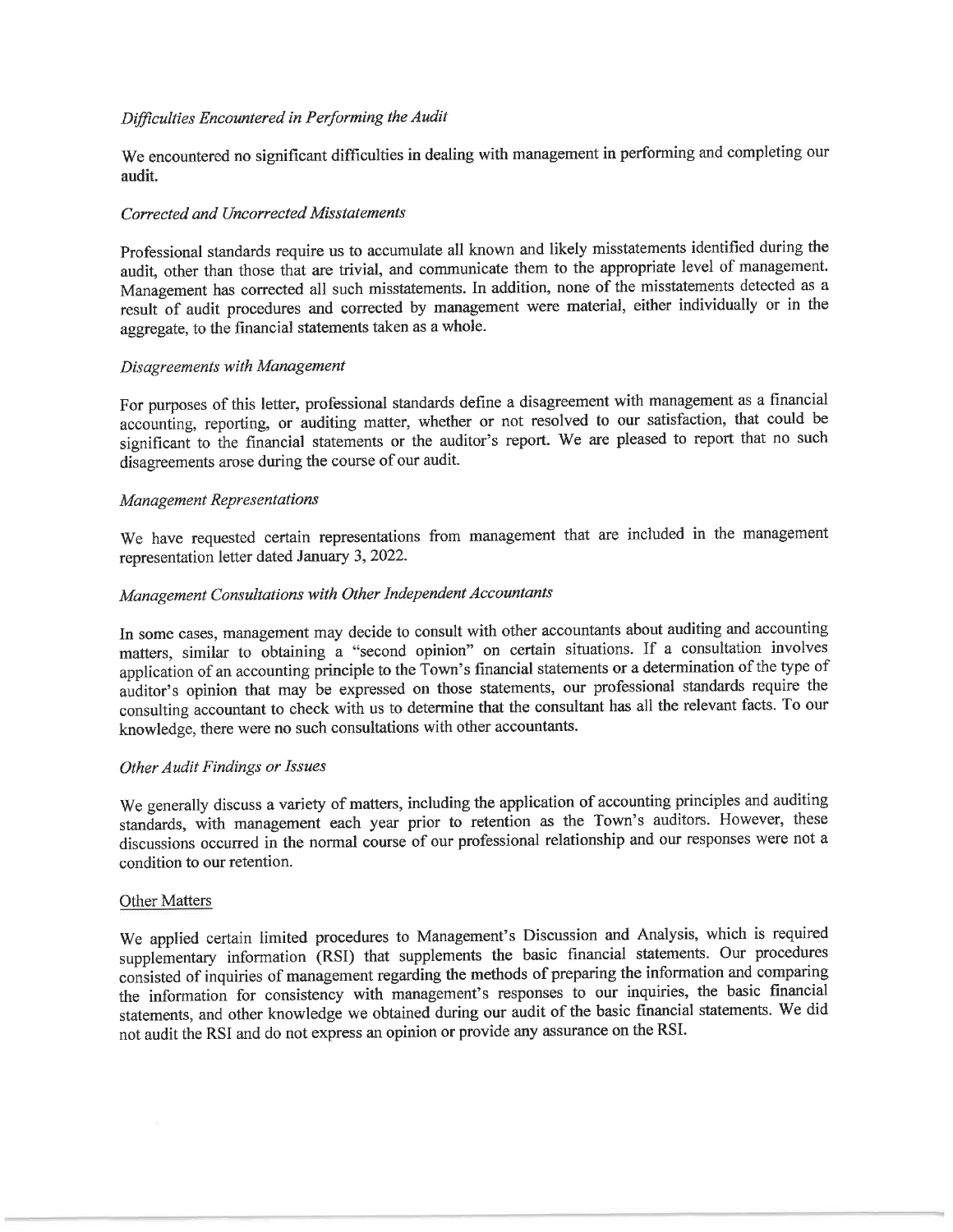#### Restrictions on Use

This information is intended solely for the use of the Select Board and management of the Town of Williamstown, VT and is not intended to be and should not be used by anyone other than these specified parties.

Very truly yours,

Graham & Veroff

Graham & Veroff, P.C. Springfield, Vermont January 3, 2022 VT Registration #92-0000282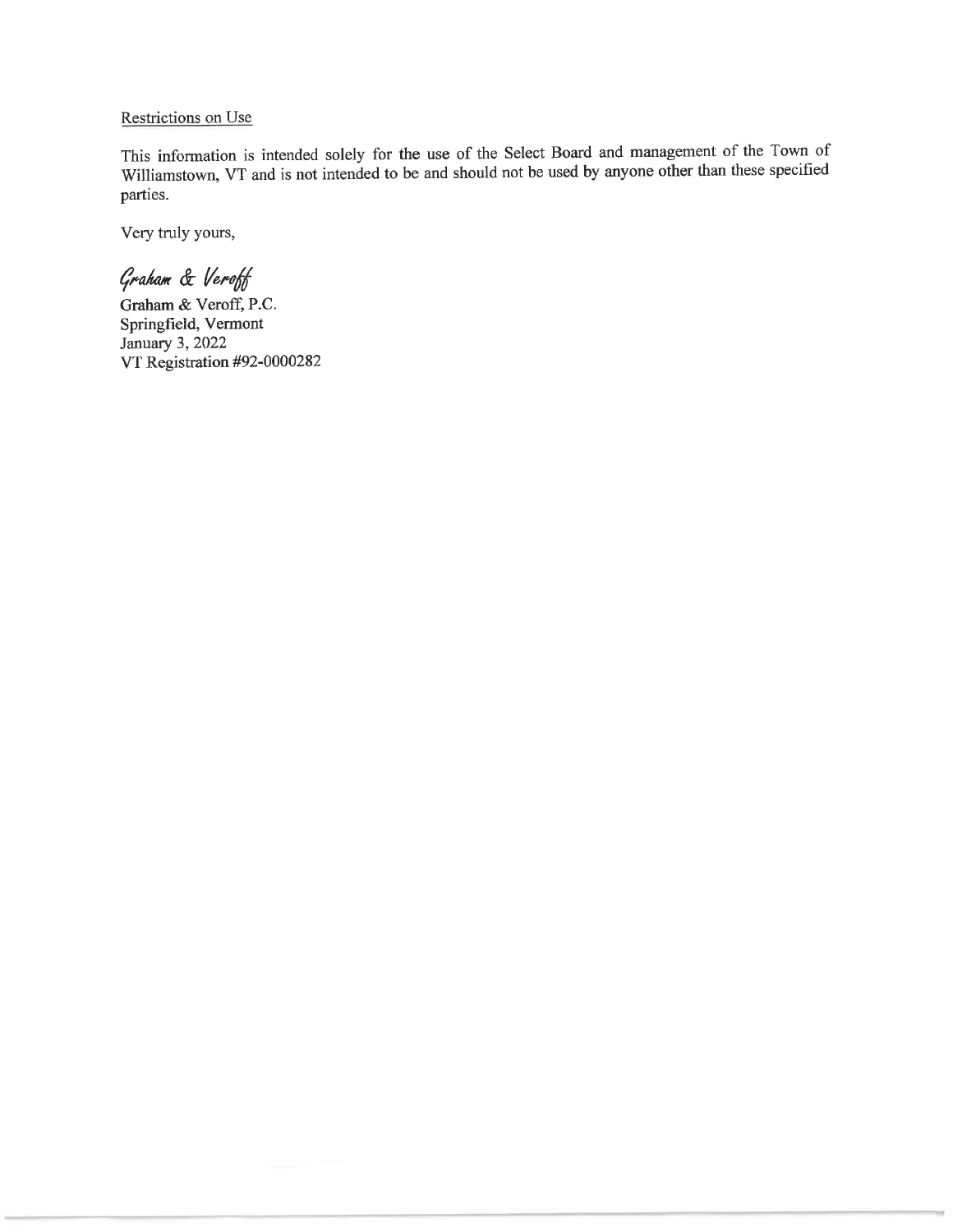# **TOWN OF WILLIAMSTOWN, VERMONT ANNUAL FINANCIAL REPORT YEAR ENDED JUNE 30, 2021**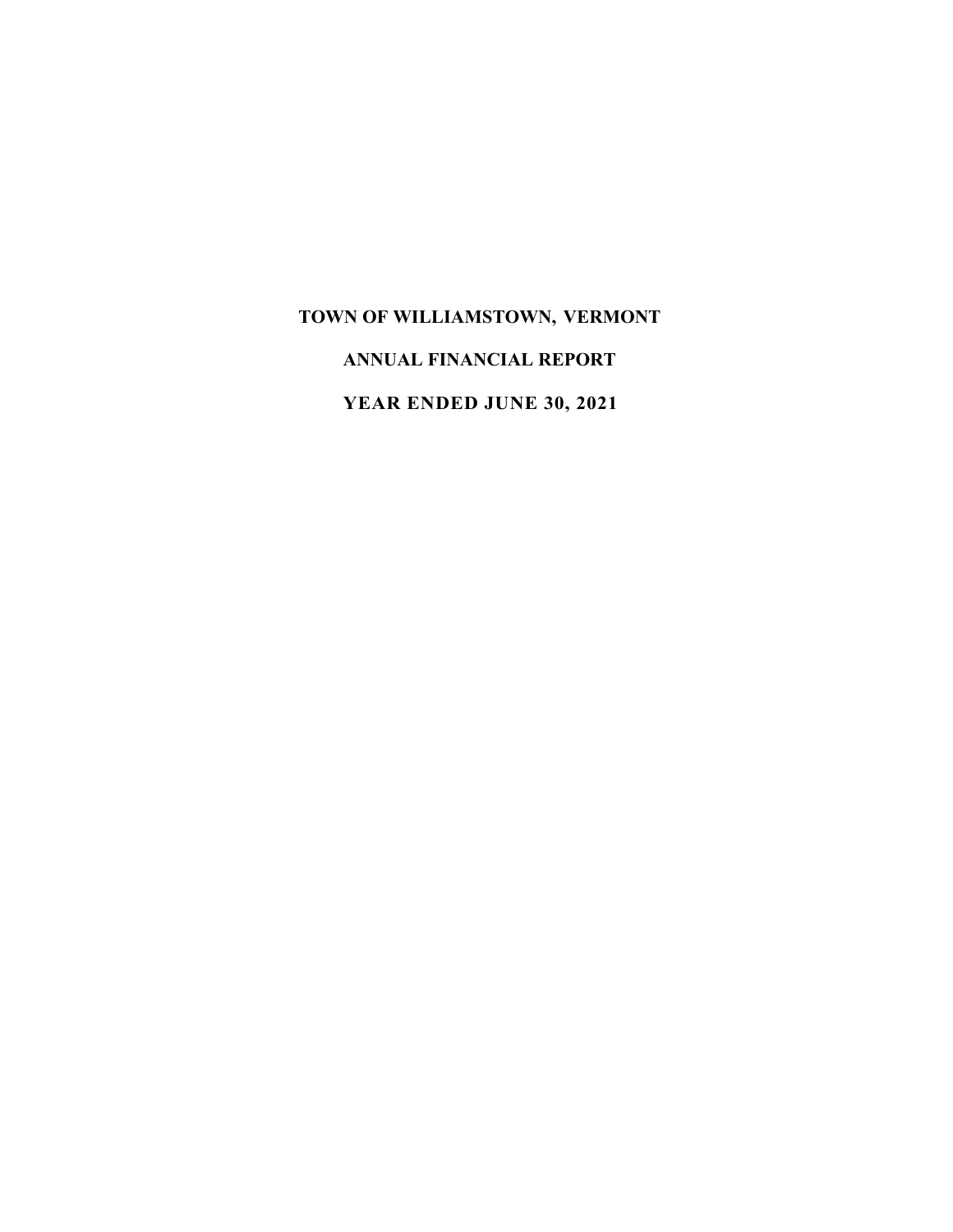### **TOWN OF WILLIAMSTOWN, VERMONT ANNUAL FINANCIAL REPORT JUNE 30, 2021**

# **TABLE OF CONTENTS**

|                         | Independent Auditors' Report                                                                                                                                                                                                                                                                                                    | $1 - 2$        |
|-------------------------|---------------------------------------------------------------------------------------------------------------------------------------------------------------------------------------------------------------------------------------------------------------------------------------------------------------------------------|----------------|
|                         | Management's Discussion and Analysis (Unaudited)                                                                                                                                                                                                                                                                                | $3-9$          |
|                         | <b>BASIC FINANCIAL STATEMENTS</b>                                                                                                                                                                                                                                                                                               |                |
| A<br>B                  | <b>Government-wide Financial Statements</b><br><b>Statement of Net Position</b><br><b>Statement of Activities</b>                                                                                                                                                                                                               | 10<br>11       |
| $C-1$                   | <b>Governmental Funds Financial Statements</b><br><b>Balance Sheet</b><br>Reconciliation of Governmental Fund Balances to the Statement of Net Position -                                                                                                                                                                       | 12             |
| $C-2$<br>$C-3$          | Governmental Activities<br>Statement of Revenues, Expenditures and Changes in Fund Balances<br>Reconciliation of Statement of Revenues, Expenditures and Changes in Fund<br>Balances – Governmental Fund to the Statement of Activities – Governmental                                                                          | 13<br>14       |
| $C-4$<br>$D-1$<br>$D-2$ | Activities<br><b>Budgetary Comparison Information</b><br>Statement of Revenues, Expenditures, and Changes in Fund Balance - Budget and<br>Actual (Non-GAAP Budgetary Basis) - General Fund<br>Statement of Revenues, Expenditures, and Changes in Fund Balance - Budget and<br>Actual (Non-GAAP Budgetary Basis) - Highway Fund | 15<br>16<br>17 |
| $E-1$<br>$E-2$<br>$E-3$ | <b>Proprietary Funds Financial Statements</b><br><b>Statement of Net Position</b><br>Statement of Revenues, Expenses and Changes in Net Position<br><b>Statement of Cash Flows</b>                                                                                                                                              | 18<br>19<br>20 |
| F<br>G                  | <b>Fiduciary Funds Financial Statements</b><br><b>Statement of Fiduciary Net Position</b><br>Statement of Changes in Fiduciary Net Position                                                                                                                                                                                     | 21<br>22       |
|                         | <b>Notes to the Basic Financial Statements</b>                                                                                                                                                                                                                                                                                  | $23 - 42$      |
| H                       | <b>SUPPLEMENTARY INFORMATION</b><br>Schedule of the Town's Proportionate Share of the Net Pension Liability<br>Schedule of the Town's Contributions – Pensions                                                                                                                                                                  | 43<br>44       |
| 1<br>$\overline{2}$     | Combining and Individual Fund Schedules<br>Non-Major Governmental Funds<br><b>Combining Balance Sheet</b><br>Combining Statement of Revenues, Expenditures, and Changes in Fund Balances                                                                                                                                        | 45<br>46       |
|                         | Independent Auditor's Report on Internal Control Over Financial Reporting and on<br>Compliance and Other Matters Based on an Audit of Financial Statements Performed in<br>Accordance with "Government Auditing Standards"                                                                                                      | 47-48          |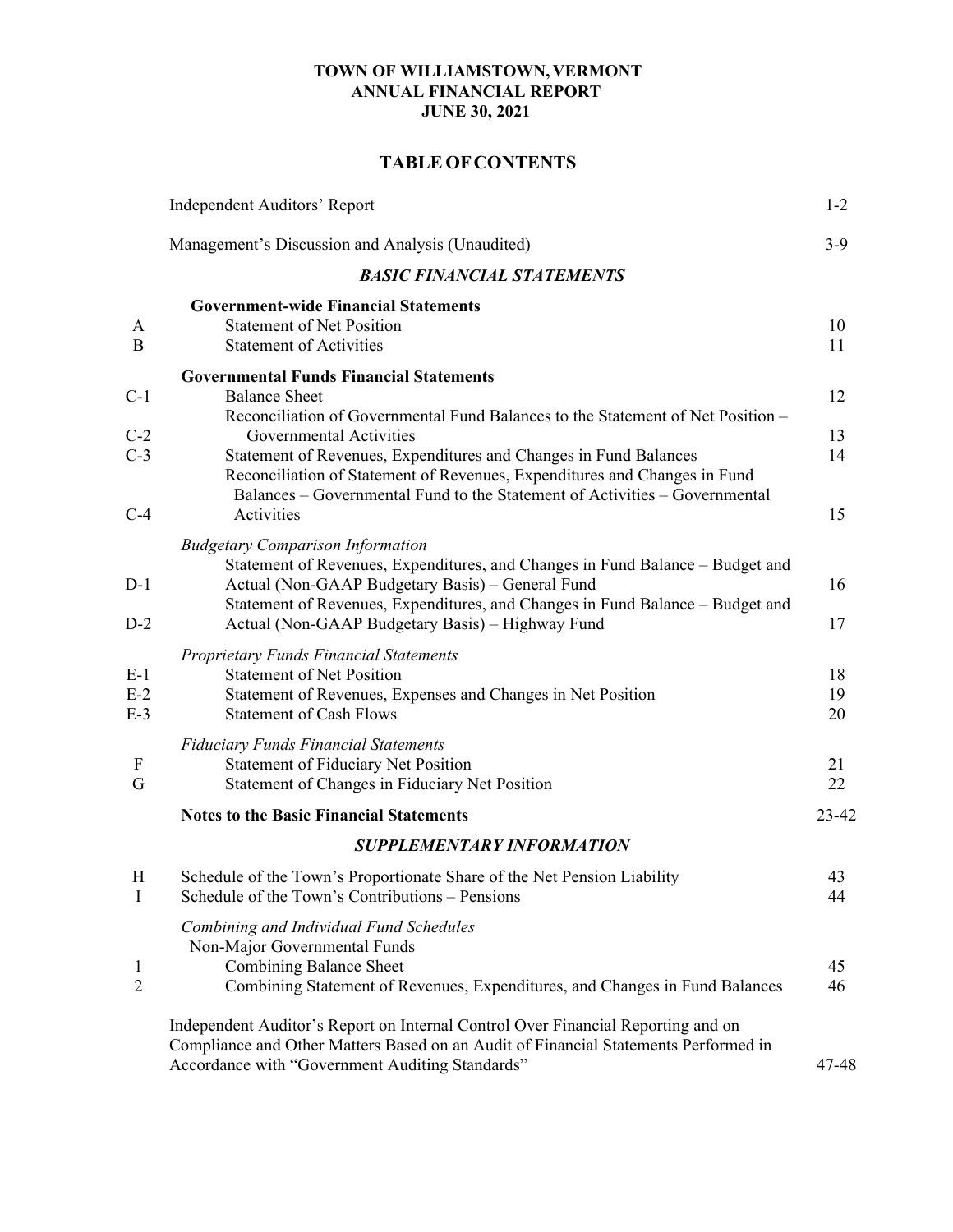

### **INDEPENDENT AUDITORS' REPORT**

To the Board of Selectmen and Town Manager of Town of Williamstown, Vermont

#### **Report on the Financial Statements**

We have audited the accompanying financial statements of the governmental activities, the business-type activities, each major fund, and the aggregate remaining fund information of the Town of Williamstown, Vermont (the "Town"), as of and for the year ended June 30, 2021, and the related notes to the financial statements, which collectively comprise the Town's basic financial statements as listed in the table of contents.

#### **Management's Responsibility for the Financial Statements**

Management is responsible for the preparation and fair presentation of these financial statements in accordance with accounting principles generally accepted in the United States of America; this includes the design, implementation, and maintenance of internal control relevant to the preparation and fair presentation of the financial statements that are free from material misstatement, whether due to fraud or error.

#### **Auditor's Responsibility**

Our responsibility is to express opinions on these financial statements based on our audit. We conducted our audit in accordance with auditing standards generally accepted in the United States of America Those standards require that we plan and perform the audit to obtain reasonable assurance about whether the basic financial statements are free of material misstatement.

An audit involves performing procedures to obtain audit evidence about the amounts and disclosures in the financial statements. The procedures selected depend on the auditor's judgment, including the assessment of the risks of material misstatement of the financial statements, whether due to fraud or error. In making those risk assessments, the auditor considers internal control relevant to the Town's preparation and fair presentation of the financial statements in order to design audit procedures that are appropriate in the circumstances, but not for the purpose of expressing an opinion on the effectiveness of the Town's internal control. Accordingly, we express no such opinion. An audit also includes evaluating the appropriateness of accounting policies used and the reasonableness of significant account estimates made by management, as well as evaluating the overall presentation of the financial statements.

We believe that the audit evidence we have obtained is sufficient and appropriate to provide a basis for our audit opinions.

#### **Opinion**

In our opinion, the financial statements referred to above present fairly, in all material respects, the respective financial position of the governmental activities, business-type activities, each major fund, and aggregate remaining fund information of the Town of Williamstown, Vermont as of June 30, 2021, and the respective changes in financial position and, where applicable, cash flows thereof for the year ended in accordance with accounting principles generally accepted in the United States of America.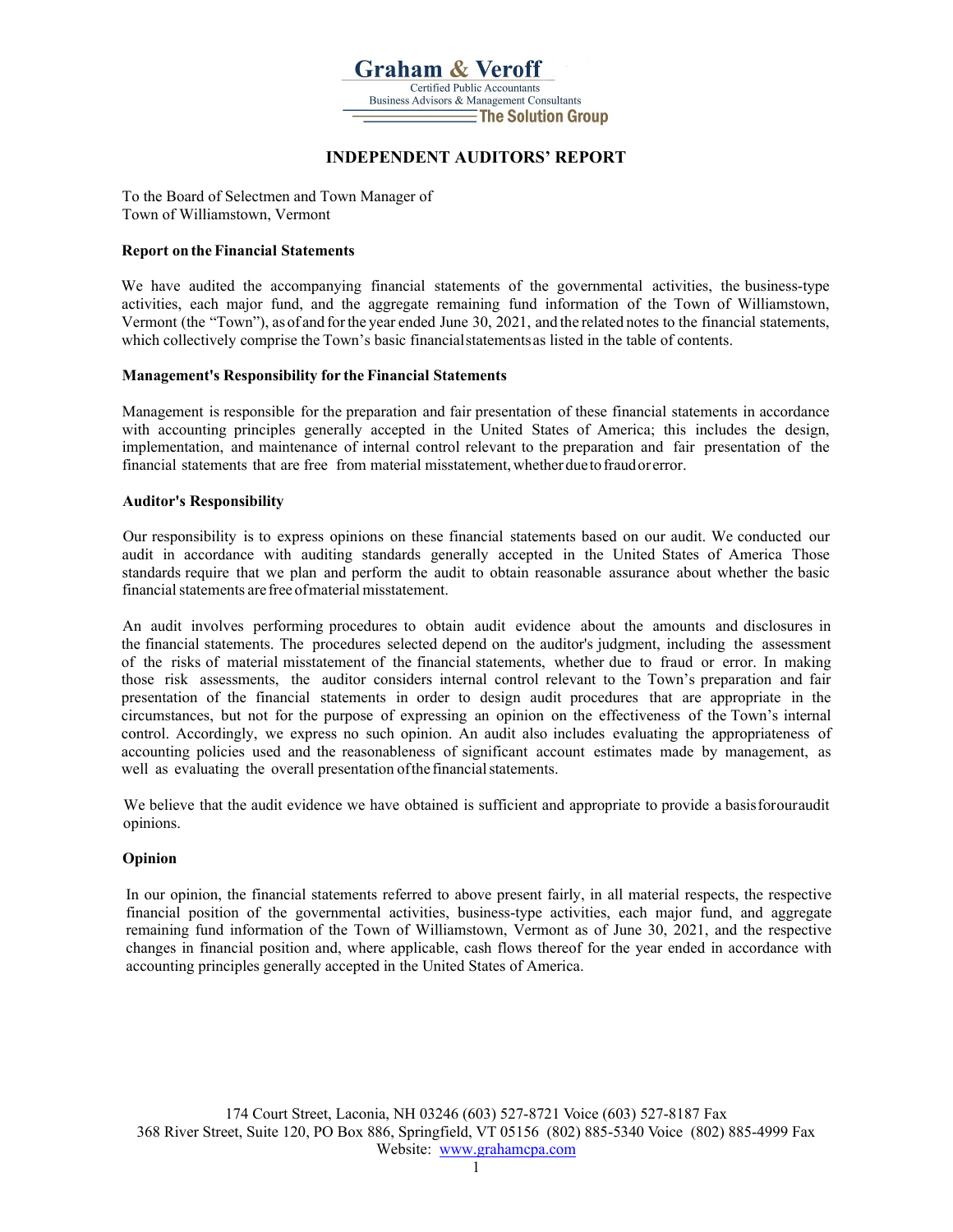#### **Other Matters**

#### *Required Supplementary Information*

Accounting principles generally accepted in the United States of America require that the following be presented to supplement the basic financial statements:

- Management's discussion and analysis
- Schedule of the Town's Proportionate Share of the Net Pension Liability
- Schedule of the Town's Contributions Pensions

Such information, although not part of the basic financial statements, is required by the *Governmental Accounting Standards Board*, who considers it to be an essential part of financial reporting for placing the basic financial statements in an appropriate operational, economic, or historical context.

We have applied certain limited procedures to the required supplementary information in accordance with auditing standards generally accepted in the United States of America, which consisted of inquiries of management about the methods of preparing the information and comparing the information for consistency with management's responses to our inquiries, the basic financial statements, and other knowledge we obtained during our audit of the basic financial statements. We do not express an opinion or provide any assurance on the information because the limited procedures do not provide us with sufficient evidence to express an opinion or provide any assurance.

#### *Other Information*

Our audit was conducted for the purpose of forming opinions on the financial statements that collectively comprise the Town's basic financial statements. The combining and individual non-major fund financial statements, and statistical section are presented for purposes of additional analysis and are not a required part of the basic financial statements.

The combining and individual non-major fund financial statements are the responsibility of management and were derived from and relate directly to the underlying accounting and other records used to prepare the basic financial statements. Such information has been subjected to the auditing procedures applied in the audit of the basic financial statements and certain additional procedures, including comparing and reconciling such information directly to the underlying accounting and other records used to prepare the basic financial statements or to the basic financial statements themselves, and other additional procedures in accordance with auditing standards generally accepted in the United States of America. In our opinion, the combining and individual non-major fund financial statements are fairly stated, in all material respects, in relation to the basic financial statements as a whole.

#### **Other Reporting Required by Government Auditing Standards**

In accordance with *Government Auditing Standards*, we have also issued our report dated January 3, 2021, on our consideration of the Town's internal control over financial reporting and on our tests of its compliance with certain provisions of laws, regulations, contracts, and grant agreements and other matters. The purpose of that report is to describe the scope of our testing of internal control over financial reporting and compliance and the results of that testing, and not to provide an opinion on internal control over financial reporting or on compliance. That report is an integral part of an audit performed in accordance with *Government Auditing Standards* in considering the Town's internal control over financial reporting and compliance.

Graham & Veroff

Graham & Veroff, PC Springfield, Vermont January 3, 2022 VT Registration #92-0000282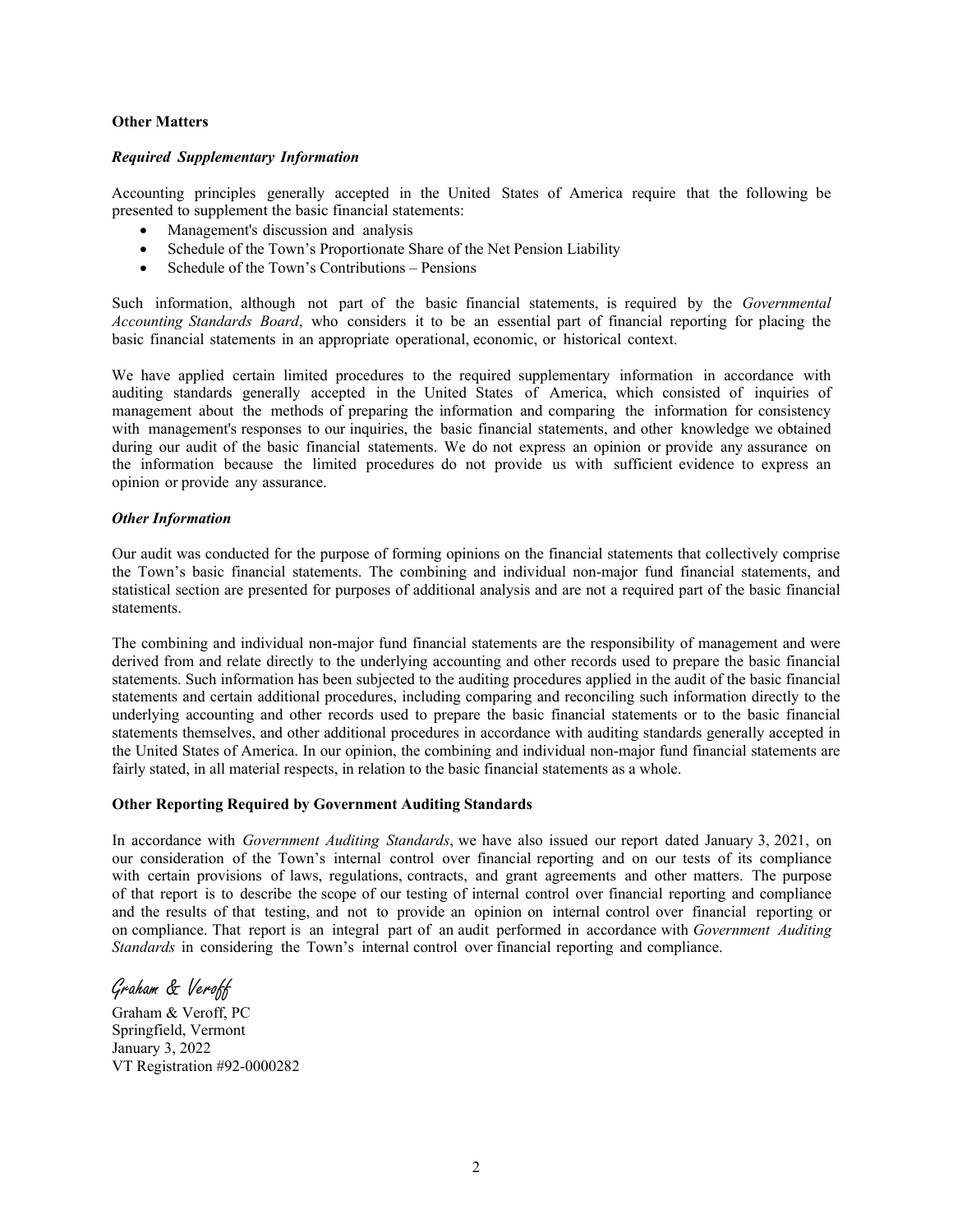Within this section of the Town of Williamstown, Vermont's (the "Town") annual financial report, the Town's management provides narrative discussion and analysis of the financial activities of the Town for the year ended June 30, 2021. The Town's financial performance is discussed and analyzed within the context of the accompanying financial statements and disclosures following this section. Additional information is available in the auditor's opinion letter, which precedes the management's discussion and analysis.

# *Financial Highlights*

### **Government-Wide Highlights**

*Net Position –* The assets and deferred outflows of the Town exceeded its liabilities and deferred inflows on June 30, 2021by \$6,419,539 (net position). Of this amount, \$1,524,911 (unrestricted net position) may be used by the various funds of the Town to meet the Town's ongoing obligations to citizens and creditors, and \$4,379,839 was invested in capital assets, net of related long-term debt. The remainder, \$514,789, is restricted for special purpose revenue funds and capital project reserves.

*Changes in Net Position -* The Town's total net position decreased by \$9,684. Of this amount, net position attributable to governmental activities increased by \$258,611. Net position attributable to business-type activities decreased by \$248,927.

### **Fund Highlights**

*Government Funds* – Governmental funds include general, special revenue, and capital projects. As of June 30, 2021, the Town's governmental funds reported a combined ending fund balance of \$1,552,071, an increase of \$341,056.

*Water Fund - The Town's Water Fund reported a total net position of \$949,358 as of June 30,* 2021, an increase of \$27,426. \$369,807 represents the *unrestricted balance* available for future expenses, and \$477,992 is the amount invested in capital assets, net of related debt.

*Sewer Fund* – The Town's Sewer Fund reported a total net position of \$966,912 as of June 30, 2021, a decrease of \$276,353. \$246,509 represents the *unrestricted deficit balance.* \$820,922 is the amount invested in capital assets, net of related debt.

# *Overview of the Town's Financial Statements*

Management's discussion and analysis introduces the Town's basic financial statements. The basic financial statements include: (1) government-wide financial statements, (2) fund financial statements, and (3) notes to the basic financial statements.

**Government-Wide Financial Statements**. The Town's annual report includes two government-wide financial statements which provide both long- term and short-term information about the Town's overall status. Financial reporting at this level uses a perspective similar to that found in the private sector with its basis in full accrual accounting and elimination or reclassification of internal activities. They are comprised of the *statement of net position* and *statement of activities.*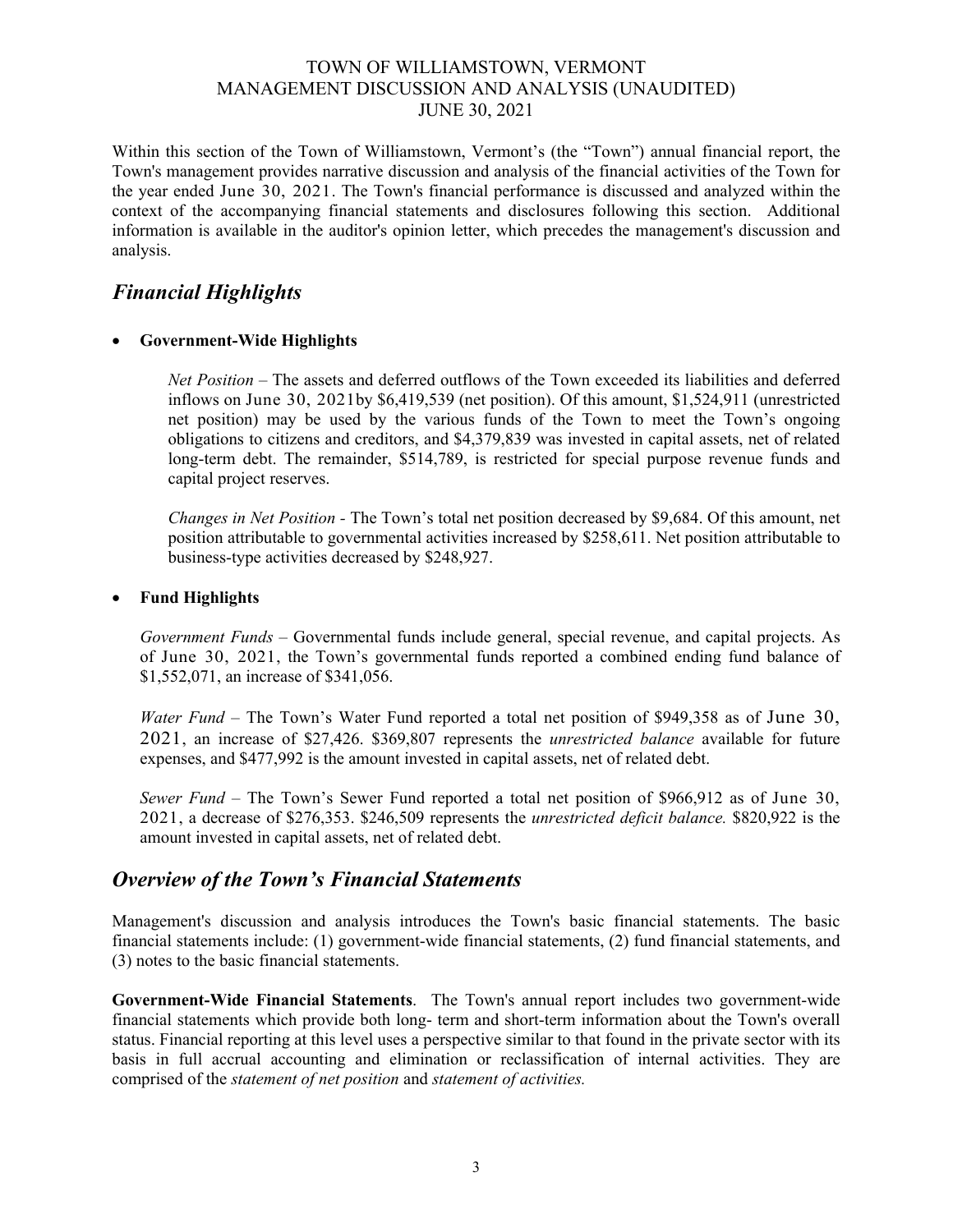The first of these government-wide statements is the Statement of Net Position (Exhibit A). This is a government- wide statement of position presenting information that includes all of the Town's assets and liabilities, with the difference reported as net position. Over time, increases or decreases in net position may serve as a useful indicator of whether the overall financial position of the Town is improving or deteriorating. In addition to the financial information provided in this report, evaluation of the overall health of the Town would extend to other non-financial factors such as diversification of the taxpayer base, the continued financial support of the state and federal governments, and the condition of the Town's infrastructure.

The second government-wide statement is the Statement of Activities (Exhibit B). This statement reports how the Town's net position changed during the current fiscal year. All current revenues and expenditures are included regardless of when cash is received or paid. An important purpose for the design of the Statement of Activities is to show the financial reliance of the Town's activities or functions on revenues provided by the Town's taxpayers.

Both of the above government-wide financial statements distinguish functions of the Town that are principally supported by taxes and intergovernmental revenues (governmental activities) from other functions that are intended to recover all or a significant portion of their costs through fees and charges (business-type activities). The governmental activities of the Town include general government, public safety, highways and streets, health and social services, and culture and recreation. The business-type activities of the Town include the water and sewer departments.

The government-wide financial statements are presented on pages 10 and 11 of this report.

**Fund Financial Statements**. A fund is an accountability unit used to maintain control over resources segregated for specific activities or objectives. The Town, like other state and local governments, uses fund accounting to ensure and demonstrate compliance with finance-related legal requirements. All of the funds of the Town can be divided into three categories: governmental funds, propriety funds, and fiduciary funds.

The fund financial statements provide detailed information about each of the Town's most significant funds, called *major funds*. The concept of major funds, and the determination of which are major funds, was established by GASB 34 and replaces the concept of combining alike funds and presenting them in total. Instead, each *major fund* is presented individually, with all *non-major funds* summarized and presented in a single column.

**Governmental Funds** are reported in the fund financial statements and encompass essentially the same functions reported as governmental activities in the government-wide financial statements. However, unlike the government-wide statements, the governmental fund statements focus on the near-term inflows and outflows of resources available for spending. These statements illustrate short-term fiscal accountability in the use of such resources and the balances of such resources at the end of the fiscal year. They are useful in evaluating annual financial requirements of governmental programs and the commitment of such resources for the near-term.

Since the government-wide focus includes the long-term view, comparisons between these two perspectives may provide insight into the long-term impact of short-term financing decisions. The Governmental Funds Balance Sheet (Exhibit C-1) and the Governmental Funds Statement of Revenues, Expenditures, and Changes in Fund Balance (Exhibit C-2) have been reconciled to the Statement of Net Position (Exhibit A) Statement of Activities (Exhibit B) in the Reconciliation of the Governmental Fund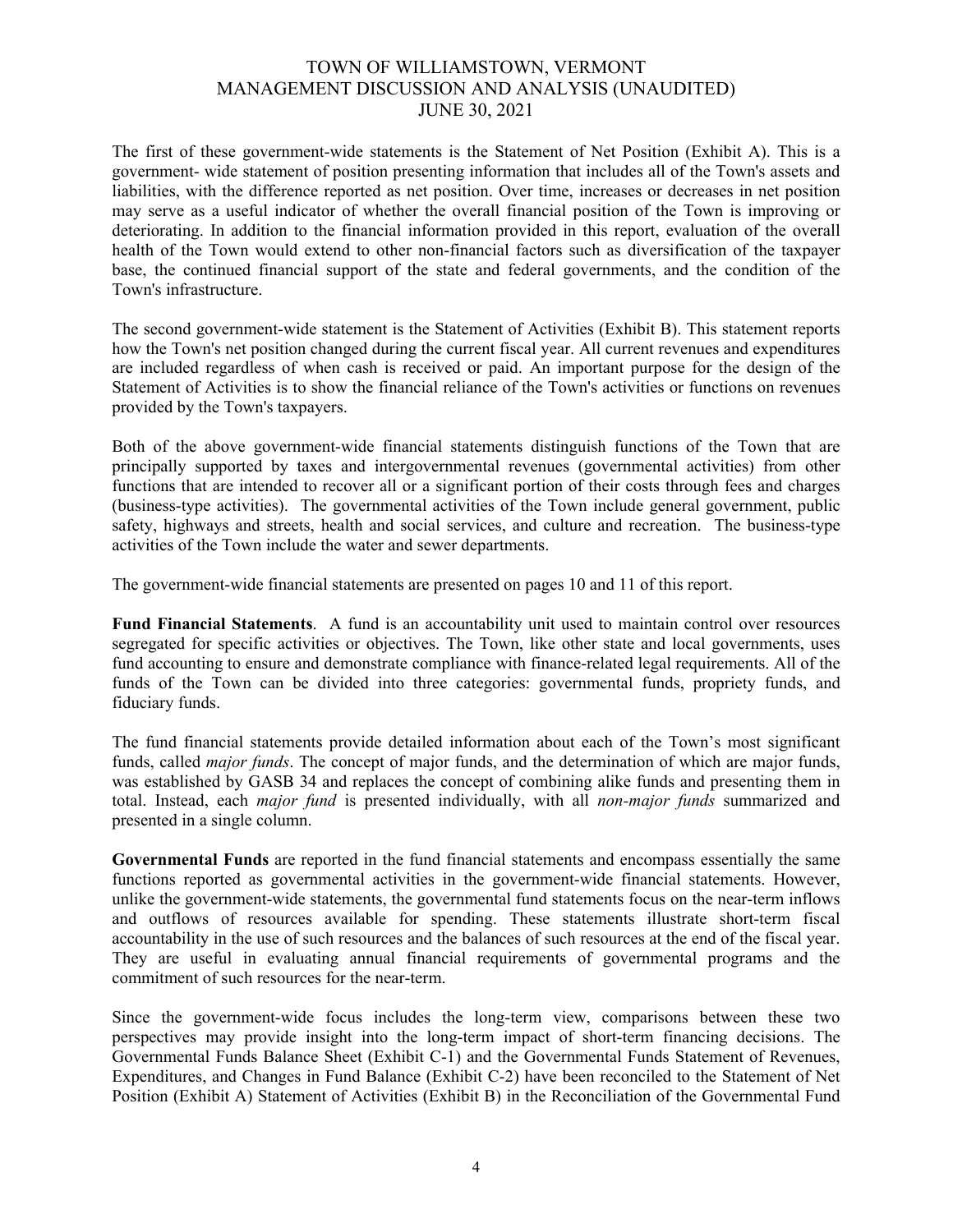Balances to the Statement of Net Position – Governmental Activities (Exhibit C-2) and Reconciliation of the Governmental Funds Statement of Revenues, Expenditures and Changes in Fund Balances to the Statement of Activities (Exhibit C-4) to assist in understanding the differences between these two perspectives.

Budgetary Comparison Schedules are included in the financial statements for the General Fund (Schedule 1) and highway fund (Schedule 2). These schedules demonstrate regulatory compliance with the Town's adopted and final revised budget.

The basic governmental fund financial statements are presented on pages 12 through 15 of this report.

The Town has three major governmental funds. Each major fund is presented separately in the governmental fund balance sheet and in the governmental fund statement of revenues, expenditures, and changes in fund balances for the Town.

**Proprietary Funds** are used by the Town to report functions of business-type activities in the government-wide statements. The Town maintains two propriety funds that are enterprise funds. *Enterprise funds* are used to report the same functions presented as *business-type activities* in the government-wide financial statements. The Town uses enterprise funds to account for the Town's water and sewer departments.

Proprietary funds provide the same type of information as the government-wide financial statements, only in more detail.

In addition to the statements above, the report also contains the following fund financial statements.

The Statement of Revenues, Expenses, and Changes in Net Position - Proprietary Funds shows the operating revenue and operating expenses for the fiscal year along with any non-operating revenue and expenses. The results of operations are the change in net position. This added to the prior year net position and is the new net position shown on both this statement and the Statement of Net Position.

The Statement of Cash Flows - Proprietary Funds outlines the cash flow resulting from operations, investments, and the financing activities of the enterprise funds of the Town.

**Fiduciary Funds** are used to account for assets held by the Town as an agent for individuals, private organizations, and other governments. Agency funds are custodial in nature (assets equal liabilities) and do not involve the measurement of results of operations.

**Notes to Financial Statements.** The notes provide additional information essential to a full understanding of the government-wide and fund financial statements. The notes to the financial statements begin on page 23 of this report.

**Other Information**. In addition to the basic financial statements and accompanying notes, this report also presents certain supplementary information to provide additional financial information not included in the basic financial statements.

The following condensed and reformatted financial information is a condensed version of the government-wide financial statements presented in this report.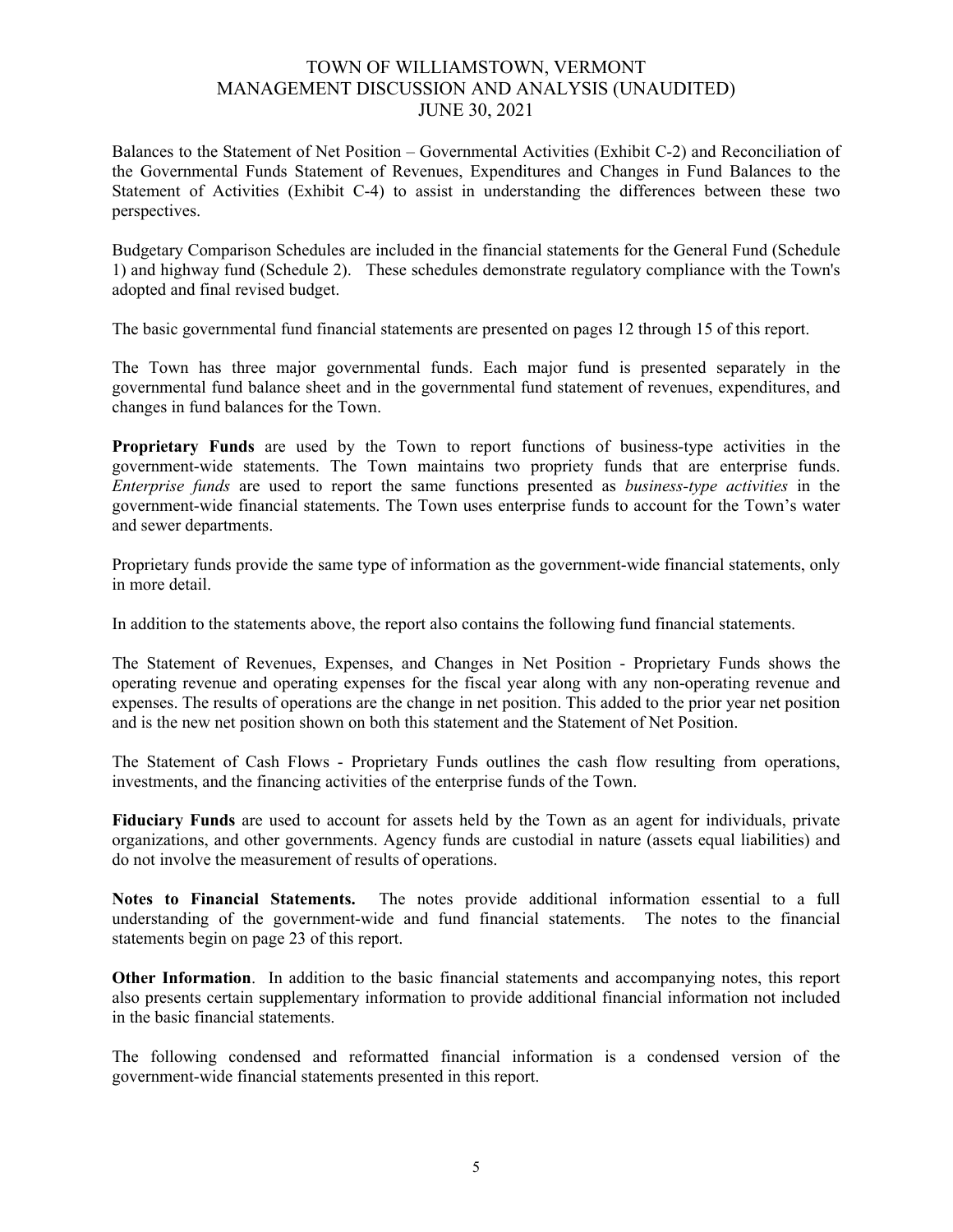|                                  |    | Governmental<br>Activities |   | Business-Type<br>Activities |      | Total      |
|----------------------------------|----|----------------------------|---|-----------------------------|------|------------|
| Current and other assets         | S  | 2,393,724                  | S | 57,767                      | - \$ | 2,451,491  |
| Non-current assets               |    | 4,863,350                  |   | 2,736,256                   |      | 7,599,606  |
| Total assets                     |    | 7,257,074                  |   | 2,794,023                   |      | 10,051,097 |
|                                  |    |                            |   |                             |      |            |
| Deferred outflows of resources   |    | 213,422                    |   |                             |      | 213,422    |
| <b>Current liabilities</b>       |    | 317,711                    |   | 30                          |      | 317,741    |
| Long-term liabilities            |    | 2,556,115                  |   | 877,723                     |      | 3,433,838  |
| <b>Total liabilities</b>         |    | 2,873,826                  |   | 877,753                     |      | 3,751,579  |
| Deferred inflows of resources    |    | 93,401                     |   |                             |      | 93,401     |
| Net position                     |    |                            |   |                             |      |            |
| Net investment in capital assets |    | 3,080,922                  |   | 1,298,917                   |      | 4,379,839  |
| Restricted                       |    | 20,734                     |   | 494,055                     |      | 514,789    |
| Unrestricted                     |    | 1,401,613                  |   | 123,298                     |      | 1,524,911  |
| Total net position               | \$ | 4,503,269                  | S | 1,916,270                   | \$   | 6,419,539  |

### *Government-wide Financial Analysis*  **Summary of Net Position**

The largest portion of the Town's net position, \$4,379,839, reflects its investment in capital assets (e.g. land, buildings and improvements, infrastructure, and furniture and equipment), less any related debt (general obligation bonds payable) used to acquire those assets that are still outstanding. The Town uses these capital assets to provide services to the Town; consequently, these assets are not available for future spending. Although the Town's investment in its capital assets is reported net of related debt, it should be noted that the resources needed to repay this debt must be provided from other sources, since the capital assets themselves cannot be used to liquidate these liabilities.

Net position of the general fund is not restricted by state law and is available for spending at the Town's discretion.

The following table provides a summary of government-wide revenues, expenses, and net position for the year ended June 30, 2021:

#### **Summary of Changes in Net Position**

|                                    |  | Governmental<br>Activities | Business-Type<br>Activities | Total   |
|------------------------------------|--|----------------------------|-----------------------------|---------|
| Revenues                           |  |                            |                             |         |
| Program revenues                   |  |                            |                             |         |
| Charges for services               |  | 142,534 \$                 | 386,305 \$                  | 528,839 |
| Operating grants and contributions |  | 343,650                    |                             | 343,650 |
| Licenses and permits               |  | 13,083                     |                             | 13,083  |
| Other                              |  | 25,188                     | 11,604                      | 36,792  |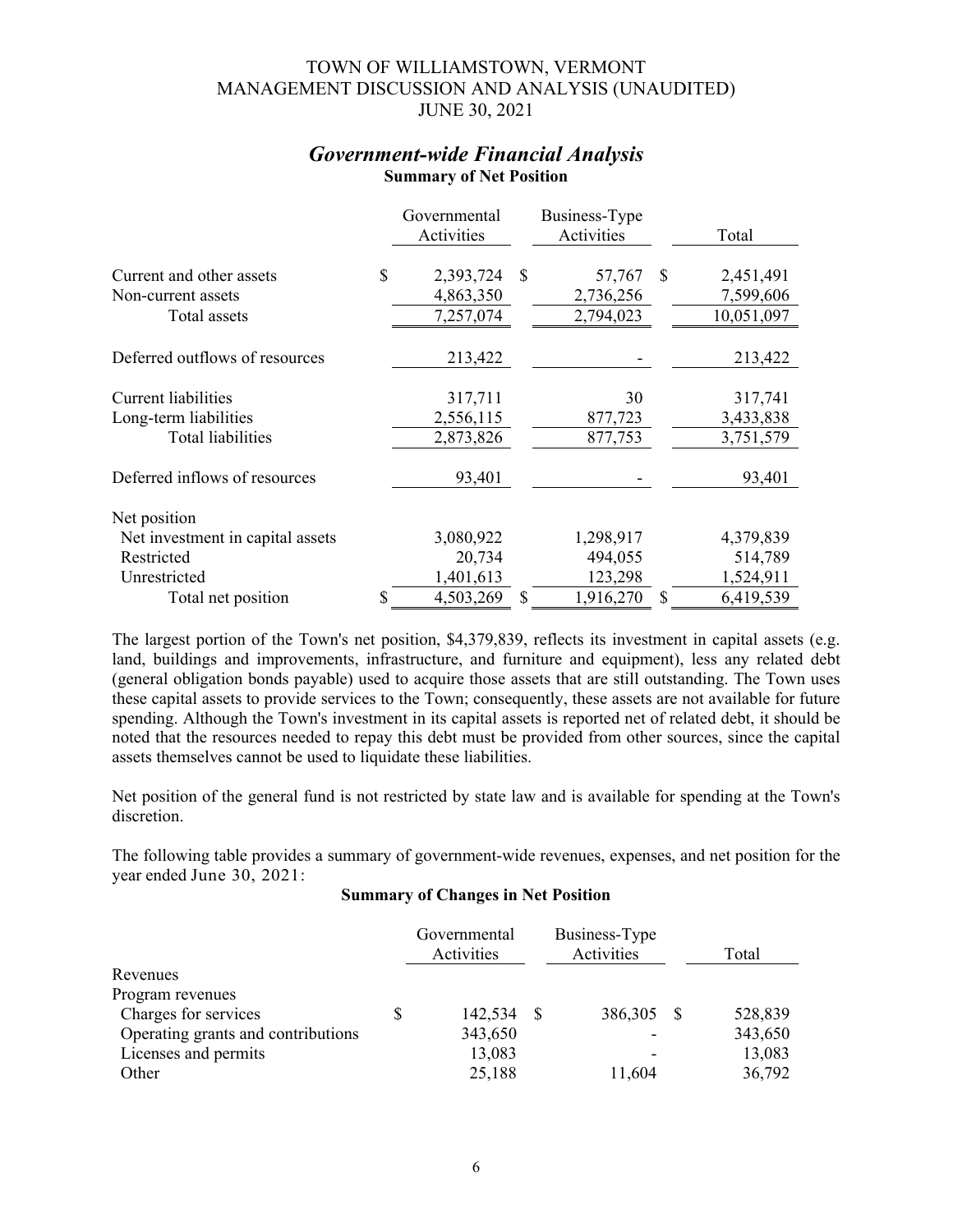| <b>General Revenues</b>               |                 |               |            |                 |
|---------------------------------------|-----------------|---------------|------------|-----------------|
| Property taxes                        | 2,375,259       |               |            | 2,375,259       |
| Interest and penalties-property taxes | 26,037          |               | 3,935      | 29,972          |
| Earnings on investments               | 4,164           |               |            | 4,164           |
| Total revenues                        | 2,929,915       |               | 401,844    | 3,331,759       |
| Expenses                              |                 |               |            |                 |
| <b>Governmental Activities:</b>       |                 |               |            |                 |
| General government                    | 607,714         |               |            | 607,714         |
| Public safety                         | 765,582         |               |            | 765,582         |
| Highways and streets                  | 1,029,810       |               |            | 1,029,810       |
| Health and welfare                    | 49,466          |               |            | 49,466          |
| Culture and recreation                | 92,332          |               |            | 92,332          |
| Interest on long-term debt            | 32,838          |               |            | 32,838          |
| Capital outlay                        | 93,562          |               |            | 93,562          |
| Business-Type Activities:             |                 |               |            |                 |
| Water                                 |                 |               | 144,040    | 144,040         |
| Sewer                                 |                 |               | 506,731    | 506,731         |
| Total expenses                        | 2,671,304       |               | 650,771    | 3,322,075       |
| Change in net position                | 258,611         |               | (248, 927) | 9,684           |
| Net position, beginning of year       | 4,244,658       |               | 2,165,197  | 6,409,855       |
| Net position, end of year             | \$<br>4,503,269 | $\mathcal{S}$ | 1,916,270  | \$<br>6,419,539 |

### **Financial Analysis of the Town's Funds**

As discussed, the Town's governmental funds are reported in the fund statements with a modified accrual basis that focuses on the short-term inflow and outflow of resources available for spending. This information is useful in assessing resources available at the end of the year in comparison with upcoming financial requirements.

### Governmental Activities

**Program Revenues**. In accordance with GASB 34, program revenues are derived directly from the program itself or from parties outside the reporting government's taxpayers or citizenry. They reduce the net cost of the function to be financed from the government's general revenues.

Total program revenues from governmental activities were \$499,267 in fiscal year 2021 compared to \$414,625 in the prior year. Governmental program revenues come from *charges for services,* which include licenses and permits, planning fees, developer fees, forfeitures, and several other revenues and *operating grants and contributions*, which include operating-specific and discretionary (either operating or capital) grants.

**General Revenues**. All other revenues not categorized as program revenues, and include all taxes, as well as unrestricted grants, contributions and investment earnings. Total general revenues from governmental activities were \$2,430,648 in fiscal year 2021 compared to \$2,230,230 in the prior year. Taxes and related revenue of \$2,401,296 comprised approximately 82% of the Town's general revenues for fiscal year ended June 30, 2021.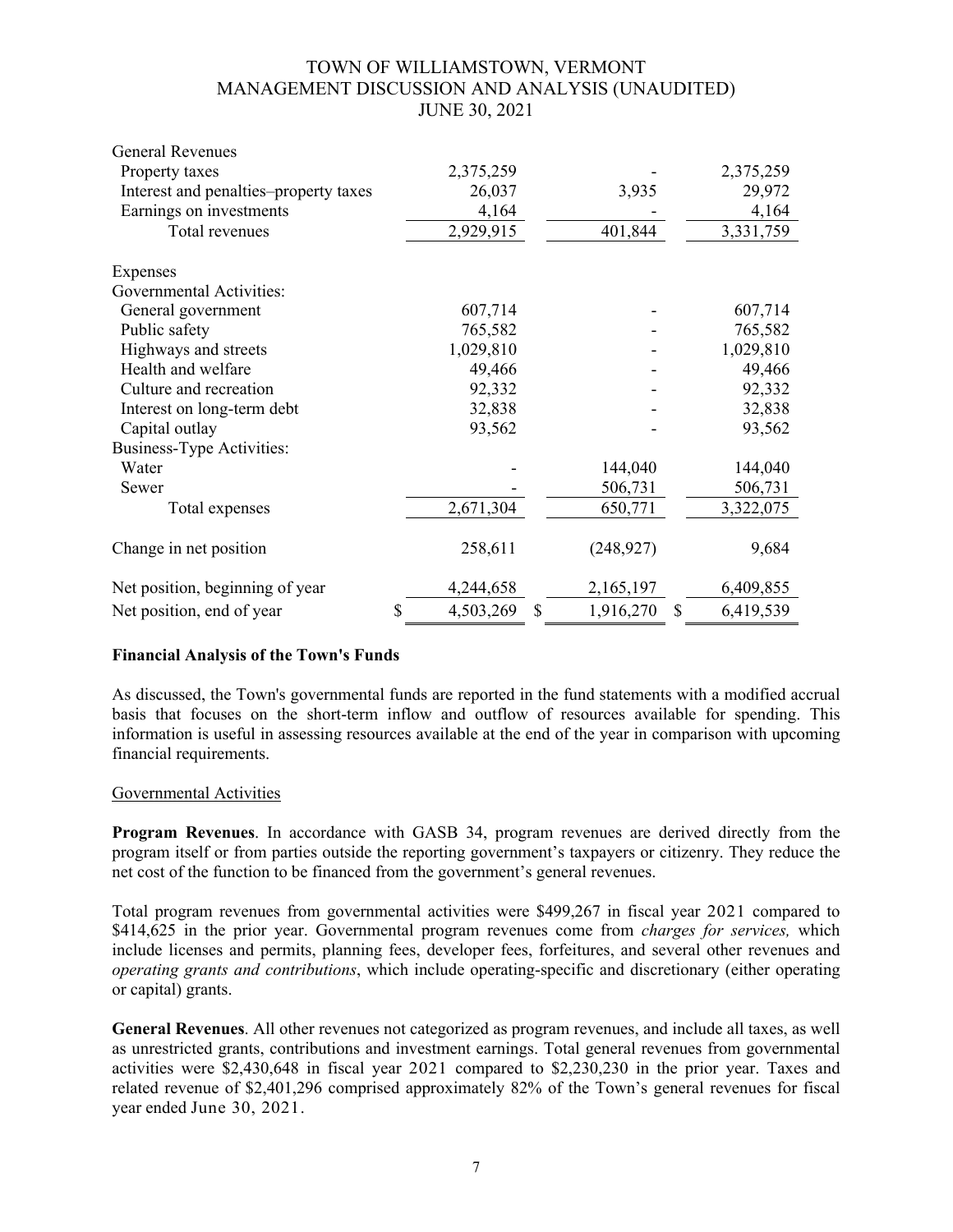**Governmental Expenses**. Total government activity expenses were \$2,671,304 in fiscal year 2021 compared to \$2,733,709 in fiscal year 2020, an decrease of approximately 3%. The largest expenses were incurred for general government, public safety, and highways and streets.

### Business-Type Activities

Net position for business-type activities (Water and Sewer Departments) was \$1,916,270 as of June 30, 2021, a decrease of \$248,927 from the prior year. Total water and sewer revenues for the June 30, 2021 fiscal year were \$386,305, an increase of 8% compared to the prior fiscal year. Total water and sewer operating expenses for the 2021 fiscal year were \$650,771, an increase of 63% compared to the prior year. The largest increases were for sludge removal, general repairs, capital asset acquisition and improvements, and collection system maintenance.

#### **Financial Analysis of Individual Funds**

As noted earlier, the Town used fund accounting to ensure and demonstrate compliance with financerelated legal requirements.

As of the end of the current fiscal year, the Town's governmental funds reported combined ending fund balances of \$1,552,070. The fund balance of the General Fund as of June 30, 2021 was \$127,079, an increase of \$33,647 from the prior year.

In summary, (as indicated in the balance sheet on page 13) the fund balance committed in the governmental funds total \$199,893. The fund balance has been principally earmarked for the following purposes:

| Reappraisal fund         | \$. | 139,120 |
|--------------------------|-----|---------|
| Records restoration fund |     | 60,773  |
| Total                    |     | 199,893 |

### General Fund Budgetary Highlights

The Statement of Revenues, Expenditures and Changes in Fund Balance Budget and Actual – General Fund beginning on page 16 compares the actual results for fiscal year 2021 to the approved budget for the General Fund. Differences between budgeted amounts and actual amounts are briefly summarized below. The most significant variances were as follows:

|                        | Original and<br>Final Budget |      | Actual  |               | Variance<br>Favorable<br>(Unfavorable) |
|------------------------|------------------------------|------|---------|---------------|----------------------------------------|
| Revenues               |                              |      |         |               |                                        |
| Property taxes         | \$<br>816,843                | S    | 711,319 | <sup>\$</sup> | (105, 524)                             |
| Delinquent taxes       | 20,000                       |      | 60,869  |               | 40,869                                 |
| Ambulance              | 272,480                      |      | 341,323 |               | 68,843                                 |
| General income         | 18,150                       |      | 11,755  |               | (6,395)                                |
| Expenses               |                              |      |         |               |                                        |
| Manager's office       | \$<br>138,174                | - \$ | 126,635 | - \$          | 11,539                                 |
| Ambulance              | 272,480                      |      | 321,532 |               | (49, 052)                              |
| Public safety building | 195,268                      |      | 216,765 |               | (21, 497)                              |
| Fire department        | 240,869                      |      | 227,184 |               | 13,685                                 |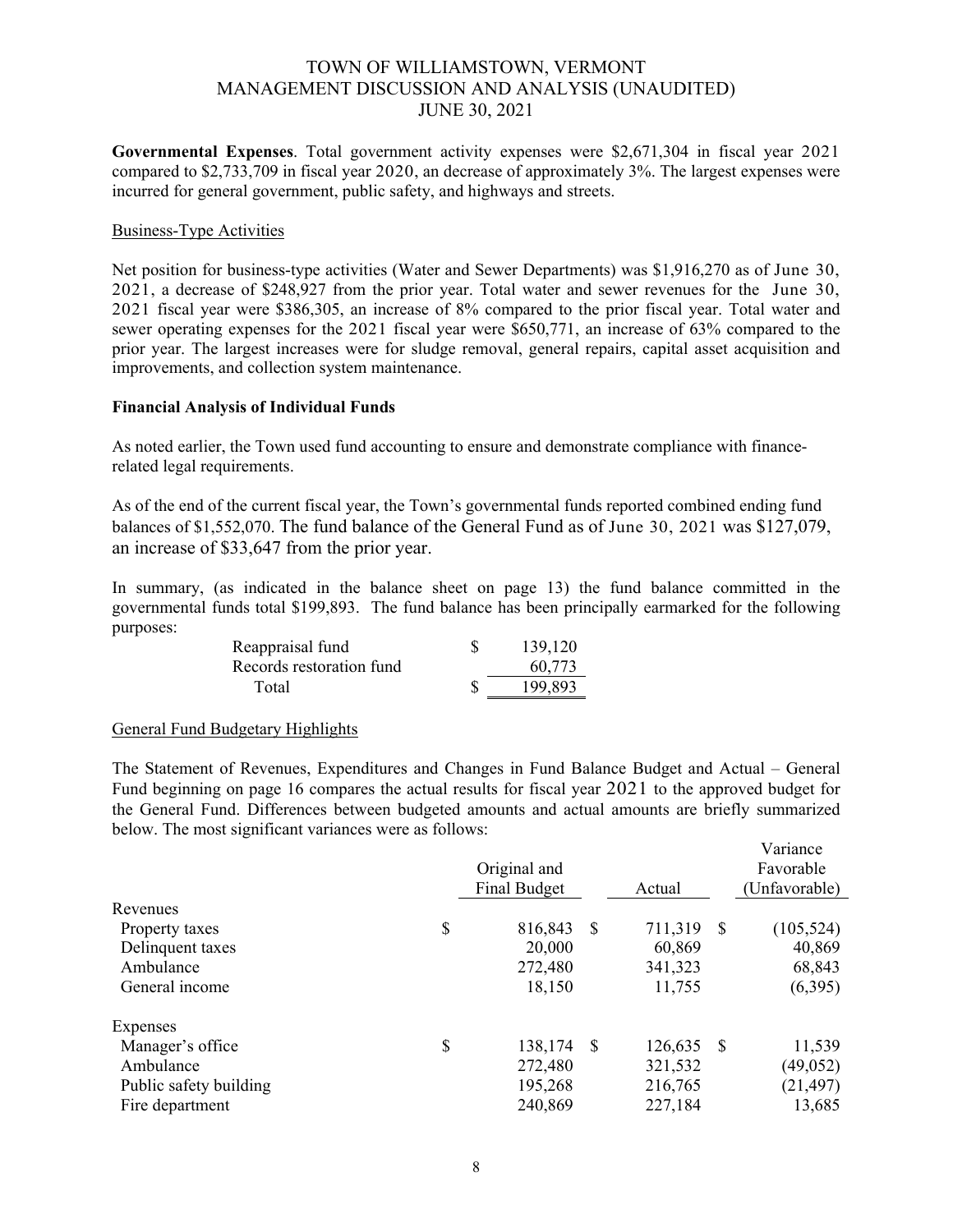#### **Capital Assets and Debt Administration**

#### Capital Assets

The Town's government activities investment in capital assets, (net of accumulated depreciation) as of June 30, 2021, was \$5,422,970, which represents a decrease of \$295,911 as compared to the prior year. Investment in capital assets includes land, land improvements, machinery and equipment, buildings, and infrastructure. Infrastructure assets are items that are normally immovable and of value to the Town such as roads, bridges, streets, drainage systems, lighting systems and similar items. During the year ended June 30, 2021, the cost of extensive repairs done to the tower ladder to maintain its useful life were capitalized and a deposit was paid for the purchase of a dump truck received in fiscal year 2022. Depreciation expense for the 2021 fiscal year totaled \$376,178.

The Town's investment in capital assets for the Water and Sewer Departments, (net of accumulated depreciation) as of June 30, 2021, was \$2,176,640 as of June 30, 2021. There were no new additions to water or sewer fund capital assets during FY2021.

Depreciation expense on buildings, vehicles, and equipment in service for the year ended June 30, 2021 amounted to \$27,586 and \$86,285, respectively, for the Water and Sewer Funds.

#### Long-Term Debt

At the end of the year, the Town's Governmental funds had total debt outstanding of \$2,342,048. The Sewer Fund had total debt outstanding of \$877,723.

These amounts owed are backed by the full faith and credit of the Town with voter approved property taxes and user fees used to pay the obligations. These proceeds are being used to fund the addition and alterations of the capital assets.

#### **Economic Factors and Next Year's Budgets and Rates**

The Town's elected and appointed officials consider many factors when setting the fiscal year 2021 budget, tax rates, and fees. When adopting the budget for the 2021-2022 year, the Select Board considered operational and capital needs of the Town, and the impact of spending on the tax rate.

The Town budgeted no change in fund balance for the fiscal year ending June 30, 2021. For the fiscal year ended June 30, 2021, the Town budgeted for a zero increase in fund balance, after allocating \$60,000 from the tax rate stabilization reserve fund during fiscal year 2021.

#### **Requests for Information**

This financial report is designed to provide a general overview of the Town's finances for all of its citizens, taxpayers, customers, investors and creditors. Questions concerning any of the information provided in the report or requests for additional information should be addressed to:

**WILLIAMSTOWN TOWN OFFICES 2470 Vermont Route 14 Williamstown, VT 05679**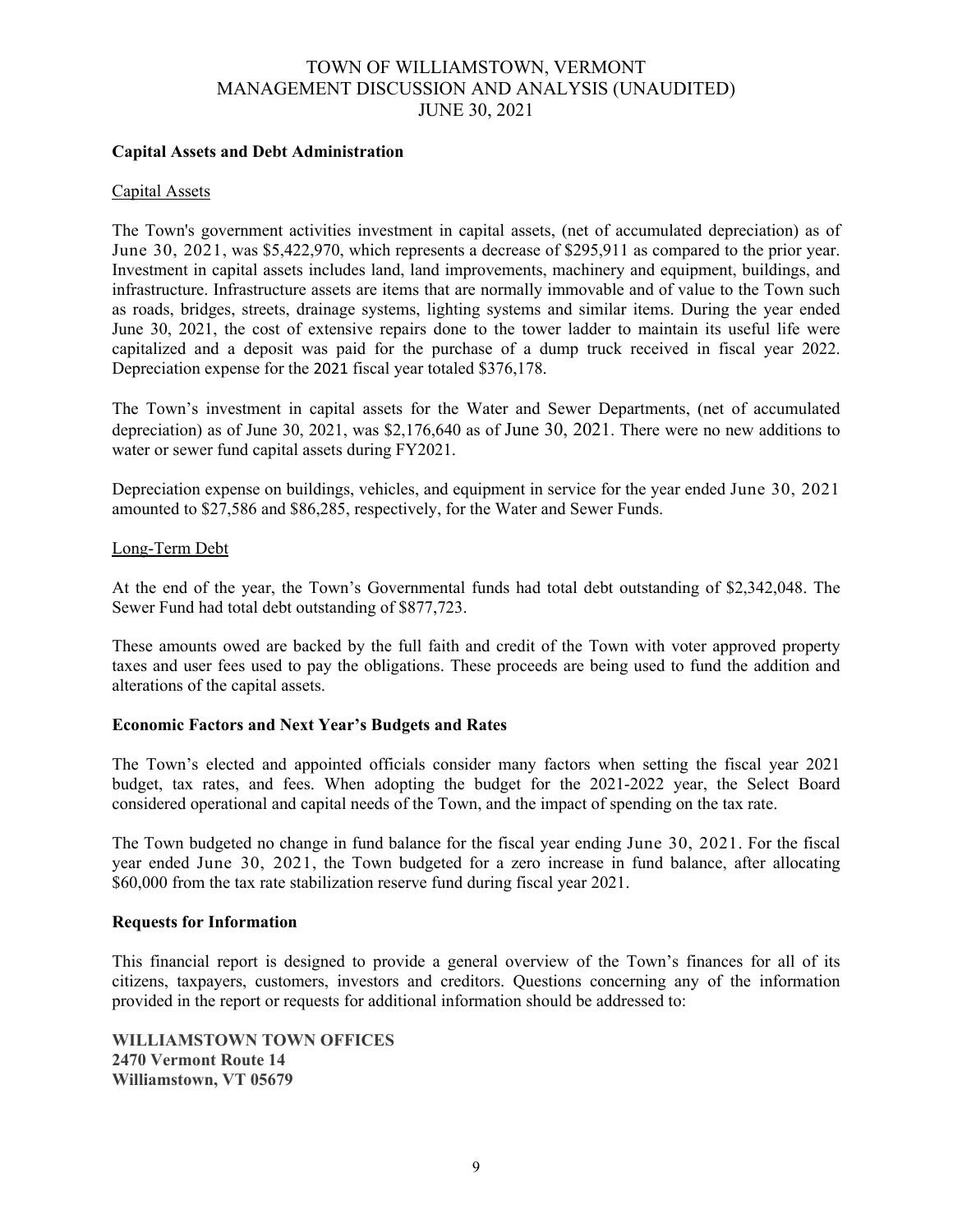### **TOWN OF WILLIAMSTOWN, VT STATEMENT OF NET POSITION June 30, 2021 EXHIBIT A**

|                                             | <b>GOVERNMENTAL</b><br><b>ACTIVITIES</b> | <b>BUSINESS-TYPE</b><br><b>ACTIVITIES</b> | <b>TOTAL</b> |
|---------------------------------------------|------------------------------------------|-------------------------------------------|--------------|
| <b>ASSETS</b>                               |                                          |                                           |              |
| Cash and cash equivalents                   | \$<br>2,192,491 \$                       | \$                                        | 2,192,491    |
| Accounts receivable, net                    | 41,190                                   | 56,693                                    | 97,883       |
| Delinquent taxes receivable, net            | 110,518                                  |                                           | 110,518      |
| Prepaid expenses                            | 49,525                                   | 1,070                                     | 50,595       |
| Internal balances                           | (559, 620)                               | 559,620                                   |              |
| Capital assets:                             |                                          |                                           |              |
| Not depreciable - land                      | 210,354                                  | 32,679                                    | 243,033      |
| Depreciable:                                |                                          |                                           |              |
| Buildings and improvements                  | 2,765,277                                | 490,998                                   | 3,256,275    |
| Equipment and vehicles                      | 4,323,930                                |                                           | 4,323,930    |
| Infrastructure                              | 2,338,379                                |                                           | 2,338,379    |
| Water/sewer system and improvements         |                                          | 2,915,256                                 | 2,915,256    |
| Less accumulated depreciation               | (4,214,970)                              | (1,262,293)                               | (5,477,263)  |
| Total assets                                | 7,257,074                                | 2,794,023                                 | 10,051,097   |
| DEFERRED OUTFLOWS OF RESOURCES              |                                          |                                           |              |
| Deferred outflows related to pension        | 213,422                                  |                                           | 213,422      |
| Total deferred outflows of resources        | 213,422                                  | $\blacksquare$                            | 213,422      |
| <b>LIABILITIES</b>                          |                                          |                                           |              |
| Accounts payable                            | 54,239                                   | 30                                        | 54,269       |
| Accrued salary and benefits                 | 36,359                                   |                                           | 36,359       |
| Bonds and notes payable due within one year | 187,114                                  | 108,672                                   | 295,786      |
| Net pension liability                       | 441,180                                  |                                           | 441,180      |
| Bonds and notes payable due after one year  | 2,154,934                                | 769,051                                   | 2,923,985    |
| <b>Total liabilities</b>                    | 2,873,826                                | 877,753                                   | 3,751,579    |
| <b>DEFERRED INFLOWS OF RESOURCES</b>        |                                          |                                           |              |
| Prepaid property taxes                      | 67,514                                   |                                           | 67,514       |
| Unavailable revenue - grant income          | 20,490                                   |                                           | 20,490       |
| Deferred inflows related to pension         | 5,397                                    |                                           | 5,397        |
| Total deferred inflows of resources         | 93,401                                   |                                           | 93,401       |
| <b>NET POSITION</b>                         |                                          |                                           |              |
| Net investment in capital assets            | 3,080,922                                | 1,298,917                                 | 4,379,839    |
| Restricted                                  | 20,734                                   | 494,055                                   | 514,789      |
| Unrestricted                                | 1,401,613                                | 123,298                                   | 1,524,911    |
| Total net position                          | \$<br>4,503,269<br>$\mathcal{S}$         | 1,916,270<br>$\mathcal{S}$                | 6,419,539    |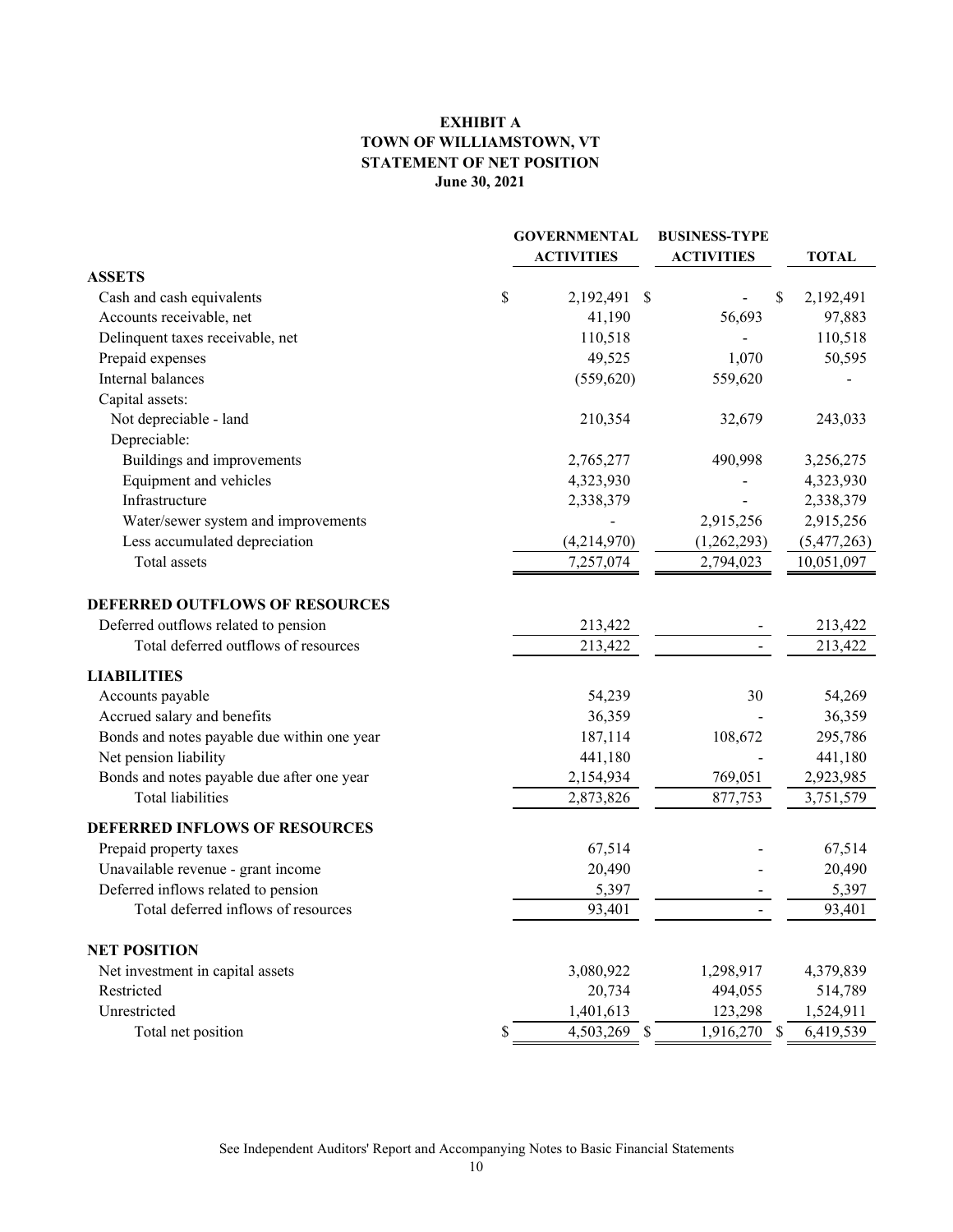#### **EXHIBIT B TOWN OF WILLIAMSTOWN, VT STATEMENT OF ACTIVITIESFor the year ending June 30, 2021**

|                                      |                            |                                              |                                                        |   |                                   | <b>Net (Expense) Revenue and</b><br><b>Changes in Net Position</b> |              |
|--------------------------------------|----------------------------|----------------------------------------------|--------------------------------------------------------|---|-----------------------------------|--------------------------------------------------------------------|--------------|
|                                      | <b>Expenses</b>            | <b>Charges</b><br>for<br><b>Services</b>     | Operating<br><b>Grants</b> and<br><b>Contributions</b> |   | Governmental<br><b>Activities</b> | <b>Business-Type</b><br><b>Activities</b>                          | <b>Total</b> |
| <b>Functions/Programs:</b>           |                            |                                              |                                                        |   |                                   |                                                                    |              |
| Governmental Activities:             |                            |                                              |                                                        |   |                                   |                                                                    |              |
| General government                   | \$<br>607,714 \$           | 56,864 \$                                    | 175,948 \$                                             |   | $(374,902)$ \$                    | $-$ \$                                                             | (374,902)    |
| Public safety                        | 765,582                    | 85,020                                       |                                                        |   | (680, 562)                        |                                                                    | (680, 562)   |
| Highways and streets                 | 1,029,810                  | $\overline{\phantom{0}}$                     | 167,702                                                |   | (862, 108)                        |                                                                    | (862, 108)   |
| Health and welfare                   | 49,466                     | 650                                          |                                                        |   | (48, 816)                         |                                                                    | (48, 816)    |
| Culture and recreation               | 92,332                     |                                              |                                                        |   | (92, 332)                         |                                                                    | (92, 332)    |
| Interest on long-term debt           | 32,838                     |                                              |                                                        |   | (32, 838)                         |                                                                    | (32, 838)    |
| Capital outlay                       | 93,562                     |                                              |                                                        |   | (93, 562)                         |                                                                    | (93, 562)    |
| <b>Total Governmental Activities</b> | 2,671,304                  | 142,534                                      | 343,650                                                |   | (2,185,120)                       | $\sim$                                                             | (2,185,120)  |
| Business-Type Activities:            |                            |                                              |                                                        |   |                                   |                                                                    |              |
| Water                                | 144,040                    | 167,531                                      |                                                        |   |                                   | 23,491                                                             | 23,491       |
| Sewer                                | 506,731                    | 218,774                                      |                                                        |   |                                   | (287,957)                                                          | (287, 957)   |
| Total Business-Type Activities       | 650,771                    | 386,305                                      |                                                        |   |                                   | (264, 466)                                                         | (264, 466)   |
| Total                                | 3,322,075 \$               | 528,839 \$                                   | 343,650                                                |   | (2,185,120)                       | (264, 466)                                                         | (2,449,586)  |
|                                      | <b>General Revenues:</b>   |                                              |                                                        |   |                                   |                                                                    |              |
|                                      | Property taxes             |                                              |                                                        |   | 2,375,259                         | $\overline{\phantom{a}}$                                           | 2,375,259    |
|                                      | Interest and penalties     |                                              |                                                        |   | 26,037                            | 3,935                                                              | 29,972       |
|                                      | Licenses and permits       |                                              |                                                        |   | 13,083                            |                                                                    | 13,083       |
|                                      | Earnings on investments    |                                              |                                                        |   | 4,164                             |                                                                    | 4,164        |
|                                      |                            | Grants and contributions nonprogram specific |                                                        |   | 5,663                             |                                                                    | 5,663        |
|                                      | Other                      |                                              |                                                        |   | 19,525                            | 11,604                                                             | 31,129       |
|                                      |                            | Total general revenues and transfers         |                                                        |   | 2,443,731                         | 15,539                                                             | 2,459,270    |
|                                      | Change in net position     |                                              |                                                        |   | 258,611                           | (248, 927)                                                         | 9,684        |
|                                      |                            | Net position - beginning of year             |                                                        |   | 4,244,658                         | 2,165,197                                                          | 6,409,855    |
|                                      | Net position - end of year |                                              |                                                        | S | 4,503,269 \$                      | 1,916,270 \$                                                       | 6,419,539    |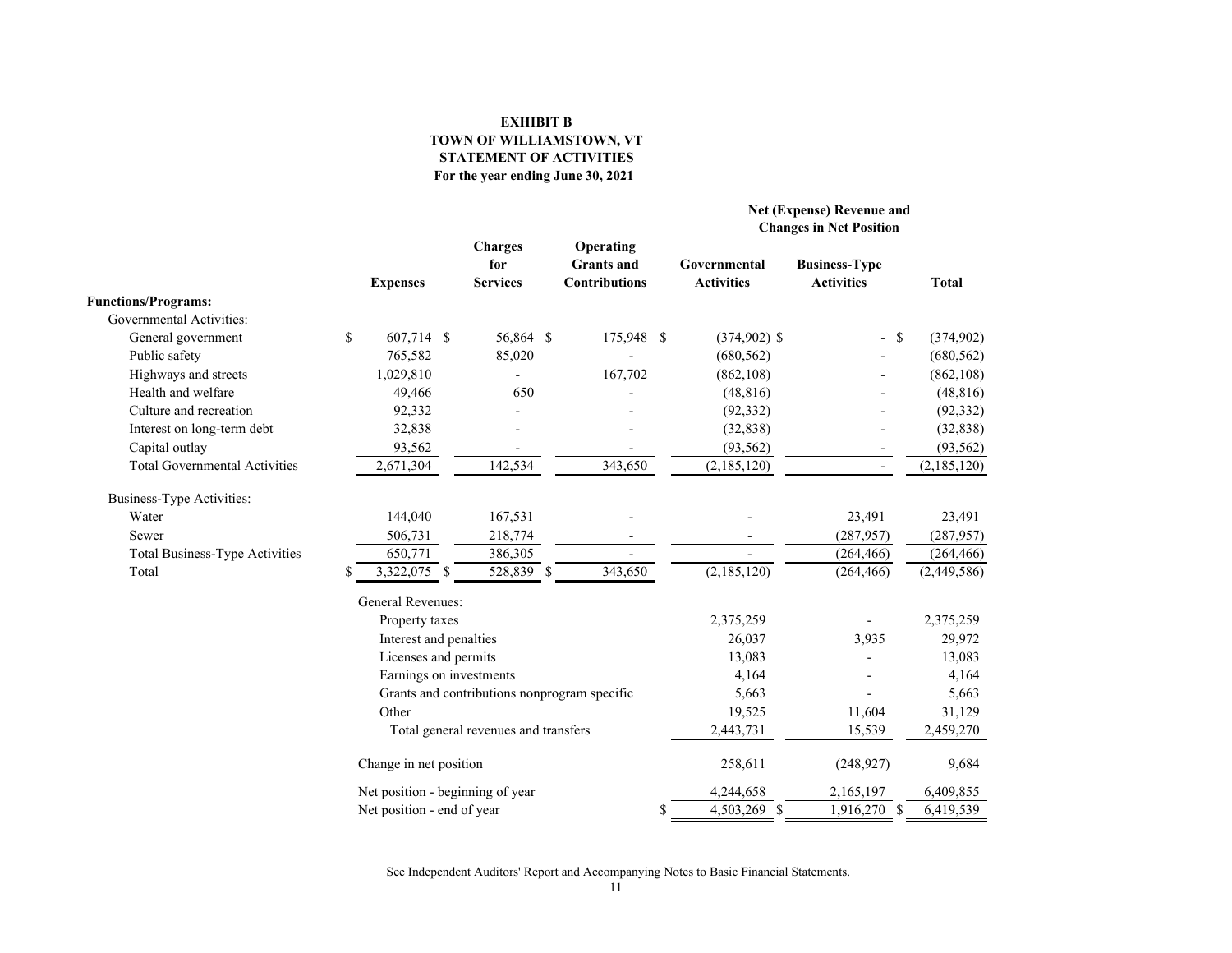# **EXHIBIT C-1 TOWN OF WILLIAMSTOWN, VT BALANCE SHEET GOVERNMENTAL FUNDS June 30, 2021**

|                                                   | General         |               | Highway |               | Highway<br>Reserve |    | Non-major<br>Governmental | Total<br>Government |
|---------------------------------------------------|-----------------|---------------|---------|---------------|--------------------|----|---------------------------|---------------------|
|                                                   | Fund            |               | Fund    |               | Fund               |    | Funds                     | Funds               |
| <b>ASSETS</b>                                     |                 |               |         |               |                    |    |                           |                     |
| Cash                                              | \$<br>2,188,321 | $\mathcal{S}$ |         | \$            |                    | \$ | $4,170$ \$                | 2,192,491           |
| Accounts receivable, net                          | 25,150          |               | 16,040  |               |                    |    |                           | 41,190              |
| Delinquent taxes receivable                       | 110,518         |               |         |               |                    |    |                           | 110,518             |
| Prepaid expenses                                  | 49,525          |               |         |               |                    |    |                           | 49,525              |
| Due from other funds                              |                 |               | 358,566 |               | 348,678            |    | 723,996                   | 1,431,240           |
| Total assets                                      | 2,373,514       |               | 374,606 |               | 348,678            |    | 728,166                   | 3,824,964           |
| <b>LIABILITIES</b>                                |                 |               |         |               |                    |    |                           |                     |
| Accounts payable                                  | 54,239          |               |         |               |                    |    |                           | 54,239              |
| Accrued salaries and benefits                     | 36,359          |               |         |               |                    |    |                           | 36,359              |
| Due to other funds                                | 1,964,401       |               |         |               |                    |    | 26,459                    | 1,990,860           |
| <b>Total liabilities</b>                          | 2,054,999       |               |         |               |                    |    | 26,459                    | 2,081,458           |
| DEFERRED INFLOWS OF RESOURCES                     |                 |               |         |               |                    |    |                           |                     |
| Prepaid property taxes                            | 67,514          |               |         |               |                    |    |                           | 67,514              |
| Unavailable revenue - property tax                | 123,921         |               |         |               |                    |    |                           | 123,921             |
| Total deferred inflows of resources               | 191,435         |               |         |               |                    |    |                           | 191,435             |
| <b>FUND BALANCES</b>                              |                 |               |         |               |                    |    |                           |                     |
| Nonspendable                                      | 49,525          |               |         |               |                    |    |                           | 49,525              |
| Restricted                                        | 3,770           |               |         |               |                    |    | 131,955                   | 135,725             |
| Committed                                         |                 |               |         |               |                    |    | 199,893                   | 199,893             |
| Assigned                                          | (123, 712)      |               |         |               | 348,678            |    | 369,859                   | 594,825             |
| Unassigned                                        | 197,497         |               | 374,606 |               |                    |    |                           | 572,103             |
| Total fund balances                               | 127,080         |               | 374,606 |               | 348,678            |    | 701,707                   | 1,552,071           |
| Total liabilities, deferred inflows of resources, |                 |               |         |               |                    |    |                           |                     |
| and fund balances                                 | \$<br>2,373,514 | $\mathbb{S}$  | 374,606 | $\mathcal{S}$ | 348,678            | S  | 728,166 \$                | 3,824,964           |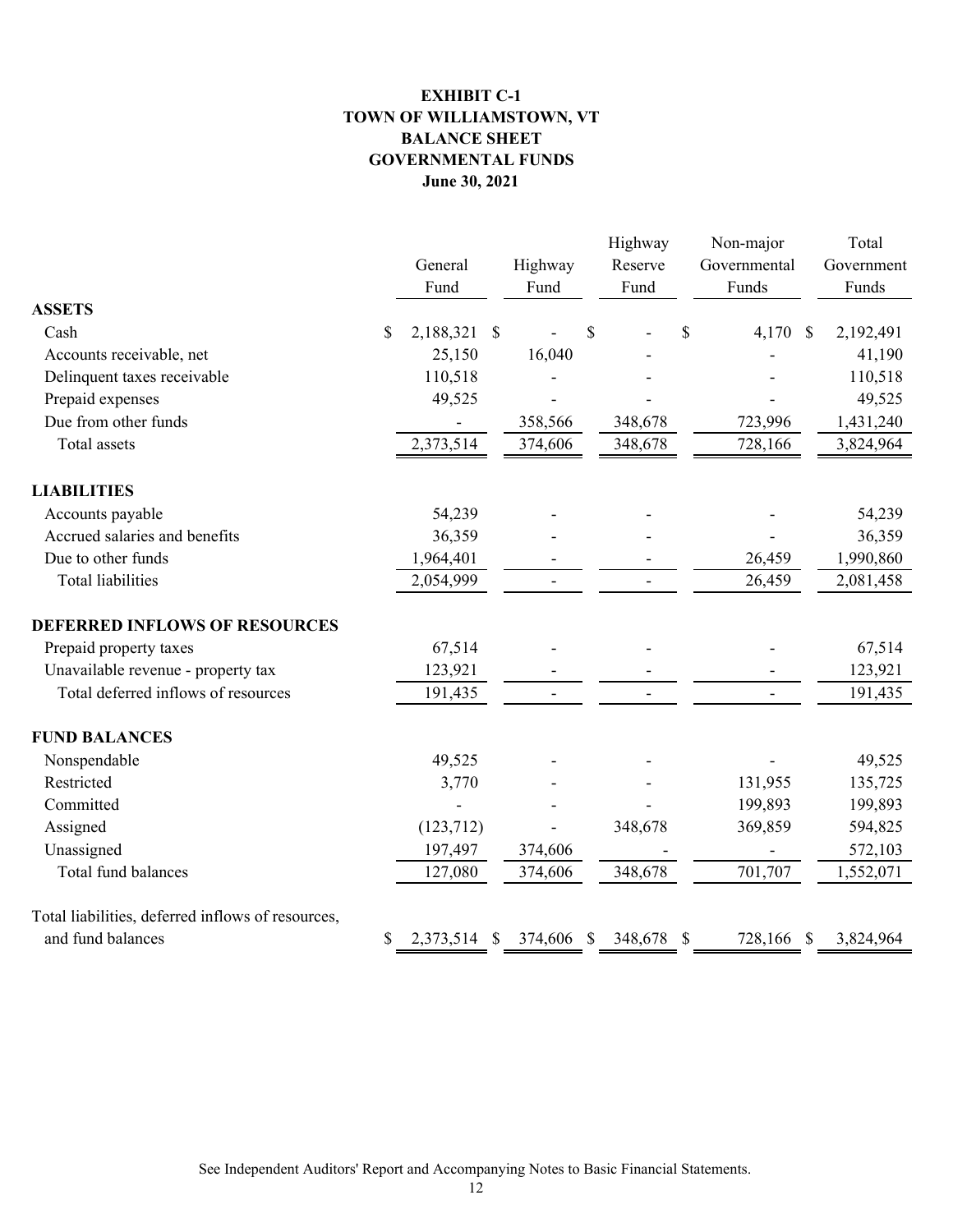## **TOWN OF WILLIAMSTOWN, VT RECONCILIATION OF GOVERNMENTAL FUND BALANCES TO THE STATEMENT OF NET POSITION - GOVERNMENTAL ACTIVITIES June 30, 2021 EXHIBIT C-2**

| Total fund balances of governmental funds (Exhibit C-1)                                                                                                                                                                    | \$<br>1,552,071 |
|----------------------------------------------------------------------------------------------------------------------------------------------------------------------------------------------------------------------------|-----------------|
| Amounts reported for governmental activities in the statement<br>of net position are different because:                                                                                                                    |                 |
| Capital assets used in governmental activities are not considered financial<br>resources for fund perspective reporting and, therefore, are not reported<br>as assets in governmental funds.                               |                 |
| 9,637,940<br>Cost                                                                                                                                                                                                          |                 |
| Less accumulated depreciation<br>(4,214,970)                                                                                                                                                                               |                 |
|                                                                                                                                                                                                                            | 5,422,970       |
| Pension related deferred outflows of resources and deferred inflows of<br>resources are not due and payable in the current year and, therefore,<br>are not reported in the governmental funds as follows:                  |                 |
| Deferred outflows of resources related to pensions                                                                                                                                                                         | 213,422         |
| Deferred inflows of resources related to pensions                                                                                                                                                                          | (5,397)         |
| Revenues that will be collected after year-end and are not available to<br>pay for the current period's expenditures are reported as deferred                                                                              |                 |
| inflows of resources in the funds                                                                                                                                                                                          | 103,431         |
| Long-term liabilities, including bonds payable, are not due and payable<br>in the current period and are therefore not reported as liabilities in<br>the governmental funds. Long-term liabilities at year end consist of: |                 |
| Net pension liability<br>(441, 180)                                                                                                                                                                                        |                 |
| General obligation bonds and other debt payable<br>(2,342,048)                                                                                                                                                             |                 |
|                                                                                                                                                                                                                            | (2,783,228)     |
| Net position of governmental activities (Exhibit A)                                                                                                                                                                        | \$4,503,269     |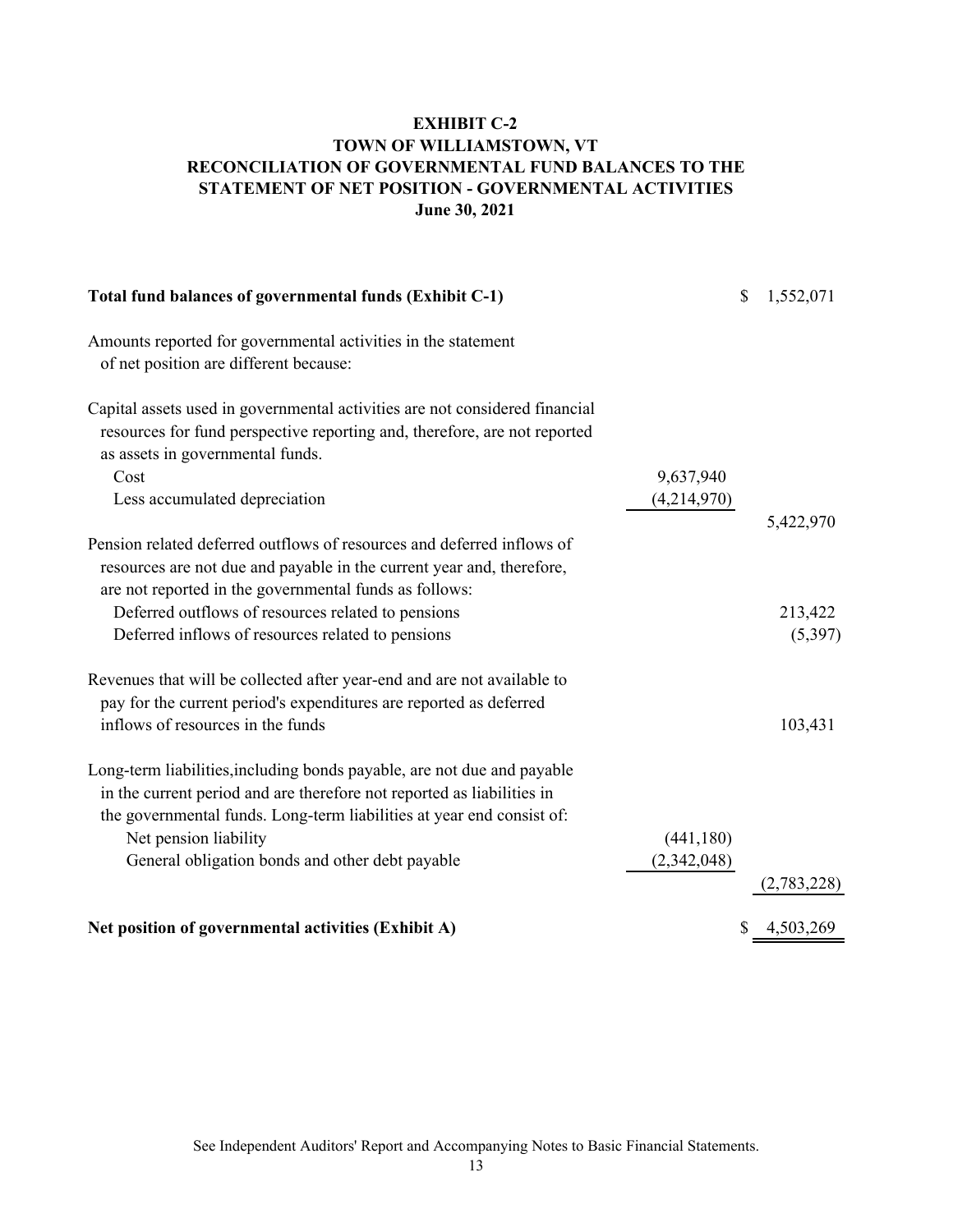### **EXHIBIT C-3 For the year ending June 30, 2021 TOWN OF WILLIAMSTOWN, VT STATEMENT OF REVENUES, EXPENDITURES AND CHANGES IN FUND BALANCES GOVERNMENTAL FUNDS**

|                                         |                  |                    | Highway                  | Non-major    | Total           |
|-----------------------------------------|------------------|--------------------|--------------------------|--------------|-----------------|
|                                         | General          | Highway            | Reserve                  | Governmental | Government      |
|                                         | Fund             | Fund               | Fund                     | Funds        | Funds           |
| <b>REVENUES</b>                         |                  |                    |                          |              |                 |
| Property taxes                          | \$<br>1,227,127  | \$<br>1,044,702 \$ |                          | \$           | \$<br>2,271,829 |
| Property taxes - interest and penalties | 26,037           |                    |                          |              | 26,037          |
| Intergovernmental                       | 99,497           | 167,702            |                          | 76,451       | 343,650         |
| Charges for services                    | 128,633          |                    |                          | 13,901       | 142,534         |
| Licenses and permits                    | 11,341           | 1,742              |                          |              | 13,083          |
| Investment income                       | 4,164            |                    |                          |              | 4,164           |
| Miscellaneous                           | 8,765            | 6,240              | $\overline{\phantom{a}}$ | 10,183       | 25,188          |
| Total revenues                          | 1,505,564        | 1,220,386          |                          | 100,535      | 2,826,485       |
| <b>EXPENDITURES</b>                     |                  |                    |                          |              |                 |
| General government                      | 583,772          |                    |                          | 4,354        | 588,126         |
| Public safety                           | 547,345          |                    |                          | 46,261       | 593,606         |
| Highways and streets                    |                  | 793,473            |                          |              | 793,473         |
| Health and social services              | 49,466           |                    |                          |              | 49,466          |
| Culture and recreation                  | 86,463           |                    |                          | 369          | 86,832          |
| Capital outlay                          | 57,914           |                    | 55,137                   | 125,630      | 238,681         |
| Debt service:                           |                  |                    |                          |              |                 |
| Principal                               | 35,037           |                    | 47,370                   | 20,000       | 102,407         |
| Interest                                | 28,650           |                    | 1,914                    | 2,274        | 32,838          |
| Total expenditures                      | 1,388,647        | 793,473            | 104,421                  | 198,888      | 2,485,429       |
| Excess (deficiency) of revenues over    |                  |                    |                          |              |                 |
| (under) expenses                        | 116,917          | 426,913            | (104, 421)               | (98, 353)    | 341,056         |
| <b>OTHER FINANCING SOURCES (USES)</b>   |                  |                    |                          |              |                 |
| Transfers in                            | 110,422          |                    | 195,000                  | 222,424      | 527,846         |
| Transfers out                           | (172, 846)       | (295,000)          |                          | (60,000)     | (527, 846)      |
| Total other financing sources (uses)    | (62, 424)        | (295,000)          | 195,000                  | 162,424      | ÷,              |
| <b>NET CHANGE IN FUND BALANCES</b>      | 54,493           | 131,913            | 90,579                   | 64,071       | 341,056         |
| <b>FUND BALANCES - JULY 1, 2020</b>     | 72,587           | 242,693            | 258,099                  | 637,636      | 1,211,015       |
| <b>FUND BALANCES - JUNE 30, 2021</b>    | \$<br>127,080 \$ | 374,606 \$         | 348,678 \$               | 701,707 \$   | 1,552,071       |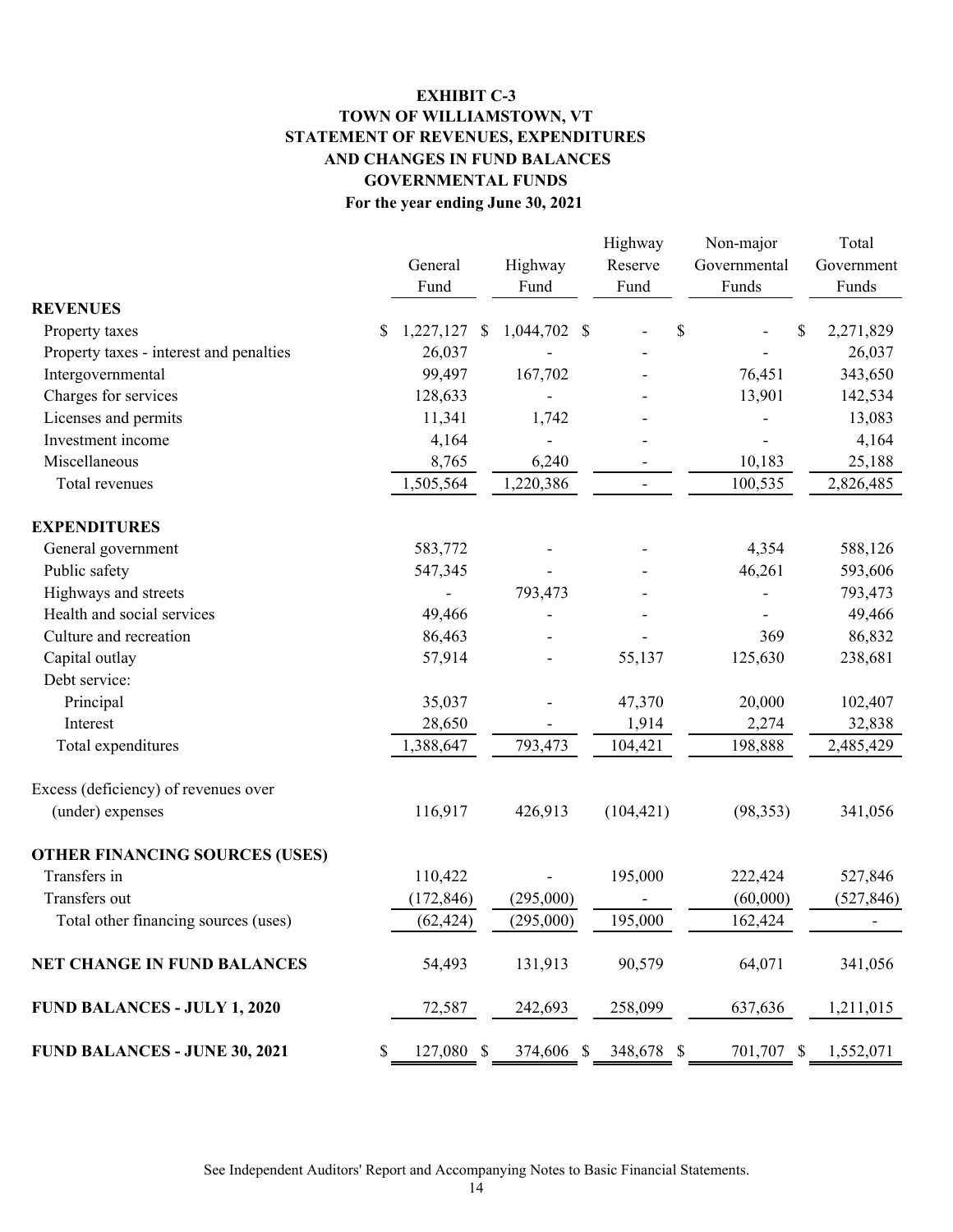# **EXHIBIT C-4 TOWN OF WILLIAMSTOWN, VT RECONCILIATION OF THE GOVERNMENTAL FUNDS STATEMENT OF REVENUES, EXPENDITURES AND CHANGES IN For the year ending June 30, 2021 FUND BALANCES TO THE STATEMENT OF ACTIVITIES**

| Net change in fund balances of governmental fund (Exhibit C-3)                                                                                                                                                         | \$         | 341,056    |
|------------------------------------------------------------------------------------------------------------------------------------------------------------------------------------------------------------------------|------------|------------|
| Amounts reported for governmental activities in the statement of activities<br>are different because:                                                                                                                  |            |            |
| Governmental funds report capital outlays as expenditures. However in<br>the statement of activities, the cost of those assets is allocated over their<br>estimated useful lives and reported as depreciation expense: |            |            |
| Capital outlay purchases                                                                                                                                                                                               | 80,267     |            |
| Depreciation                                                                                                                                                                                                           | (376, 178) |            |
|                                                                                                                                                                                                                        |            | (295, 911) |
| The issuance of long-term debt provides current financial resources to                                                                                                                                                 |            |            |
| governmental funds, while the repayment of the principal of long-term debt<br>consumes the financial resources of governmental funds. Neither                                                                          |            |            |
| transaction, however, has any effect on net position. Principal repayment                                                                                                                                              |            |            |
| of bonds and notes payable                                                                                                                                                                                             |            |            |
| Principal repayments of debt                                                                                                                                                                                           | 185,464    |            |
|                                                                                                                                                                                                                        |            | 185,464    |
| Revenue in the statement of activities that does not provide current                                                                                                                                                   |            |            |
| financial resources is not reported in the governmental funds                                                                                                                                                          |            |            |
| Unavailable revenue - property taxes                                                                                                                                                                                   |            | 103,431    |
| Some expenses reported in the statement of activities do not require the use                                                                                                                                           |            |            |
| of current financial resources and therefore, are not reported as                                                                                                                                                      |            |            |
| expenditures in the governmental funds.                                                                                                                                                                                |            |            |
| Change in net pension liability                                                                                                                                                                                        | (194,998)  |            |
| Change in pension related deferred outflows                                                                                                                                                                            | 115,784    |            |
| Change in pension related deferred inflows                                                                                                                                                                             | 3,785      |            |
|                                                                                                                                                                                                                        |            | (75,429)   |
| Change in net position of governmental activities (Exhibit B)                                                                                                                                                          | \$         | 258,611    |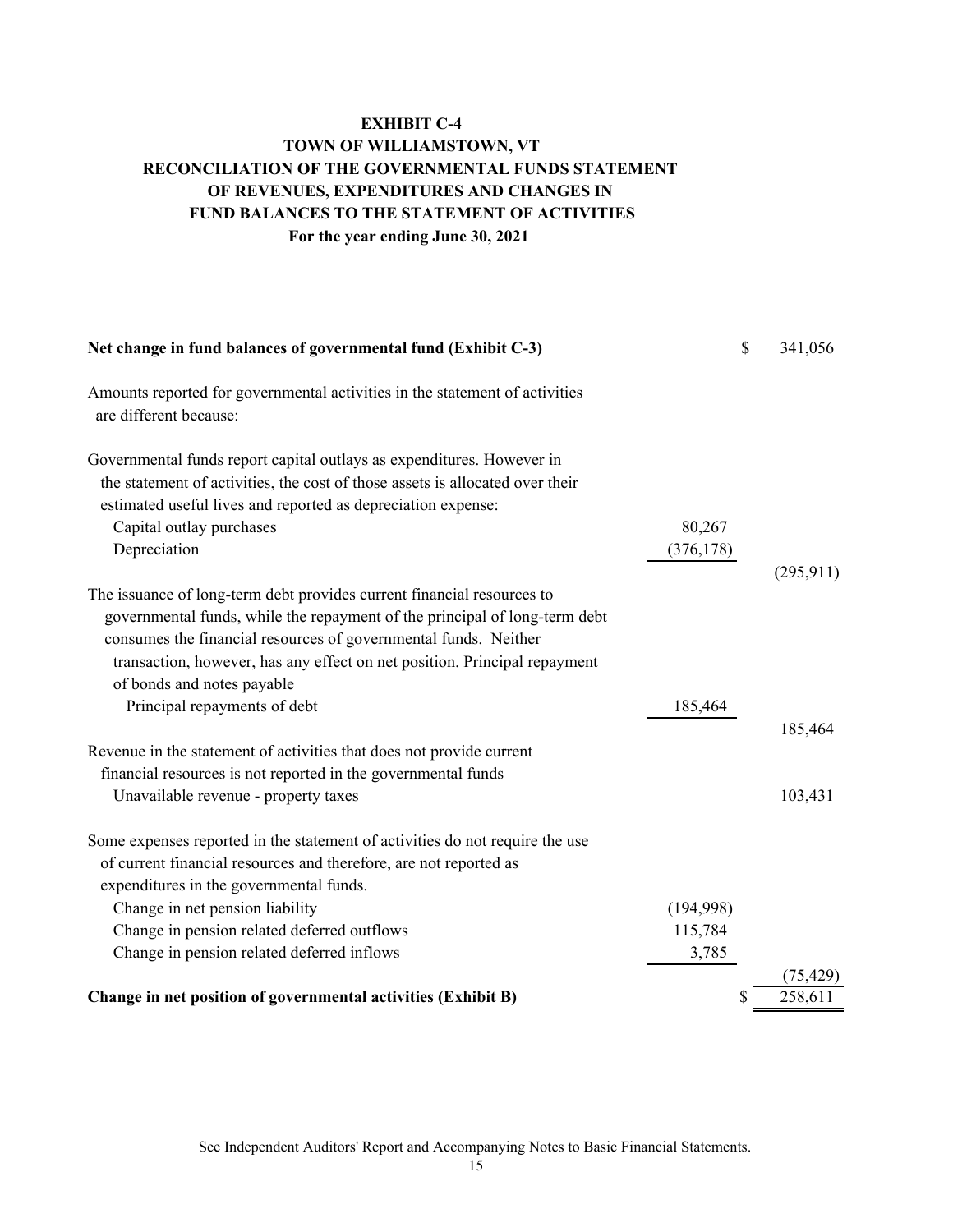#### **TOWN OF WILLIAMSTOWN, VT STATEMENT OF REVENUES, EXPENDITURES AND CHANGES IN FUND BALANCE GENERAL FUND For the year ending June 30, 2021 EXHIBIT D-1 BUDGET AND ACTUAL (NON-GAAP BUDGETARY BASIS)**

**Original Variance and Final Favorable Budget Actual (Unfavorable) Revenues** Taxes \$ 816,843 \$ 711,319 \$ (105,524) Delinquent taxes 20,000 60,869 40,869 Cemetery 45,963 51,308 5,345 Administration fees 7,600 7,600 Listers  $400$   $(400)$ Town clerk/treasurer 26,500 41,648 15,148 Animal control **4,100** 4,138 38 Ambulance 272,480 341,323 68,843 Fire department 240,869 242,031 1,162 Library 93,074 93,573 499 General income 18,150 11,755 (6,395) Special appropriation revenue 50,422 50,422 Total revenues 1,596,401 1,615,986 19,585 **Expenditures** Selectboard 5,381 4,462 919 Planning commission 10,774 7,577 3,197 Cemetery commission 45,963 51,186 (5,223) Auditors 5,000 3,338 1,662 Listers 23,625 17,989 5,636 Board of civil authority 3,480 611 2,869 Elections 6,430 3,641 2,789 Manager's office 138,174 126,635 11,539 Clerk/Treasurer 118,536 116,883 1,653 General operating budget 250,495 239,285 11,210 Other operating expenditures 33,800 11,077 22,723 Public safety 88,830 59,754 29,076 Animal control 9,000 5,414 3,586 Ambulance 272,480 321,532 (49,052) Public safety building 195,268 216,765 (21,497) Fire 240,869 227,184 13,685 Library 113) 93,074 93,187 (113) Storm Water 1,749 and 1,749 and 1,749 and 1,749 and 1,749 and 1,749 and 1,749 and 1,749 Special articles 50,422 51,922 (1,500) Stabilization of tax rate Total expenditures 1,596,401 1,561,493 34,908 **EXCESS (DEFICIENCY) OF REVENUES OVER (UNDER) EXPENSES** 54,493 54,493 NET CHANGE IN FUND BALANCE  $\qquad \qquad$  \$ 54,493 \$ 54,493 FUND BALANCE - JULY 1, 2020 72,587 FUND BALANCE - JUNE 30, 2021 \$ 127,080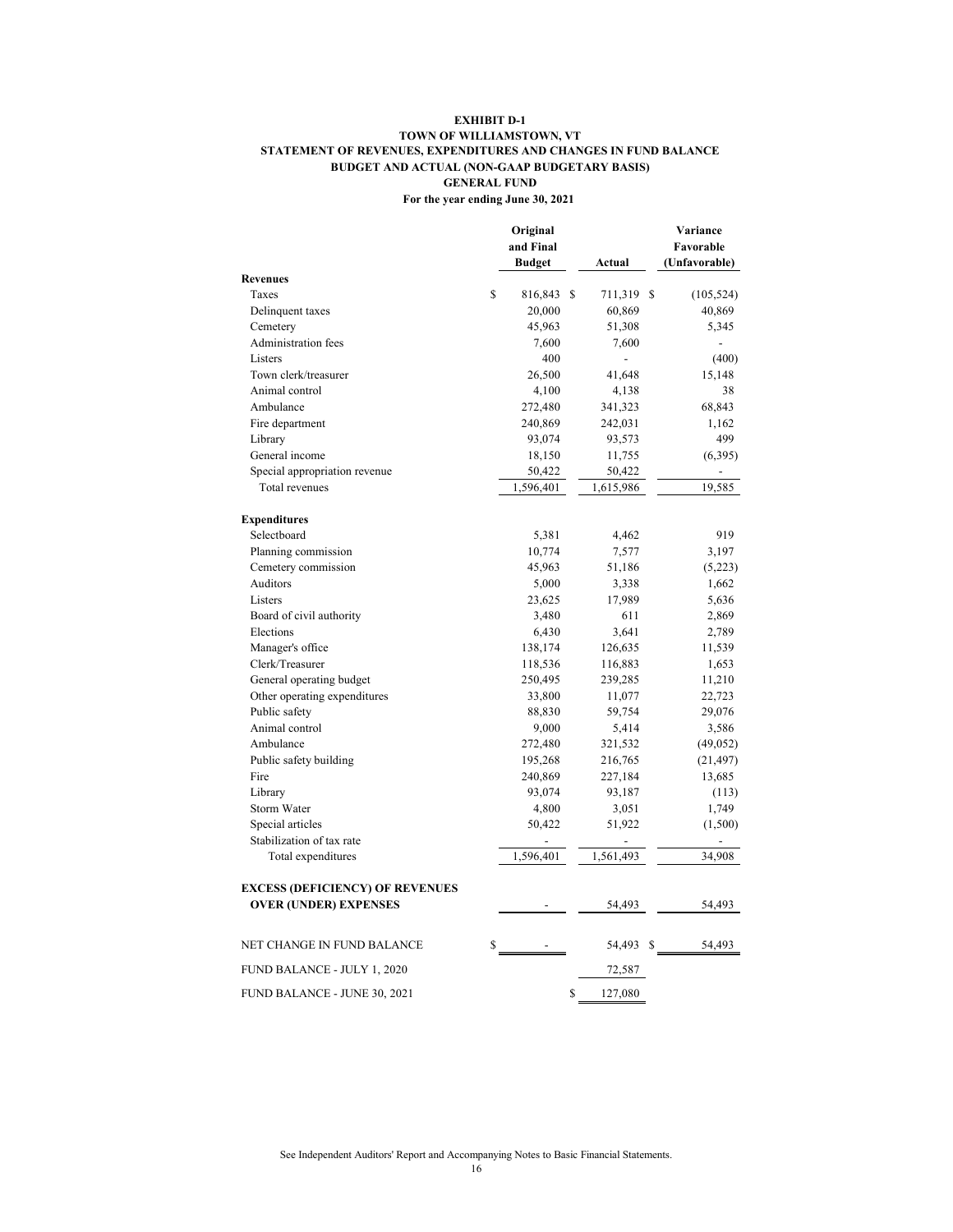# **EXHIBIT D-2 TOWN OF WILLIAMSTOWN, VT STATEMENT OF REVENUES, EXPENDITURES AND CHANGES IN FUND BALANCE HIGHWAY FUND BUDGET AND ACTUAL (NON-GAAP BUDGETARY BASIS)**

**For the year ending June 30, 2021** 

|                                             | Original<br>and Final<br><b>Budget</b> |              | <b>Actual</b> |              | Variance<br>Favorable<br>(Unfavorable) |
|---------------------------------------------|----------------------------------------|--------------|---------------|--------------|----------------------------------------|
| <b>Revenues</b>                             |                                        |              |               |              |                                        |
| Property taxes                              | \$<br>1,044,702                        | <sup>S</sup> | 1,044,702     | $\mathbb{S}$ |                                        |
| State/Federal aid                           | 155,000                                |              | 167,702       |              | 12,702                                 |
| Other                                       |                                        |              | 7,982         |              | 7,982                                  |
| Total revenues                              | 1,199,702                              |              | 1,220,386     |              | 20,684                                 |
| <b>Expenditures</b>                         |                                        |              |               |              |                                        |
| Highway operations                          | 277,500                                |              | 210,004       |              | 67,496                                 |
| Highway equipment                           | 155,953                                |              | 191,761       |              | (35,808)                               |
| Highway reserve accounts                    | 295,000                                |              | 295,000       |              |                                        |
| Highway employee benefits                   | 457,149                                |              | 368,370       |              | 88,779                                 |
| Garage expenditures                         | 14,100                                 |              | 23,338        |              | (9,238)                                |
| Total expenditures                          | 1,199,702                              |              | 1,088,473     |              | 111,229                                |
| <b>EXCESS (DEFICIENCY) OF REVENUES OVER</b> |                                        |              |               |              |                                        |
| (UNDER) EXPENSES                            |                                        |              | 131,913       |              | 131,913                                |
| NET CHANGE IN FUND BALANCE                  | \$                                     |              | 131,913       | S            | 131,913                                |
| FUND BALANCE - JULY 1, 2020                 |                                        |              | 242,693       |              |                                        |
| FUND BALANCE - JUNE 30, 2021                |                                        | \$           | 374,606       |              |                                        |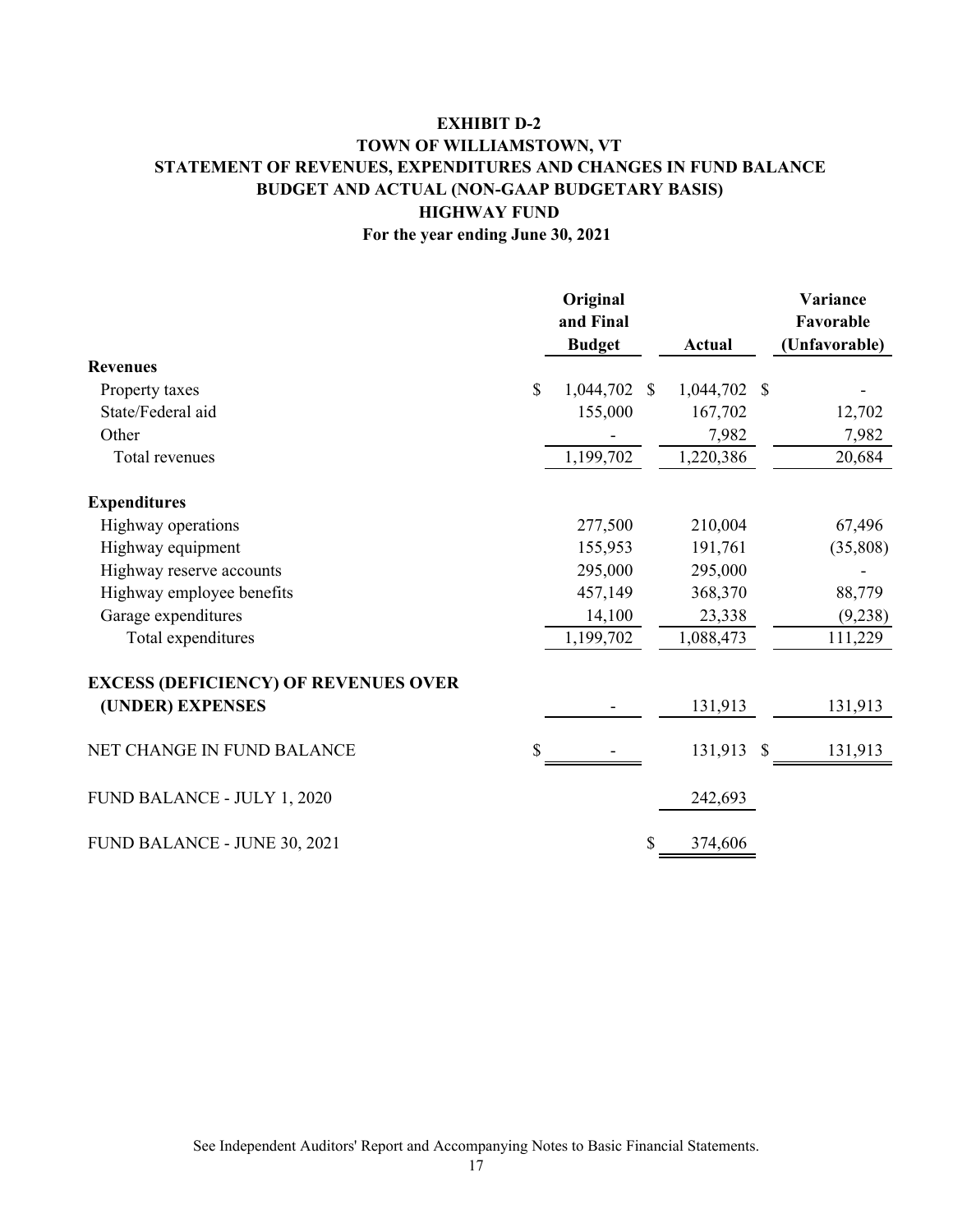# **TOWN OF WILLIAMSTOWN, VT STATEMENT OF NET POSITION June 30, 2021 PROPRIETARY FUNDS**

|                                                 |              | <b>WATER</b>            | <b>SEWER</b> | <b>TOTAL</b>            |
|-------------------------------------------------|--------------|-------------------------|--------------|-------------------------|
| <b>ASSETS</b>                                   |              |                         |              |                         |
| <b>Current Assets</b>                           |              |                         |              |                         |
| Accounts receivable, net                        | $\mathbb{S}$ | 24,384 \$               | 32,309       | 56,693<br><sup>\$</sup> |
| Prepaid expenses                                |              | 1,070                   |              | 1,070                   |
| Due from other funds                            |              | 445,909                 | 113,711      | 559,620                 |
| Non-depreciable:                                |              |                         |              |                         |
| Land                                            |              | 32,500                  | 179          | 32,679                  |
| Buildings and improvements                      |              |                         | 490,998      | 490,998                 |
| Water/sewer system and improvements             |              | 862,636                 | 2,052,620    | 2,915,256               |
| Accumulated depreciation                        |              | (417, 141)              | (845, 152)   | (1,262,293)             |
| <b>TOTAL ASSETS</b>                             |              | 949,358                 | 1,844,665    | 2,794,023               |
| <b>LIABILITIES</b>                              |              |                         |              |                         |
| <b>Current Liabilities</b>                      |              |                         |              |                         |
| Accounts payable                                |              |                         | 30           | 30                      |
| Bonds payable due within one year               |              |                         | 108,672      | 108,672                 |
| Bonds payable due after one year                |              |                         | 769,051      | 769,051                 |
| <b>TOTAL LIABILITIES</b>                        |              |                         | 877,753      | 877,753                 |
| <b>NET POSITION</b>                             |              |                         |              |                         |
| Invested in capital assets, net of related debt |              | 477,995                 | 820,922      | 1,298,917               |
| Restricted                                      |              | 101,556                 | 392,499      | 494,055                 |
| Unrestricted                                    |              | 369,807                 | (246, 509)   | 123,298                 |
| <b>TOTAL NET POSITION</b>                       | S            | 949,358<br>$\mathbb{S}$ | 966,912      | 1,916,270<br>-S         |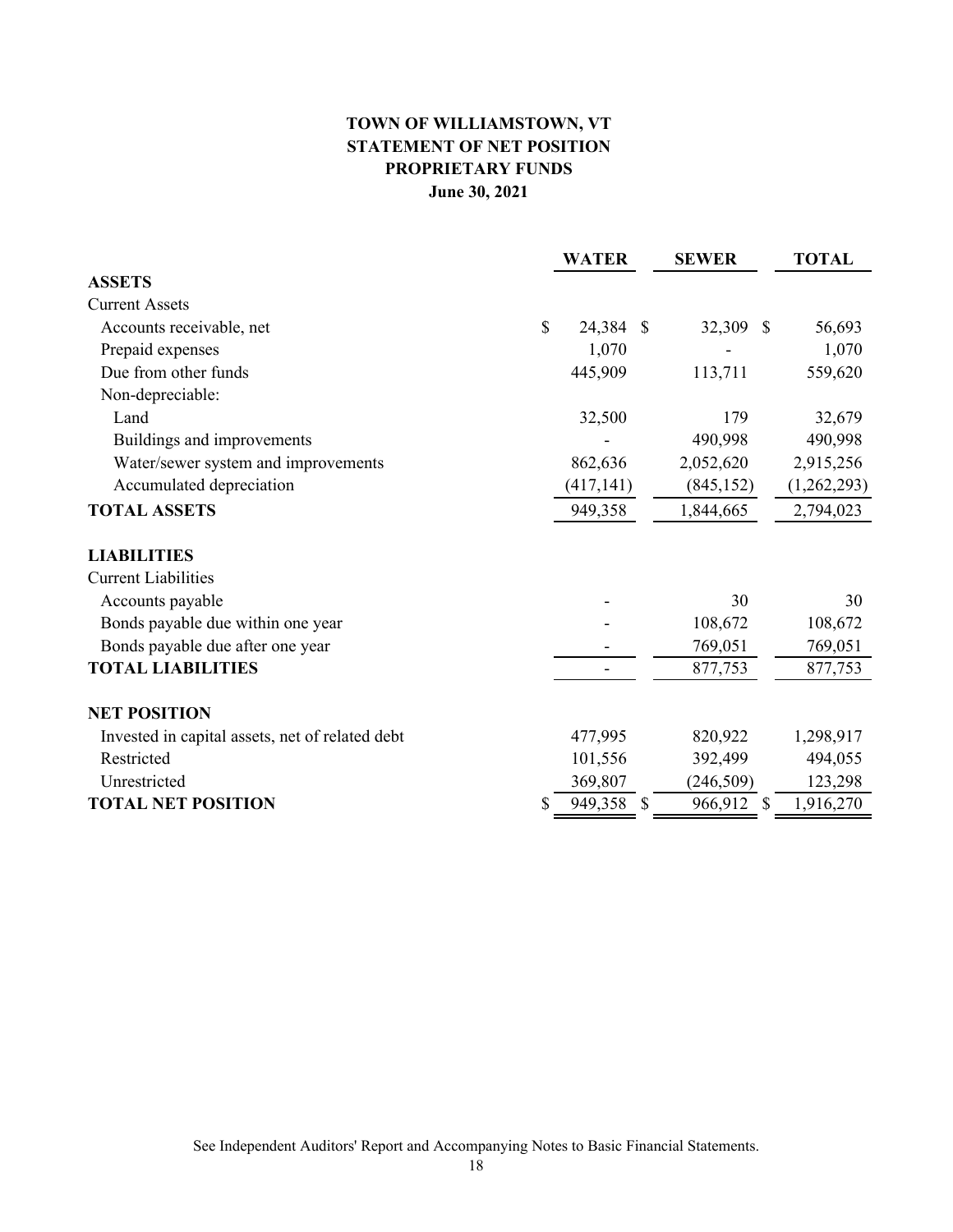# **TOWN OF WILLIAMSTOWN, VT STATEMENT OF REVENUES, EXPENSES AND CHANGES IN NET POSITION - PROPRIETARY FUNDS For the year ending June 30, 2021**

|                                        | <b>WATER</b>                   | <b>SEWER</b>             | <b>TOTAL</b> |
|----------------------------------------|--------------------------------|--------------------------|--------------|
| <b>OPERATING REVENUE</b>               |                                |                          |              |
| Charges for services                   | \$<br>167,531<br>$\mathbb{S}$  | 218,774<br>$\mathcal{S}$ | 386,305      |
| Delinquent interest and penalties      | 3,935                          |                          | 3,935        |
| Other                                  |                                | 11,604                   | 11,604       |
| Total operating revenue                | 171,466                        | 230,378                  | 401,844      |
| <b>OPERATING EXPENSES</b>              |                                |                          |              |
| Administration                         | 3,800                          | 3,800                    | 7,600        |
| Supplies                               | 7,416                          | 21,446                   | 28,862       |
| Outside services                       | 52,710                         | 69,481                   | 122,191      |
| Insurance                              | 994                            | 3,176                    | 4,170        |
| Maintenance and repairs                | 20,161                         | 279,889                  | 300,050      |
| Equipment and tools                    |                                | 4,742                    | 4,742        |
| Building and grounds                   | 31,373                         | 22,717                   | 54,090       |
| Depreciation expense                   | 27,586                         | 86,285                   | 113,871      |
| Total operating expenses               | 144,040                        | 491,536                  | 635,576      |
| Income (loss) from operations          | 27,426                         | (261, 158)               | (233, 732)   |
| <b>NON-OPERATING REVENUE (EXPENSE)</b> |                                |                          |              |
| Interest expense                       |                                | (15, 195)                | (15, 195)    |
| Total non-operating revenues (expense) |                                | (15, 195)                | (15, 195)    |
| Change in net position                 | 27,426                         | (276, 353)               | (248, 927)   |
| Net position, beginning of year        | 921,932                        | 1,243,265                | 2,165,197    |
| Net position, end of year              | \$<br>949,358<br>$\mathcal{S}$ | 966,912<br>$\mathbb{S}$  | 1,916,270    |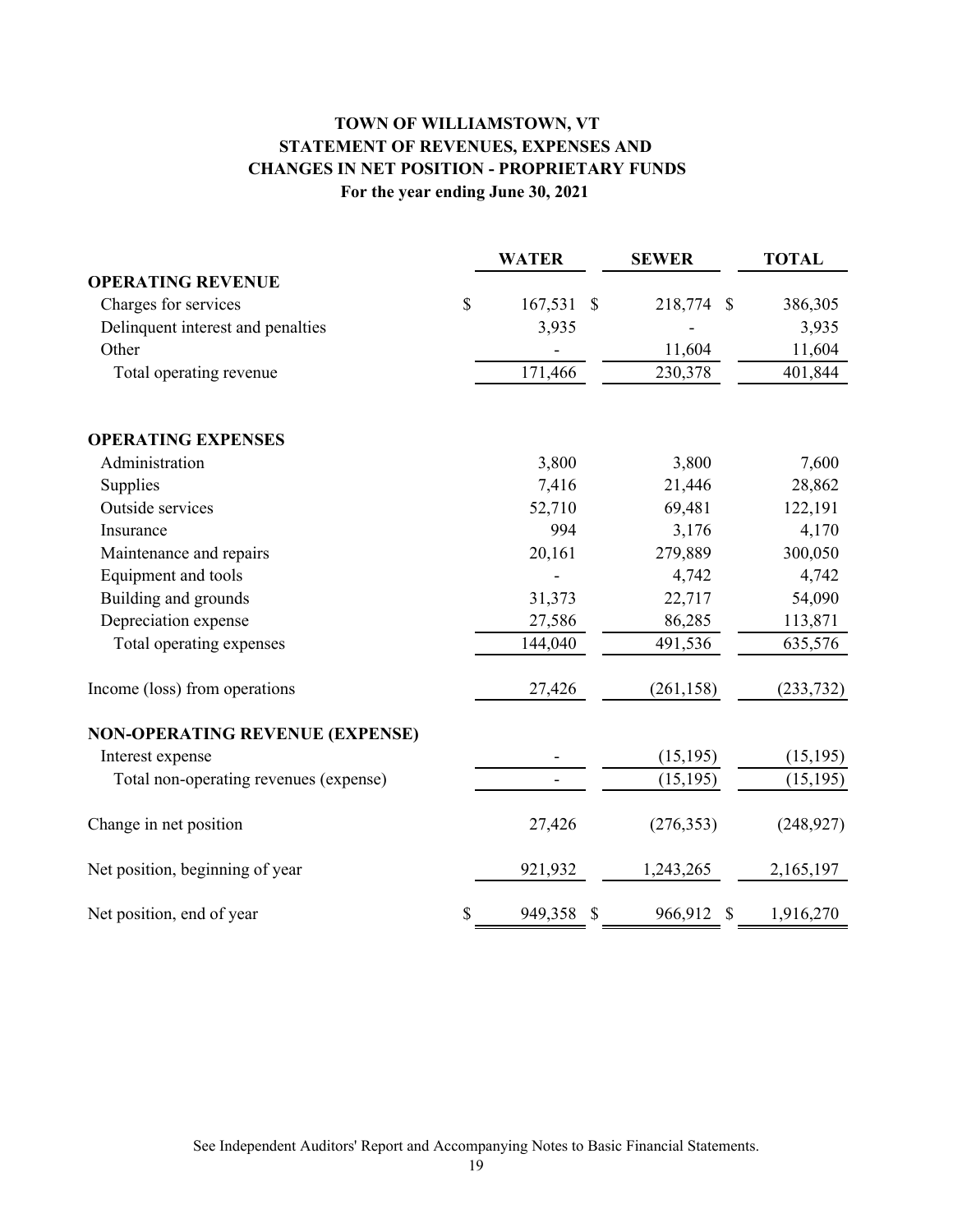# **TOWN OF WILLIAMSTOWN, VT STATEMENT OF CASH FLOWS PROPRIETARY FUNDS For the year ending June 30, 2021**

|                                                                 | <b>WATER</b>     |             | <b>SEWER</b>              | <b>TOTAL</b> |
|-----------------------------------------------------------------|------------------|-------------|---------------------------|--------------|
| <b>CASH FLOWS FROM (TO) OPERATING ACTIVITIES</b>                |                  |             |                           |              |
| Cash received from customers                                    | \$<br>166,342 \$ |             | 221,313 \$                | 387,655      |
| Cash payments to suppliers for goods and services               | (116, 451)       |             | (403, 135)                | (519, 586)   |
| Net cash provided by (used in) operating activities             | 49,891           |             | (181, 822)                | (131, 931)   |
| <b>CASH FLOWS FROM (TO) NON-CAPITAL</b>                         |                  |             |                           |              |
| <b>FINANCING ACTIVITIES</b>                                     |                  |             |                           |              |
| Interfund repayments from/(advances to)                         | (49, 891)        |             | 135,489                   | 85,598       |
| Net cash provided by (used in) non-capital financing activities | (49, 891)        |             | 135,489                   | 85,598       |
| CASH FLOWS FROM (TO) CAPITAL AND RELATED                        |                  |             |                           |              |
| <b>FINANCING ACTIVITIES</b>                                     |                  |             |                           |              |
| Interest paid on notes and bonds, net of rebate                 |                  |             | (15, 195)                 | (15, 195)    |
| Proceeds from issuance of new debt                              |                  |             | 85,000                    | 85,000       |
| Principal payments on notes and bonds                           |                  |             | (23, 472)                 | (23, 472)    |
| Net cash provided by (used in) capital and financing activities |                  |             | 46,333                    | 46,333       |
| NET INCREASE (DECREASE) IN CASH AND CASH EQUIVALENTS            |                  |             |                           |              |
| CASH BALANCE, BEGINNING OF YEAR                                 |                  |             |                           |              |
| CASH BALANCE, END OF YEAR                                       | \$               |             |                           |              |
| RECONCILIATION OF OPERATING INCOME (LOSS)                       |                  |             |                           |              |
| TO NET CASH PROVIDED (USED) FOR                                 |                  |             |                           |              |
| <b>OPERATING ACTIVITIES</b>                                     | <b>WATER</b>     |             | <b>SEWER</b>              | <b>TOTAL</b> |
| Operating Income (Loss)                                         | \$<br>27,426 \$  |             | $(261, 158)$ \$           | (233, 732)   |
| Adjustments to reconcile operating loss to net cash             |                  |             |                           |              |
| provided by (used in) operating activities                      |                  |             |                           |              |
| Depreciation expense                                            | 27,586           |             | 86,285                    | 113,871      |
| (Increase) decrease in accounts receivable                      | (5,121)          |             | (9,065)                   | (14, 186)    |
| (Increase) decrease in prepaid expenses                         |                  |             | 2,116                     | 2,116        |
| Net cash provided (used) by operating activities                | \$<br>49,891     | $\mathbf S$ | $\overline{(181,822)}$ \$ | (131, 931)   |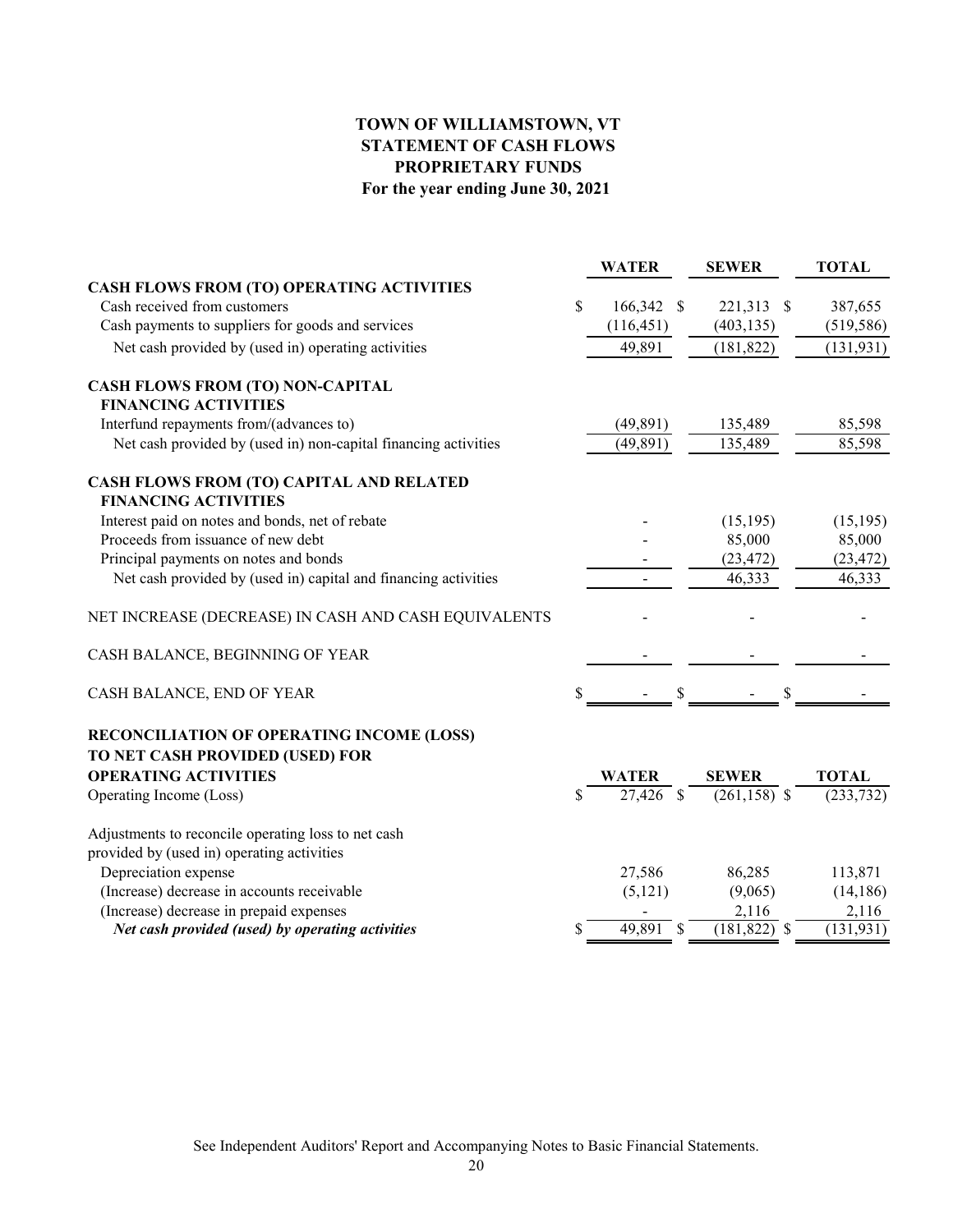# **EXHIBIT F TOWN OF WILLIAMSTOWN, VERMONT STATEMENT OF NET POSITION FIDUCIARY FUNDS June 30, 2021**

|                            | Cemetery       |  | Playground |          | Jr. High            |  |             |    | Total   |  |
|----------------------------|----------------|--|------------|----------|---------------------|--|-------------|----|---------|--|
| <b>ASSETS</b>              |                |  |            |          |                     |  |             |    |         |  |
| Cash and cash equivalents  | \$<br>8,952 \$ |  | 574        | <b>S</b> | 826 \$              |  | 1,307       | -S | 11,659  |  |
| Investments                | 374,899        |  | 27,113     |          | 3,274               |  | 44,833      |    | 450,119 |  |
|                            |                |  |            |          |                     |  |             |    |         |  |
| Total assets               | 383,851        |  | 27,687     |          | 4,100               |  | 46,140      |    | 461,778 |  |
|                            |                |  |            |          |                     |  |             |    |         |  |
| <b>LIABILITIES</b>         |                |  |            |          |                     |  |             |    |         |  |
| Intergovernmental payables |                |  |            |          |                     |  |             |    |         |  |
|                            |                |  |            |          |                     |  |             |    |         |  |
| <b>NET POSITION</b>        |                |  |            |          |                     |  |             |    |         |  |
| Restricted                 | 383,851 \$     |  | 27,687     | - \$     | $4,100 \text{ }$ \$ |  | $46,140$ \$ |    | 461,778 |  |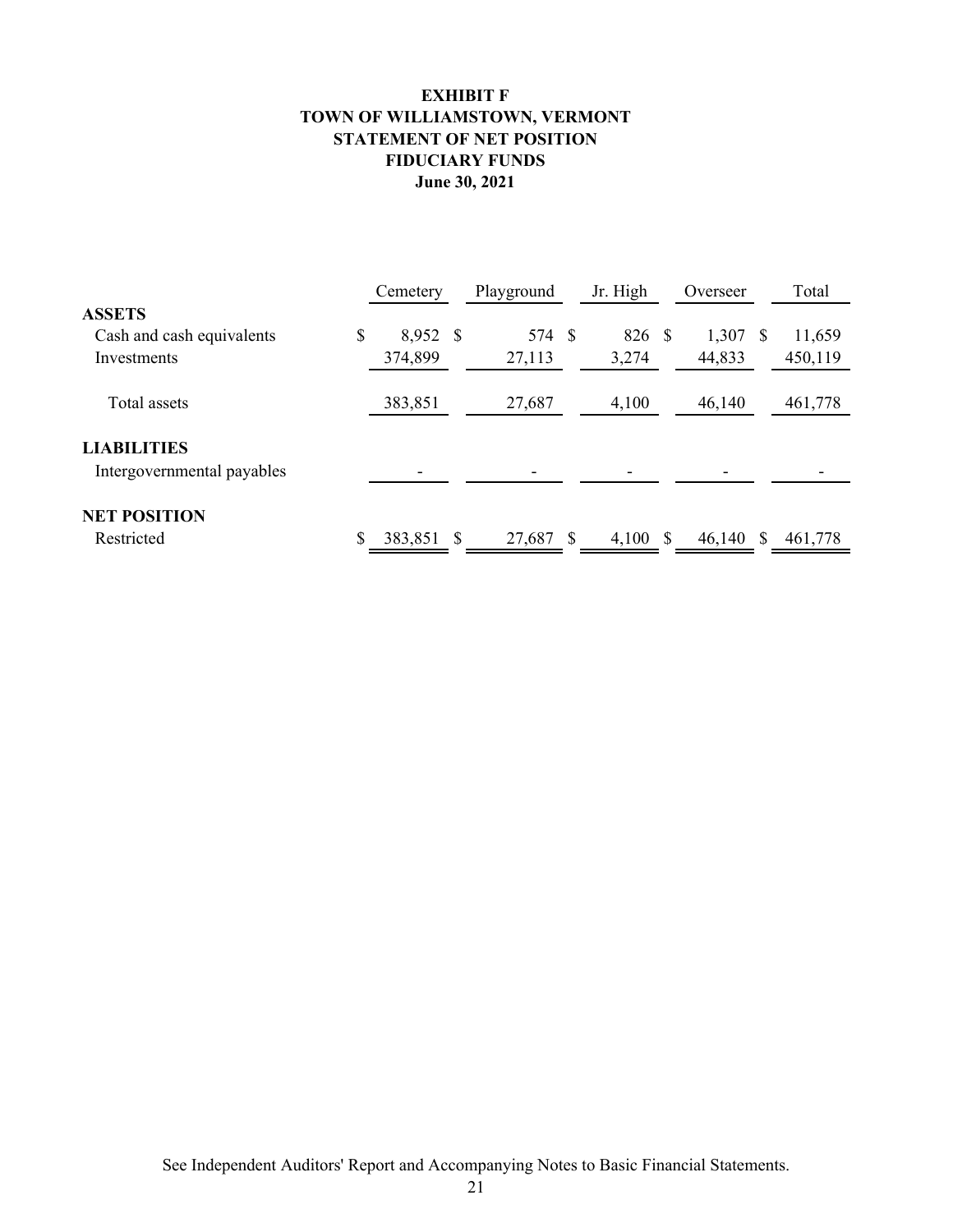# **EXHIBIT G TOWN OF WILLIAMSTOWN, VERMONT STATEMENT OF CHANGES IN NET POSITION FIDUCIARY FUNDS For the year ending June 30, 2021**

|                                 | Cemetery         | Playground                   |          | Jr. High   | Overseer |    | Total   |
|---------------------------------|------------------|------------------------------|----------|------------|----------|----|---------|
| <b>ADDITIONS</b>                |                  |                              |          |            |          |    |         |
| New funds                       | \$<br>$1,625$ \$ | $\qquad \qquad \blacksquare$ | \$       |            | \$<br>\$ |    | 1,625   |
| Investment income               | 2,410            | 652                          |          | 591        | 4,934    |    | 8,587   |
| Net increase (decrease)         |                  |                              |          |            |          |    |         |
| in fair value of investments    | 47,019           |                              |          |            |          |    | 47,019  |
| Total revenue                   | 51,054           | 652                          |          | 591        | 4,934    |    | 57,231  |
| <b>DEDUCTIONS</b>               |                  |                              |          |            |          |    |         |
| <b>Trust distributions</b>      |                  |                              |          |            |          |    |         |
| Change in net position          | 51,054           | 652                          |          | 591        | 4,934    |    | 57,231  |
| NET POSITION, beginning of year | 332,797          | 27,035                       |          | 3,509      | 41,206   |    | 57,231  |
| NET POSITION, end of year       | \$<br>383,851 \$ | 27,687                       | <b>S</b> | $4,100$ \$ | 46,140   | S. | 114,462 |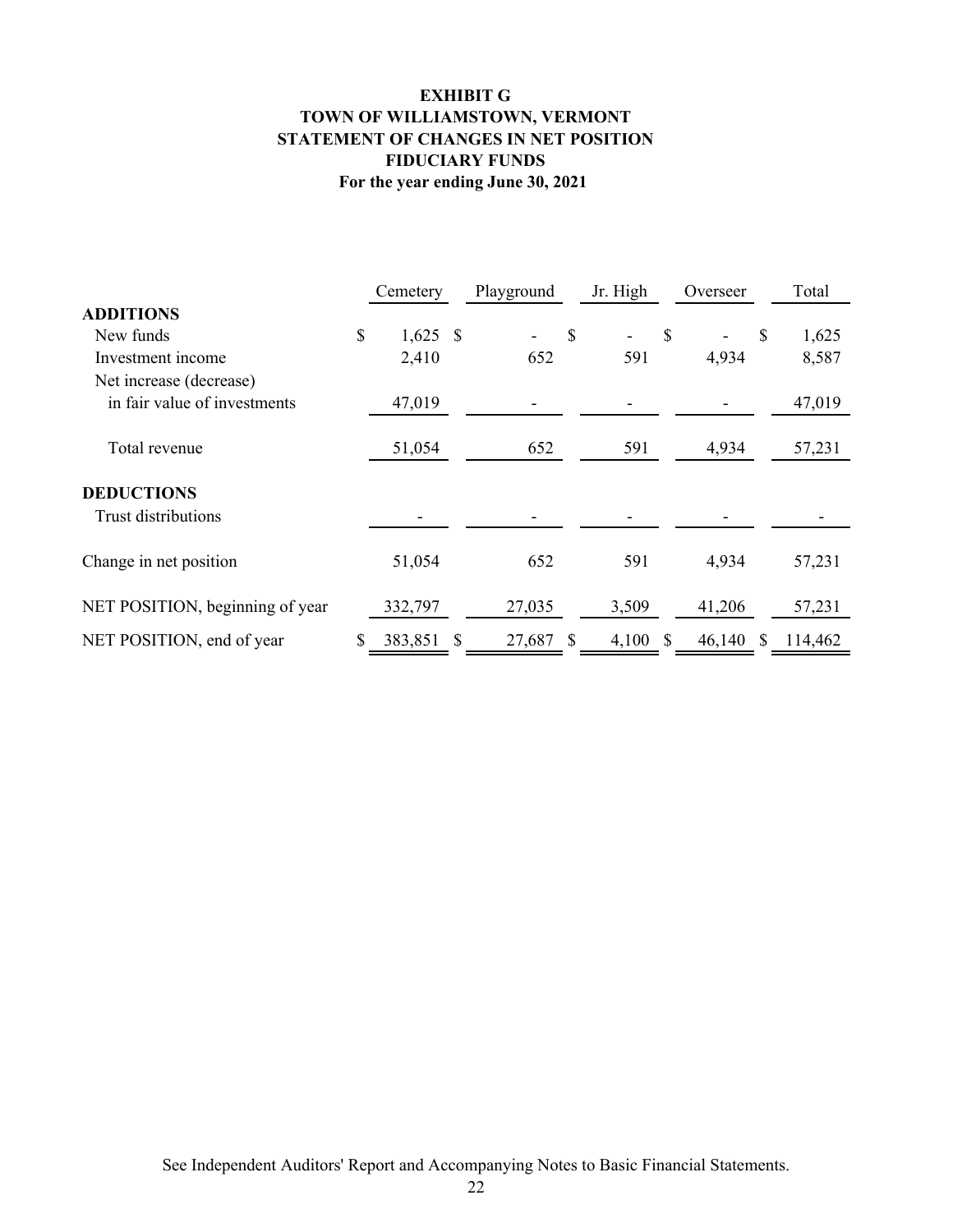#### **Note 1. Summary of Significant Accounting Policies**

Town of Williamstown, Vermont, (the "Town") was granted a charter under the provisions of the State of Vermont and operates under a trustee-treasurer form of government and provides services to Town residents as authorized by the charter.

The Town has adopted the accounting principles generally accepted in the United States of America established by the Governmental Accounting Standards Board ("GASB"), the accepted standard setting body for establishing accounting and financial reporting principals for government units, except for the omission from its financial statements of the financial position and results of operations of the Electric Light Department.

The Board of Trustees of the Town adopted the following policies which are consistently applied in the preparation of the financial statements. The following is a summary of the more significant policies.

#### Reporting Entity

This report includes all of the funds of the Town. The reporting entity consists of the primary government; organizations for which the primary government is financially accountable; and other organizations for which the nature and significance of their relationship with the primary government are such that their exclusion would cause the reporting entity's financial statements to be misleading or incomplete. Component units are legally separate organizations for which the elected officials of the primary government are financially accountable. The primary government is financially accountable if it appoints a voting majority of the organization's governing body and it is able to impose its will on that organization or there is a potential for the organization to provide specific financial benefits to or burdens on the primary government. The primary government may be financially accountable if an organization is fiscally dependent on the primary government. Based on these criteria, the Williamstown Electric Department should be combined with the financial statements of the Town but has been omitted from these financial statements. The Electric Light Department operates separately, reporting on a calendar year basis, and is audited separately. A copy of that audit is available upon request.

#### Basis of Presentation

The accounts of the Town are organized and operated on the basis of fund accounting. A fund is an independent fiscal and accounting entity with a separate set of self-balancing accounts which comprise its assets, deferred outflows of resources, liabilities, deferred inflows of resources, fund equity, revenues, and expenditures or expenses, as appropriate. Government resources are allocated to and accounted for in individual funds based upon the purposes for which they are spent and the means by which spending activities are controlled.

The basic financial statements of the Town include both government-wide statements and fund financial statements. The focus of the government-wide statements is on reporting the operating results and financial position of the Town as a whole and present a longer-term view of the Town's finances. The focus of the fund financial statements is on reporting on the operating results and financial position of the most significant funds of the Town and present a shorter-term view of how operations were financed and what remains available for future spending.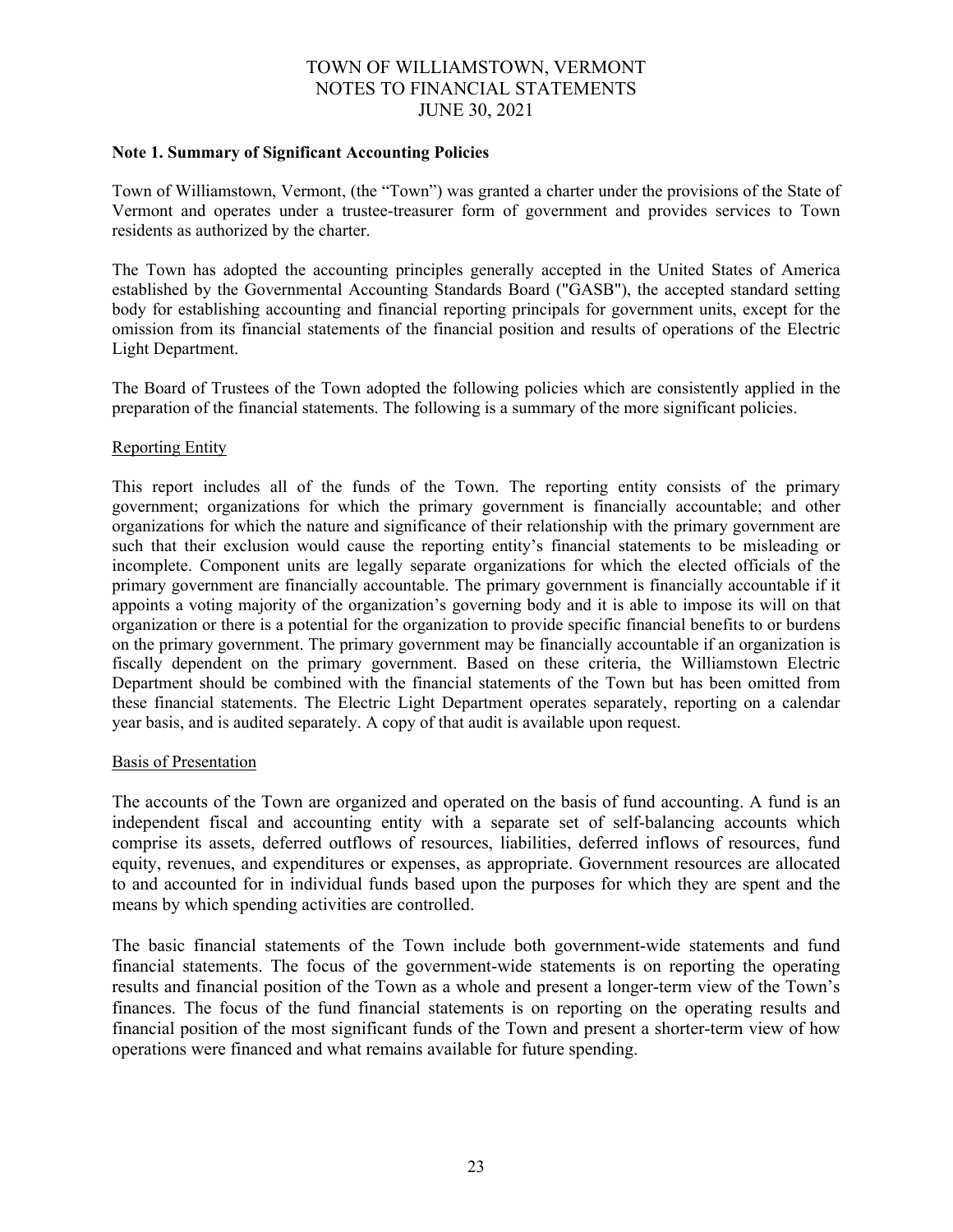#### **Note 1. Summary of Significant Accounting Policies (continued)**

Government-Wide and Fund Financial Statements: The Statement of Net Position and the Statement of Activities display information about the primary government, the Town. These statements report financial information of the Town's non-fiduciary activities as a whole. Individual funds are not displayed but the statements distinguish governmental activities, generally supported by taxes, state aid, grants, and Town general revenues, from business-type activities, generally financed in whole or in part with fees charged to external customers.

The Statement of Activities reports the expenses of a given function offset by program revenues directly connected with the functional program. A function is an assembly of similar activities and may include portions of a fund or summarize more than one fund to capture the expenses and program revenues associated with a distinct functional activity. Program revenues include: (1) charges for services which report fees, fines, and forfeitures, and other charges to users of the Town's services; (2) operating grants and contributions which finance annual operating activities, including restricted investment income; and (3) capital grants and contributions which fund the acquisition, construction, or rehabilitation of capital assets and include fees to developers. These revenues are subject to externally imposed restrictions to these program uses. Taxes and other revenue sources not properly included with program revenues are reported as general revenues.

Net position (the amount by which assets and deferred outflows exceed liabilities and deferred inflows) are reported on the Statement of Net Position in three components:

- (1) Net investment in capital assets total amount of capital assets, net of accumulated depreciation and reduced by outstanding balances of bonds and other debt that are related to the acquisition or construction of those assets, including related deferred outflows of resources and deferred inflows of resources;
- (2) Restricted for amounts when constraints placed on the net position are either externally imposed or are imposed by constitutional provisions or enabling legislation.
- (3) Unrestricted the total net position which do not fit the two preceding categories. When both restricted and unrestricted resources are available for use, generally it is the Town's policy to use restricted assets first with unrestricted resources utilized as needed.

Fund Financial Statements: The fund financial statements provide information about the Town's funds. Separate statements for each fund category – governmental, proprietary and fiduciary – are presented. The emphasis of fund financial statements is on major governmental and enterprise funds, each displayed in a separate column. All remaining governmental funds are aggregated and reported as non-major funds.

The Town reports on the following major governmental funds:

*General Fund* – This is the Town's main operating fund. It accounts for all financial resources of the general government except those accounted for in another fund.

*Highway Fund* – This is the Town's fund that accounts for all financial resources relating to maintenance, repair and replacement of the Town's highway and street infrastructure.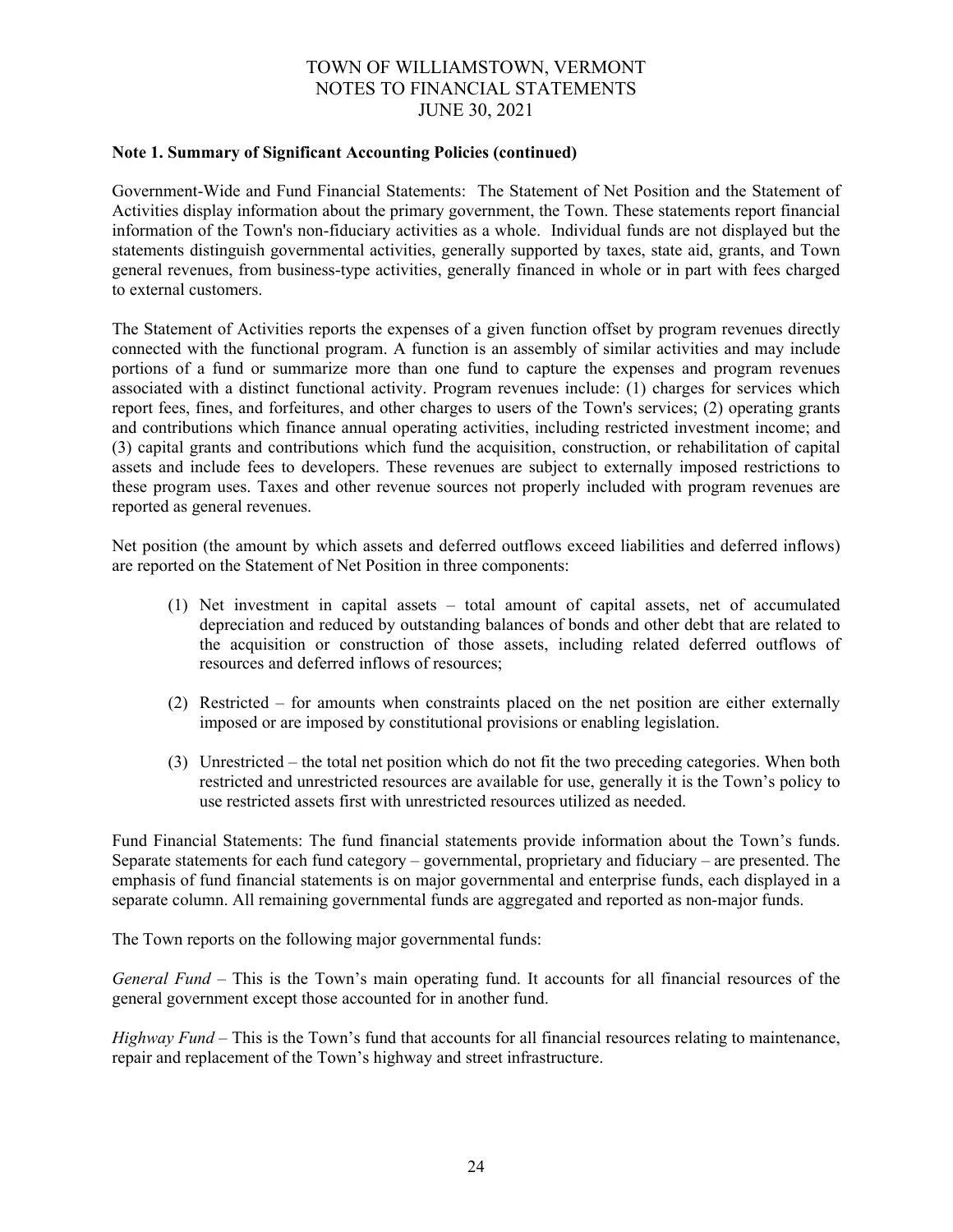#### **Note 1. Summary of Significant Accounting Policies (continued)**

*Highway Reserve Fund* – This is the Town's fund that accounts for capital project funds reserved for use in maintaining and replacing the Town's highway and street infrastructure assets and related equipment.

All other funds are non-major governmental funds and are combined in a single column in each of the respective fund financial statements.

### Proprietary Funds

The focus of proprietary funds measurement is upon determination of operating income, changes in net position, financial position, and cash flows. Operating revenue and expenses generally result from providing services and producing and delivering goods in connection with a proprietary fund's principal ongoing operations. All revenue and expenses not meeting this definition are reported as non-operating revenue and expense. The generally accepted accounting principles applicable to these funds are similar to those applied to businesses in the private sector. The Town reports on the following major enterprise funds:

*Sewer Fund – This fund is used to account for the operations of the Sewer Department.* 

*Water Fund –* This fund is used to account for the operations of the Water Department.

#### Fiduciary Funds

Fiduciary funds are used to account for assets held by the Town as an agent for individuals, private organizations, and other governments. Agency funds are custodial in nature (assets equal liabilities) and do not involve the measurement of results of operations.

#### Measurement Focus

The accounting and financial reporting treatment applied to a fund is determined by its measurement focus. Government-wide and proprietary fund financial statements are reported using the economic resources measurement focus. This means that all assets and liabilities associated with the operation of these funds (whether current or noncurrent) are included on the balance sheet (or statement of net position). Equity (i.e., net position) is segregated into invested in capital assets, net of related debt; restricted net position; and unrestricted net position. Operating statements present increases (i.e., revenues) and decreases (i.e., expenses) in total net position.

Governmental fund financial statements are reported using the current financial resources measurement focus. This means that only current assets and current liabilities are generally reported on Governmental fund balance sheets. Governmental fund financial statements reported fund balances (net current position) are considered a measure of available spendable resources and are segregated into non-spendable; restricted; committed; assigned and unassigned amounts. The operating statements of these funds present increases (i.e., revenues and other financing sources) and decreases (i.e., expenditures and other financing uses) in net current position. Accordingly, such statements are said to present a summary of sources and uses of available spendable resources during a period.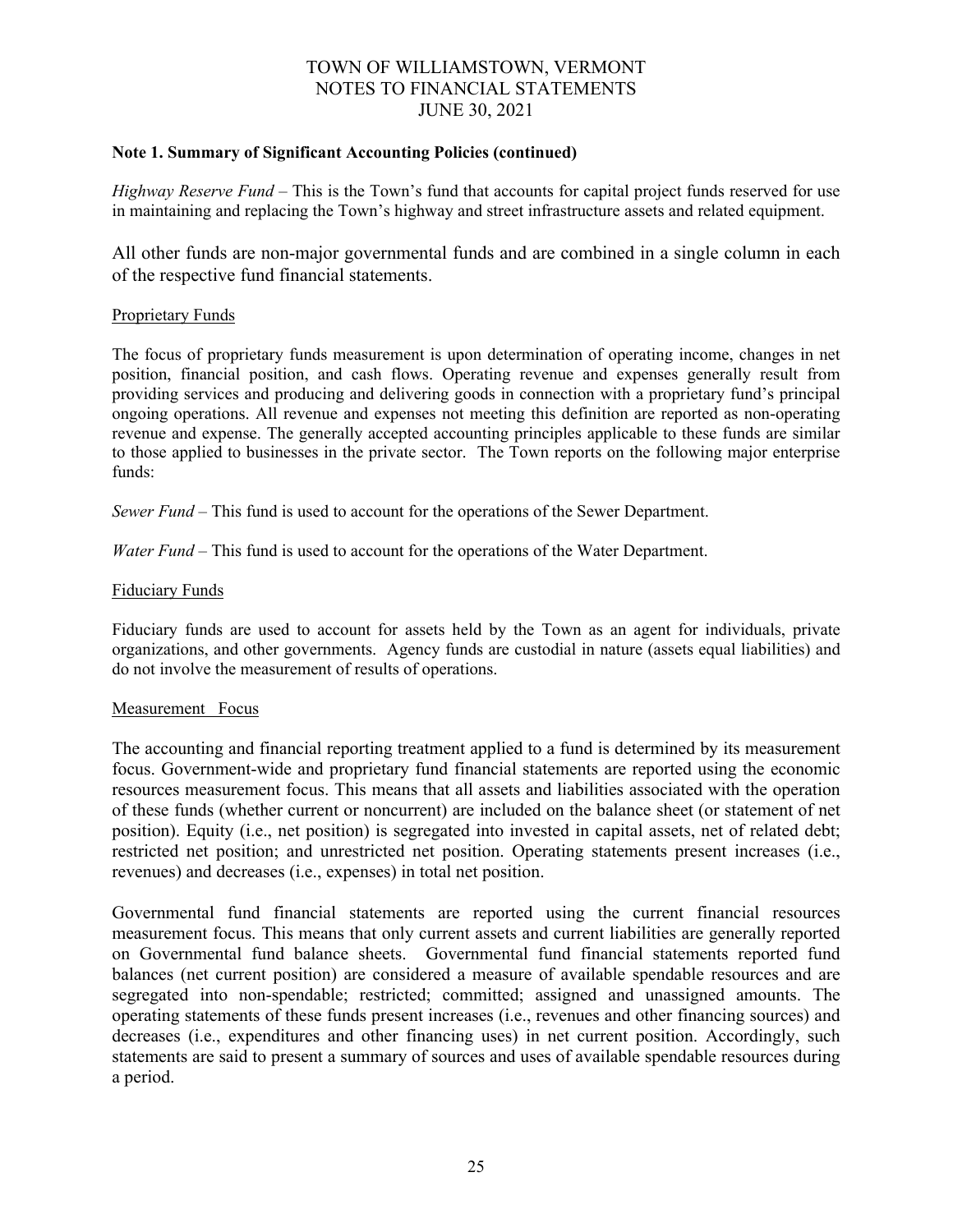#### **Note 1. Summary of Significant Accounting Policies (continued)**

### Basis of Accounting

Basis of accounting refers to when revenues and expenditures or expenses are recognized in the accounts and reported in the financial statements. Basis of accounting relates to the timing of the measurements made, regardless of the measurement focus applied.

The government-wide and proprietary fund financial statements are reported using the accrual basis of accounting. Revenues are recorded when earned and expenses are recorded at the time the liabilities are incurred, regardless of when the related cash flow takes place. Non-exchange transactions, in which the Town gives (or receives) value without directly receiving (or giving) equal value in exchange, include property taxes, grants, entitlements, and donations. On the accrual basis, revenue from property taxes is recognized in the fiscal year for which the taxes are levied. Revenue from grants, entitlements, and donations is recognized in the fiscal year in which all eligibility requirements have been satisfied.

Governmental funds are reported using the modified accrual basis of accounting. Under this method, revenues are recognized when measurable and available. "Measurable" means the amount of the transaction can be determined, and "available" means the amount is collectible within the current period or soon enough thereafter to be used to pay liabilities of the current period. The Town considers all revenues reported in governmental funds to be available if the revenues are collected within sixty (60) days after year-end. Expenditures are recorded when the related fund liability is incurred, except for principal and interest on general long-term debt, certain compensated absences and other long-term liabilities which are recognized when the obligations are expected to be liquidated or are funded with expendable available financial resources.

General capital asset acquisitions are reported as expenditures in governmental funds. Proceeds of general long-term debt and acquisitions under capital leases are reported as other financing sources.

Under the terms of grant agreements, the Town funds certain programs by a combination of specific cost-reimbursement grants and general revenues. Thus, when program expenses are incurred, there are both restricted and unrestricted assets available to finance the program. It is the Town's policy to first apply cost-reimbursement grant resources to such programs, followed by general revenues. Expenditure driven grants are recognized as revenue when the qualifying expenditures have been incurred and other grant requirements have been met.

#### Use of Estimates

The preparation of financial statements in conformity with generally accepted accounting principles requires management to make estimates and assumptions that affect certain reported amounts and disclosures. Accordingly, actual results could differ from those estimates.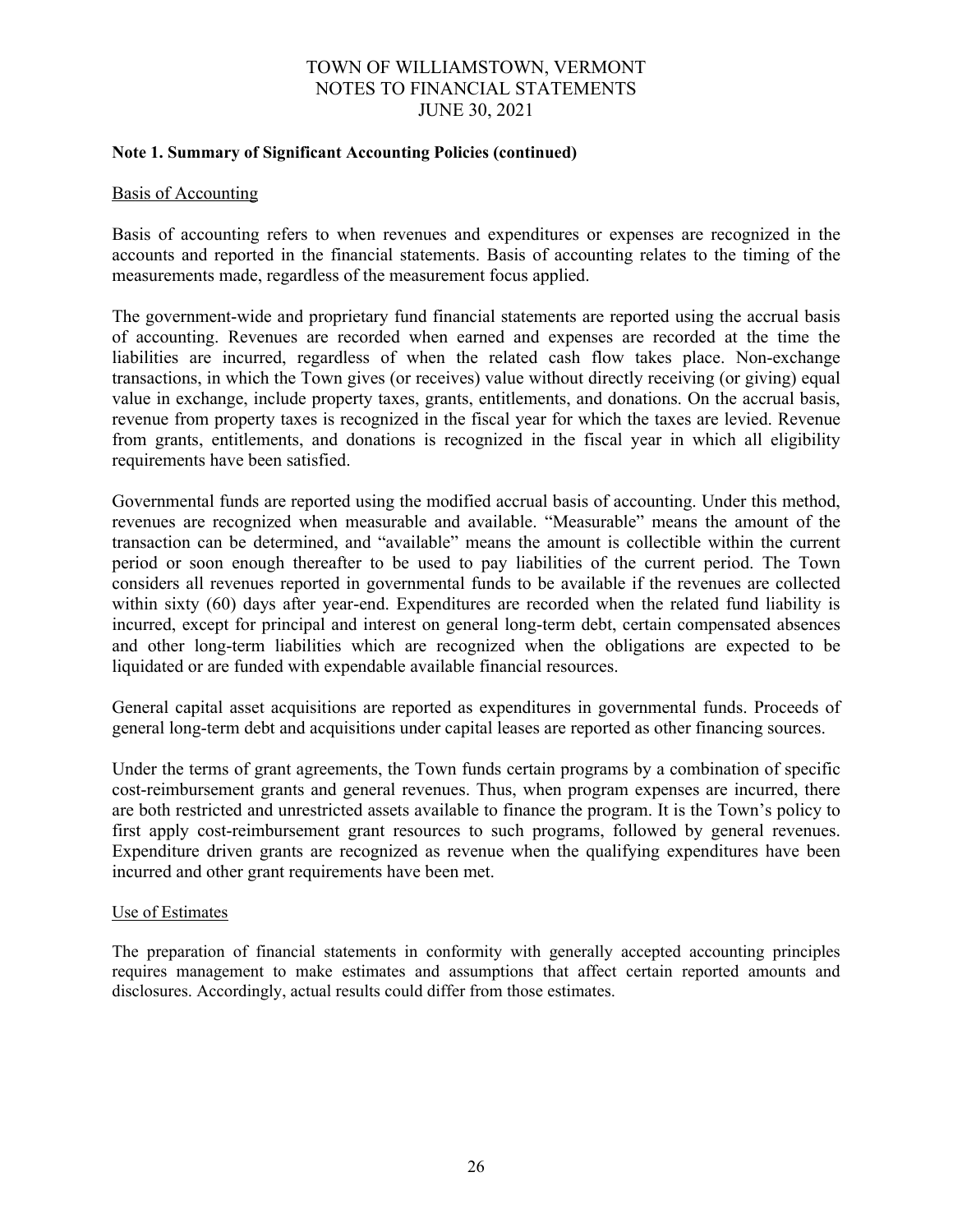#### **Note 1. Summary of Significant Accounting Policies (continued)**

#### Receivables

Receivables in the government-wide financial statements represent amounts due to the Town at June 30 that will be collected at some time in the future. They consist primarily of accrued taxes and related interest and penalties and are reported net of allowance for uncollectible accounts. Receivables reported in the governmental funds financial statements consist primarily of accrued taxes and related interest and penalties. Other receivables include primarily fees, fines, and expenditure reimbursements due to various Town programs and activities. Revenues accrued in the governmental funds' financial statements consist primarily of accrued taxes and related interest and penalties that will be collected by the Town within 60 days after year-end. Amounts estimated to be collected after the 60-day revenue recognition period are recorded as unavailable revenues (deferred inflows of resources).

#### Internal Balances

Activity between funds that is representative of lending/borrowing arrangements that are outstanding at the end of the fiscal year are referred to as "Advances to/from Other Funds". Any residual balances outstanding between the governmental activities and business-type activities are reported in the government-wide financial statements as "internal balances". Cash balances deposited and invested by the Treasurer in a combined cash account are reported as "Due to/from Other Funds".

Advances between funds, as reported in the fund financial statements, are offset by a fund reserve account (non-spendable fund balance) in the applicable funds to indicate that they are not available for appropriation and are not expendable available financial resources.

#### Capital Assets

The Town's property, plant, equipment, vehicles, and infrastructure with useful lives of more than one year are stated at historical cost and comprehensively reported in the government-wide financial statements. The Town maintains infrastructure asset records consistent with all other capital assets. The Town has elected under the requirements of GASB Statement No. 34 not to capitalize infrastructure costs prior to January 1, 2004. Proprietary capital assets are also reported in their respective fund financial statements. Donated assets are stated at fair value on the date donated.

Capital assets reported in the government-wide and proprietary fund financial statements are depreciated in order that the cost of these assets will be charged to expenses over their estimated service lives, generally using the straight-line method of calculating depreciation.

The Town generally capitalizes assets with cost of \$5,000 or more as purchase and construction outlays occur. The costs of normal maintenance and repairs that do not add to the asset value or materially extend useful lives are not capitalized. Capital assets are depreciated using the straight-line method. When capital assets are disposed, the cost and applicable accumulated depreciation are removed from the respective accounts, and the resulting gain or loss is recorded in operations.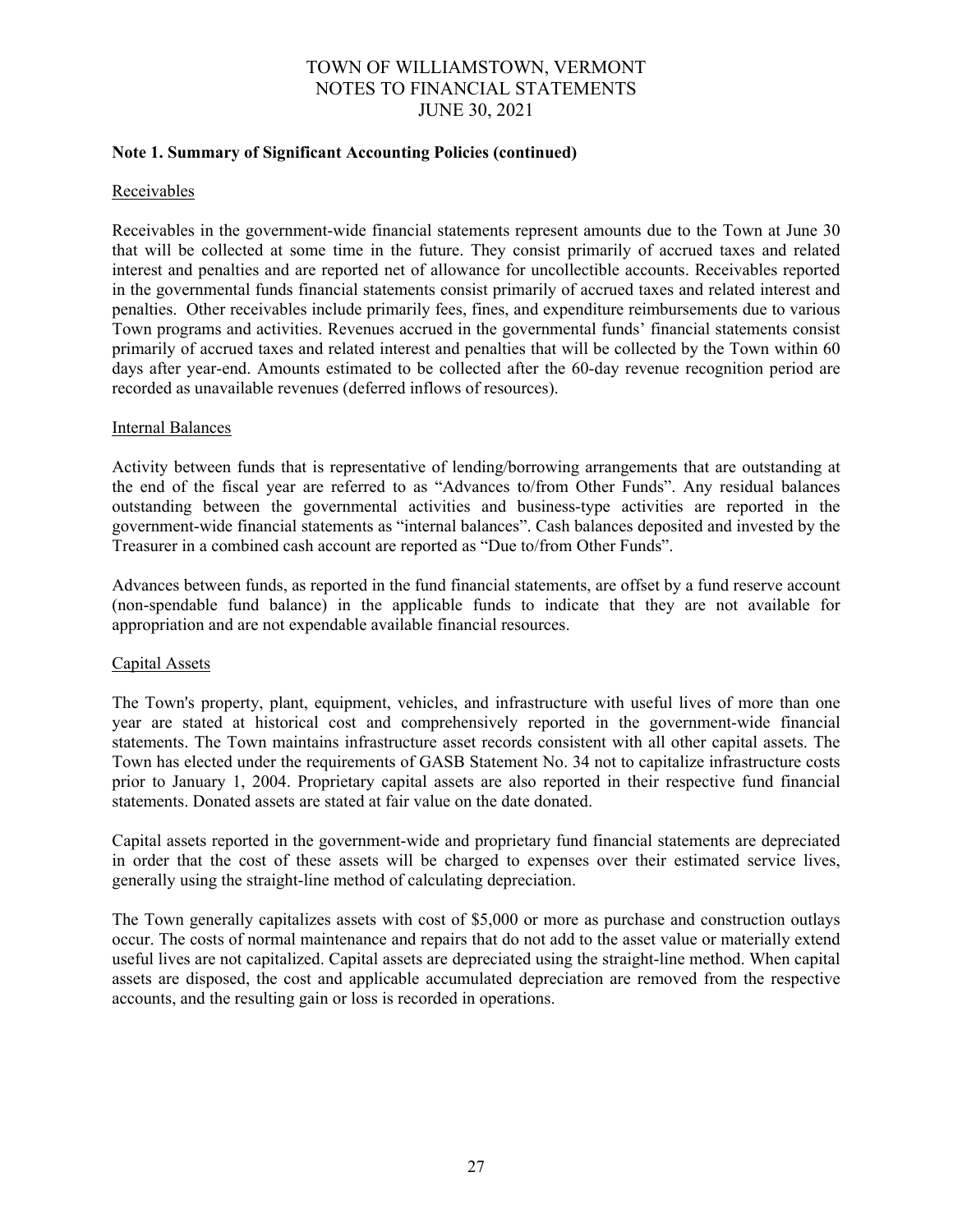#### **Note 1. Summary of Significant Accounting Policies (continued)**

Estimated useful lives, in years, for depreciable assets are as follows:

| Buildings and improvements    | $10 - 50$ |
|-------------------------------|-----------|
| <b>Equipment and Vehicles</b> | $5 - 20$  |
| Utility systems               | $8 - 50$  |
| Infrastructure                | $8 - 20$  |

Capital assets are not reported in the governmental fund financial statements. Capital outlays in these funds are recorded as expenditures in the year they are acquired.

In addition to assets, the statement of financial position will sometimes report a separate section for deferred outflows of resources. This separate financial statement element, "deferred outflows of resources", represents a consumption of net position that applies to a future period(s) and so will not be recognized as an outflow of resources (expense/expenditures) until then. The Town has no items which arise under the accrual basis of accounting that qualifies for reporting in this category.

In addition to liabilities, the statement of financial position will sometimes report a separate section for deferred inflows of resources. This separate financial statement element, "deferred inflows of resources", represents an acquisition of net position that applies to a future period(s) and so will not be recognized as an inflow of resources (revenue) until that time. The Town has one type of transaction which arises under the modified accrual basis of accounting and one type which arises under the accrual basis of accounting that qualify for reporting in this category. Accordingly, the item, "unavailable revenue", is reported in the statement of net position and governmental funds balance sheet. The governmental funds balance sheet reports unavailable revenues from one source; unavailable property taxes, which are deferred and recognized as an inflow of resources in the period that the amounts become available.

#### Accrued Compensated Absences

Employees may carry forward five days of vacation from one calendar year to the next. Upon termination, employees will be paid for these carryforward days plus days earned up to the date of termination. Sick time cannot be carried forward and will not be paid upon termination. Certain employees with ten years of service at the time that the policy was last modified to its current state, were allowed to carry forward additional sick time credits. These employees will be compensated for these credits upon retirement. Accrued compensated absences are not reported in the governmental fund financial statements. Compensated absences in these funds are recorded as expenditures in the year they are paid. As of June 30, 2021, there were no accrued compensated absences.

#### Deferred Outflows/Inflows of Resources

*Deferred outflows of resources*, a separate financial statement element, represents a consumption of net position or fund balance that applies to a future period(s) and thus will not be recognized as an outflow of resources (expense) until then.

*Deferred inflows of resources*, a separate financial statement element, represents an acquisition of net position or fund balance that applies to a future period(s), and so will not be recognized as an outflow of resources (revenue) until that time. Although certain revenues are measurable, they are not available.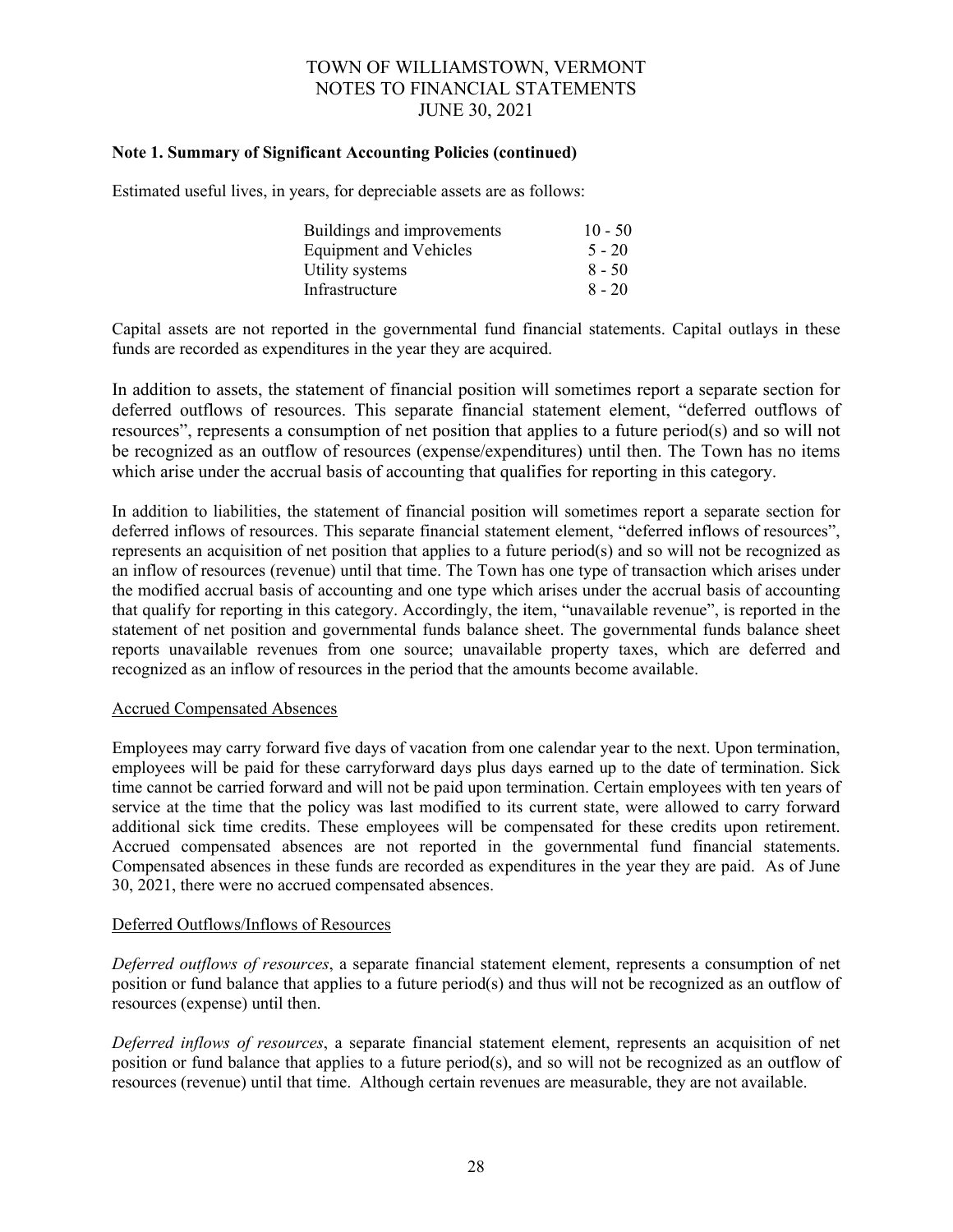#### **Note 1. Summary of Significant Accounting Policies (continued)**

Available means collected within the current year or expected to be collected soon enough thereafter to be used to pay liabilities of the current year. Deferred inflows of resources in the governmental fund financial statements represent the amount of assets that have been recognized, but the related revenue has not been recognized since the assets are not collected within the current year or expected to be collected soon enough thereafter to be used to pay liabilities of the current year.

#### Long-Term Liabilities

Long-term liabilities include bonds, notes and capital leases payable and other obligations such as compensated absences and the Town's proportionate share of net pension liability. Long-term liabilities are reported in the government-wide and proprietary fund financial statements. Governmental fund financial statements do not include any long-term liabilities as those funds use the current financial resources measurement focus and only include current liabilities on their balance sheets.

Budgetary Accounting: General governmental revenues and expenditures accounted for in budgetary funds are controlled by a formal integrated budgetary system in accordance with various legal requirements which govern the Town's operations. The Town's department heads and Town manager submit an annual budget to the Town's Trustees for review. A public hearing is held prior to the Town meeting to review the budget. The Town approves the budget at the annual Town meeting and the tax rate is determined by the Trustees based on the budget and grand list. Formal budgetary accounting is employed as a management control device in the General Fund.

#### Fund Balances

In the fund financial statements, governmental funds report aggregate amounts for five classifications of fund balances based on the constraints imposed on the use of these resources. The non-spendable fund balance classification includes amounts that cannot be spent because they are either (a) not in spendable form -prepaid items or inventories; or (b) legally or contractually required to be maintained intact.

The spendable portion of the fund balance comprises the remaining four classifications: restricted, committed, assigned, and unassigned.

The emphasis in fund financial statements is on the major funds. Non-major funds by category are summarized into a single column. GASB 34 and 37 set forth minimum criteria for the determination of major funds. The General Fund is shown as the major governmental fund. All other governmental funds are non-major and are combined in a single column in each of the respective fund financial statements.

Restricted fund balance: This classification reflects the constraints imposed on resources either (a) externally by creditors, grantors, contributors, or laws or regulations of other governments; or (b) imposed by law through constitutional provisions or enabling legislation.

Committed fund balance: These amounts can only be used for specific purposes pursuant to constraints imposed by formal resolutions or ordinances of the Board, which is the Town's highest level of decisionmaking authority. Those committed amounts cannot be used for any other purpose unless the Board removes the specified use by taking the same type of action imposing the commitment. This classification also includes voter approved reservations and contractual obligations to the extent that the existing resources in the fund have been specifically committed for use in satisfying those contractual requirements.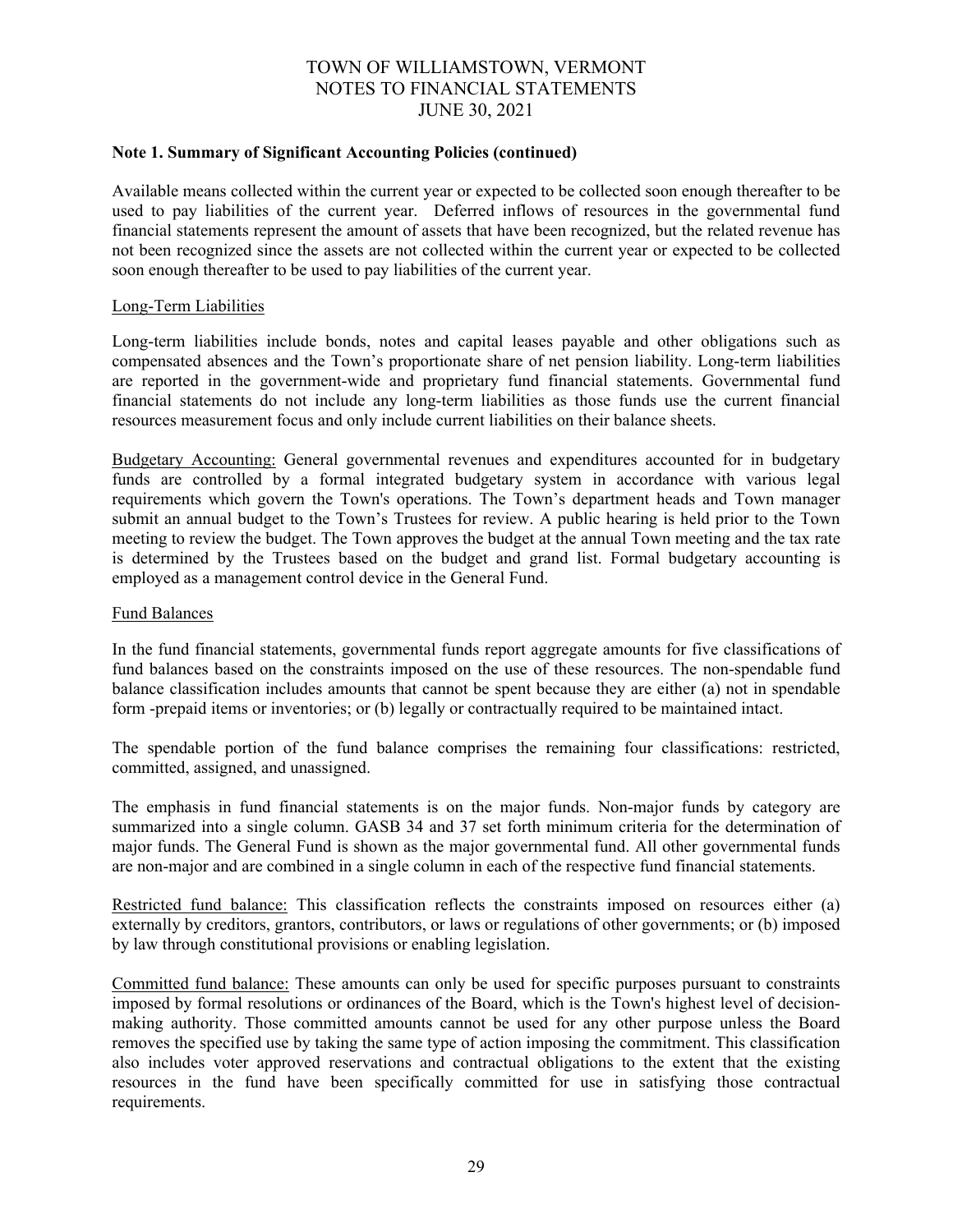#### **Note 1. Summary of Significant Accounting Policies (continued)**

Assigned fund balance: This classification reflects the amounts constrained by the Board's "intent" to be used for specific purposes but are neither restricted nor committed. The Board has the authority to assign amounts to be used for specific purposes. Assigned fund balances include all remaining amounts (except negative balances) that are reported in governmental funds, other than the General Fund, that are not classified as non-spendable and are neither restricted nor committed.

Unassigned fund balance: This fund balance is the residual classification for the General Fund. It is also used to report negative fund balances on other governmental funds.

When both restricted and unrestricted fund balances are available for use, it is the Town's policy to use restricted funds first, then unrestricted funds. Furthermore, committed fund balances are reduced first, followed by assigned amounts, and then unassigned amounts when expenditures are incurred for purposes for which amounts in any of those unrestricted fund balance classifications can be used.

#### **Note 2. Deposits**

*Custodial Credit Risk – Deposits*. The Treasurer works with the Board to limit custodial credit risk. Custodial credit risk is the risk that in the event of a bank failure, the Town's deposits may not be returned to it.

The table below reflects the custodial credit risk of the Town's Deposits.

| Insured by FDIC            | S | 500,000   |
|----------------------------|---|-----------|
| Insured by SPIC            |   |           |
| Uninsured - collateralized |   | 1,763,330 |
| Total bank balances        |   | 2,263,330 |

#### **Note 3. Due to/From Other Funds**

The Town has combined some of the cash resources of its governmental and proprietary funds for accounting and reporting purposes. That portion of the pooled cash balance is reported in the specific fund as an inter-fund balance. Inter-fund balances at June 30, 2021were as follows:

|                      |   | Due to<br>Other Funds |              | Due from<br>Other Funds |
|----------------------|---|-----------------------|--------------|-------------------------|
| Governmental Funds   |   |                       |              |                         |
| General Fund         | S | 1,964,401             | <b>S</b>     |                         |
| Highway fund         |   |                       |              | 358,566                 |
| Highway reserve fund |   |                       |              | 348,678                 |
| Non-major Funds      |   | 26,459                |              | 723,996                 |
| Proprietary Funds    |   |                       |              |                         |
| Water Fund           |   |                       |              | 445,909                 |
| Sewer Fund           |   |                       |              | 113,711                 |
| Totals               | S | 1,990,860             | <sup>8</sup> | 1,990,860               |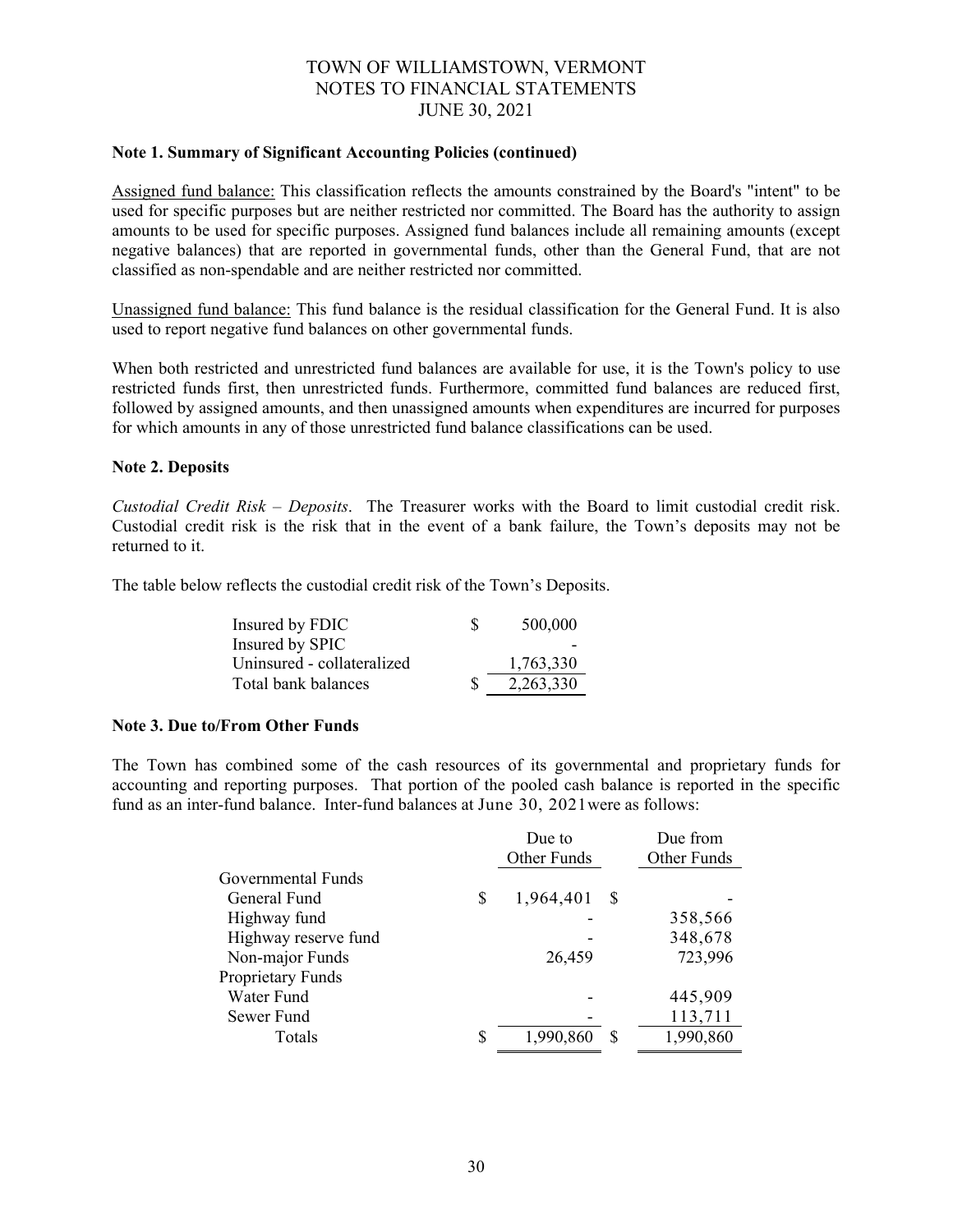### **Note 4. Capital Assets Activity**

|                                             |    | Beginning   |    |            |             | Ending          |
|---------------------------------------------|----|-------------|----|------------|-------------|-----------------|
|                                             |    | Balance     |    | Additions  | Retirements | Balance         |
| Capital assets not being depreciated:       |    |             |    |            |             |                 |
| Land                                        | \$ | 210,354     | \$ |            | \$          | \$<br>210,354   |
| Total capital assets not being depreciated  |    | 210,354     |    |            |             | 210,354         |
| Capital Assets being depreciated:           |    |             |    |            |             |                 |
| Buildings and improvements                  |    | 2,765,277   |    |            |             | 2,765,277       |
| Equipment and vehicles                      |    | 4,243,663   |    | 80,267     |             | 4,323,930       |
| Infrastructure                              |    | 2,338,379   |    |            |             | 2,338,379       |
| Total capital assets being depreciated      |    | 9,347,319   |    | 80,267     |             | 9,427,586       |
| Accumulated depreciation                    |    |             |    |            |             |                 |
| Buildings and improvements                  |    | (505, 537)  |    | (69, 913)  |             | (575, 450)      |
| Equipment and vehicles                      |    | (2,463,068) |    | (235, 421) |             | (2,698,489)     |
| Infrastructure                              |    | (870, 187)  |    | (70, 844)  |             | (941, 031)      |
| Total accumulated depreciation              |    | (3,838,792) |    | (376, 178) |             | (4,214,970)     |
| Governmental Activities Capital Assets, Net | S. | 5,718,881   | S  | (295, 911) | \$          | \$<br>5,422,970 |

Governmental Activities capital asset activity for the year ended June 30, 2021 was as follows:

Depreciation expense was charged to governmental functions as follows:

| General government   | 24,452  |
|----------------------|---------|
| Public safety        | 153,819 |
| Highways and streets | 197,907 |
|                      | 376,178 |

Proprietary funds capital asset activity for the year ended June 30, 2021 was as follows

|                                              |    | Beginning  |                  |               |             |    | Ending      |
|----------------------------------------------|----|------------|------------------|---------------|-------------|----|-------------|
|                                              |    | Balance    | <b>Additions</b> |               | Retirements |    | Balance     |
| Capital assets not being depreciated:        |    |            |                  |               |             |    |             |
| Land                                         | J. | 32,679 \$  | $\sim$           | <sup>\$</sup> | $\sim$      | S  | 32,679      |
| Capital assets being depreciated:            |    |            |                  |               |             |    |             |
| Buildings and improvements                   |    | 490,998    |                  |               |             |    | 490,998     |
| Water/sewer system and improvements          |    | 2,915,256  |                  |               |             |    | 2,915,256   |
| Totals                                       |    | 3,406,254  |                  |               |             |    | 3,406,254   |
| Accumulated depreciation:                    |    |            |                  |               |             |    |             |
| Buildings and improvements                   |    | (480, 248) | (1,000)          |               |             |    | (481, 248)  |
| Water/sewer system and improvements          |    | (668, 174) | (112, 871)       |               |             |    | (781, 045)  |
| Total accumulated depreciation               |    | 1,148,422) | (113, 871)       |               |             |    | (1,262,293) |
| Business-Type Activities Capital Assets, Net | \$ | 2,290,511  | (113, 871)       |               |             | J. | 2,176,640   |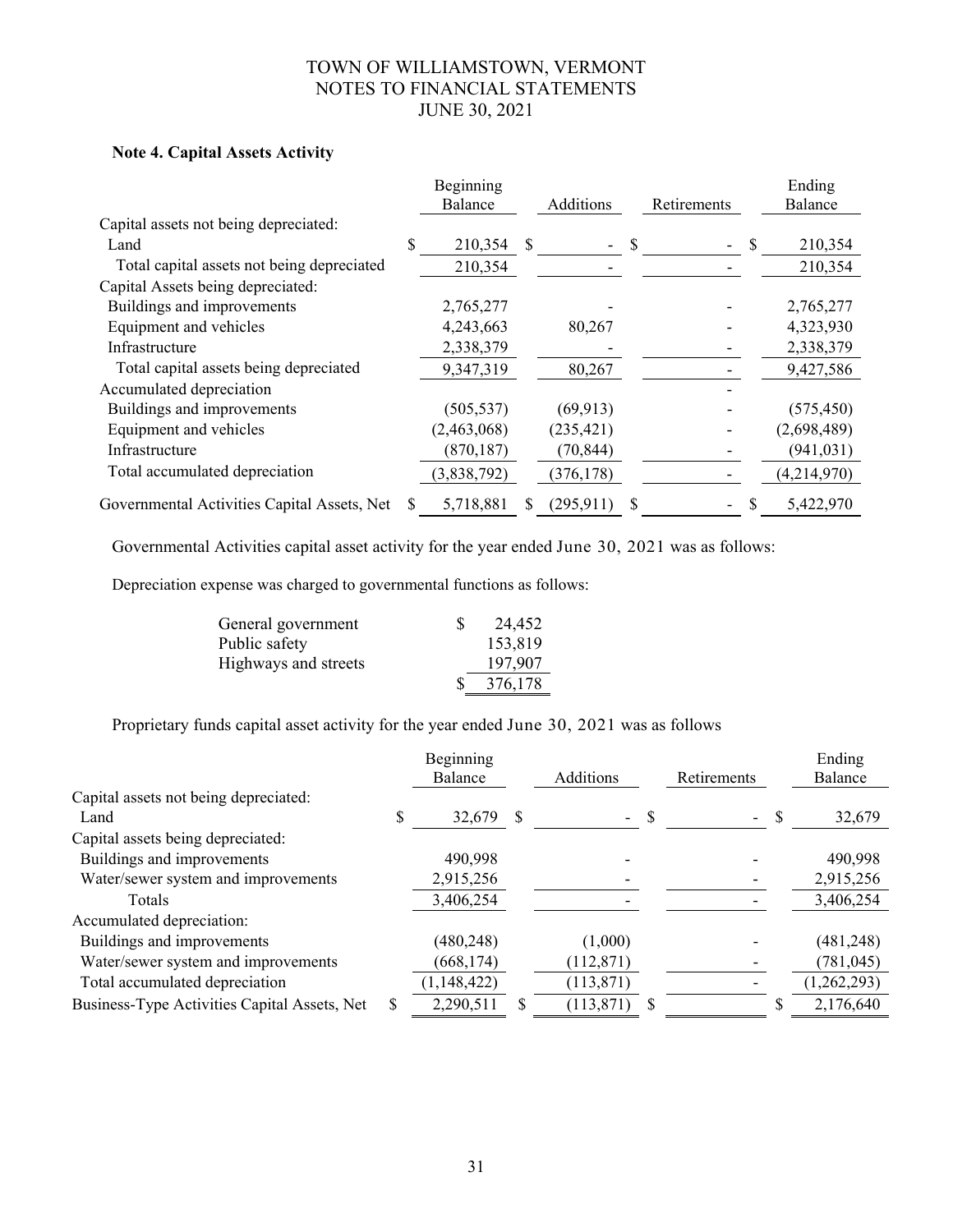# **Note 5. Long-Term Liabilities**

|                                                                              | Total<br>June 30,<br>2020 | <b>Additions</b>      | Reductions                             |   | Total<br>June $30$ ,<br>2021 | Due Within<br>One Year |
|------------------------------------------------------------------------------|---------------------------|-----------------------|----------------------------------------|---|------------------------------|------------------------|
| Governmental Activities:<br>Bonds and notes payable<br>Net pension liability | 2,527,512 \$<br>246,182   | $\sim$ $-$<br>194.998 | (185, 464)<br>$\overline{\phantom{a}}$ |   | 2,342,048<br>441,180         | 227,113                |
| Total governmental activities<br>long-term liabilities                       | 2,773,694                 | 194,998               | (185, 464)                             | S | 2,783,228                    | 227,113                |

Long-term notes and bonds payable consist of the following at June 30, 2021:

|                                                                                                                                                                                                    | Balance<br>June 30,<br>2020 | Additions | Payments              |              | Balance<br>June 30,<br>2021 |              | Amount<br>Due Within<br>One Year |
|----------------------------------------------------------------------------------------------------------------------------------------------------------------------------------------------------|-----------------------------|-----------|-----------------------|--------------|-----------------------------|--------------|----------------------------------|
| Governmental Activities:                                                                                                                                                                           |                             |           |                       |              |                             |              |                                  |
| Bond payable (public safety building),<br>Vermont Municipal Bond Bank, annual<br>payments of \$20,322, plus interest at a rate<br>of minus $3$ percent $(-3%)$ . Bond matures<br>February 1, 2039. | \$<br>386,109               | \$        | \$<br>(20, 322)       | <sup>S</sup> | 365,787                     | <sup>S</sup> | 20,322                           |
| Note payable (fire truck), People's United<br>Bank, with interest at 2.25% and annual<br>payments of \$20,000 due<br>through<br>September 30, 2023. Loan was refinanced<br>on September 15, 2020.  | 80,000                      |           | (20,000)              |              | 60,000                      |              | 20,000                           |
| Capital lease payable, Kansas State Bank,<br>annual payments of \$22,263, with interest<br>at 3.36%. Lease matures September 2021.                                                                 | 42,379                      |           | (20, 839)             |              | 21,540                      |              | 21,540                           |
| Bond payable (fire station), Vermont<br>Municipal Bond Bank, annual principal<br>payments of \$76,966, with interest at<br>3.88%. Bond matures November 2044.                                      | 1,923,335                   |           | (76, 933)             |              | 1,846,402                   |              | 76,933                           |
| Note<br>Caterpillar<br>Financial<br>payable,<br>Services, annual principal and interest<br>payments of \$49,284, with interest at 2%.<br>Note matures 2022.                                        | 95,689                      |           | (47, 370)             |              | 48,319                      |              | 48,319                           |
|                                                                                                                                                                                                    |                             |           |                       |              |                             |              |                                  |
| Total governmental activities                                                                                                                                                                      | \$<br>2,527,512 \$          |           | $-$ \$ $(185,464)$ \$ |              | 2,432,048 \$                |              | 187,114                          |
| Business-Type Activities:                                                                                                                                                                          |                             |           |                       |              |                             |              |                                  |
| Sewer Fund:                                                                                                                                                                                        |                             |           |                       |              |                             |              |                                  |
| Rural<br>development<br>loan<br>(sewer<br>improvement), USDA, annual payments of<br>\$22,195, plus interest at a rate of $1.88\%$ .<br>Note matures March 1, 2047.                                 | \$<br>$816,195$ \$          | 85,000 \$ | (23, 472)             | S            | 877,723                     | S            | 108,672                          |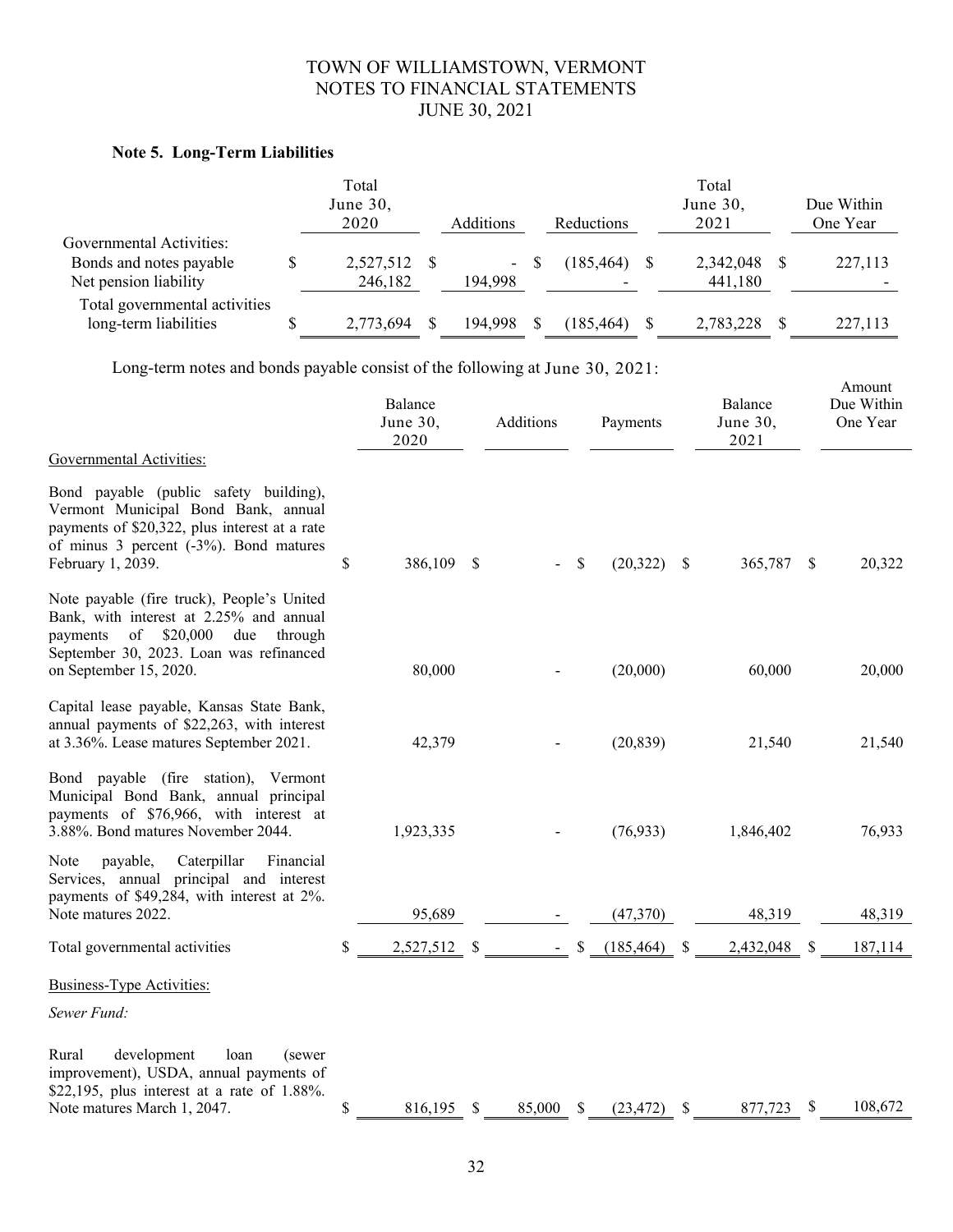## **Note 5. Long-Term Liabilities (continued)**

| Year Ending | Governmental Activities |           |              |                                 |    |           |  |
|-------------|-------------------------|-----------|--------------|---------------------------------|----|-----------|--|
| June 30,    |                         | Principal |              | Interest                        |    | Total     |  |
| 2022        | \$                      | 187,114   | $\mathbb{S}$ | 75,600                          | S  | 262,714   |  |
| 2023        |                         | 117,255   |              | 69,908                          |    | 187,163   |  |
| 2024        |                         | 117,255   |              | 66,868                          |    | 184,123   |  |
| 2025        |                         | 97,255    |              | 63,829                          |    | 161,084   |  |
| 2026        |                         | 97,255    |              | 60,790                          |    | 158,045   |  |
| Thereafter  |                         | 1,725,914 |              | 57,750                          |    | 1,783,664 |  |
|             | \$                      | 2,342,048 | \$           | 394,745                         | \$ | 2,736,793 |  |
|             |                         |           |              |                                 |    |           |  |
| Year Ending |                         |           |              |                                 |    |           |  |
|             |                         |           |              | <b>Business-Type Activities</b> |    |           |  |
| June 30,    |                         | Principal |              | Interest                        |    | Total     |  |
| 2022        |                         | 108,672   |              | 14,996                          |    | 123,668   |  |
| 2023        |                         | 24,119    |              | 14,549                          |    | 38,668    |  |
| 2024        |                         | 24,575    |              | 14,093                          |    | 38,668    |  |
| 2025        |                         | 25,040    |              | 13,628                          |    | 38,668    |  |
| 2026        |                         | 25,499    |              | 13,169                          |    | 38,668    |  |
| Thereafter  |                         | 669,818   |              | 149,359                         |    | 819,177   |  |

Scheduled maturities of notes and bonds payable are as follows as of June 30, 2021:

### **Note 6. Deferred Outflows/Inflows of Resources**

Deferred outflows of resources are as follows:

|                                      | Entity-Wide  | Governmental |
|--------------------------------------|--------------|--------------|
|                                      | <b>Basis</b> | Funds        |
|                                      | Government   |              |
|                                      | Activities   | General      |
| Governmental Activities:             |              |              |
| Deferred amounts related to pension  | 213,422      |              |
| Total deferred outflows of resources | 213.422      |              |

Deferred inflows of resources are as follows:

|                                      |   | Entity-Wide<br><b>Basis</b> |   | Governmental<br>Funds |  |  |
|--------------------------------------|---|-----------------------------|---|-----------------------|--|--|
|                                      |   | Government<br>Activities    |   | General               |  |  |
| Governmental Activities:             |   |                             |   |                       |  |  |
| Prepaid property taxes               | S | 67,514                      |   | 67,514                |  |  |
| Unavailable revenue - property taxes |   |                             |   | 103,431               |  |  |
| Unavailable revenue – grant income   |   | 20,490                      |   | 20,490                |  |  |
| Deferred amounts related to pension  |   | 5,397                       |   |                       |  |  |
| Total deferred outflows of resources |   | 93,401                      | S | 191,435               |  |  |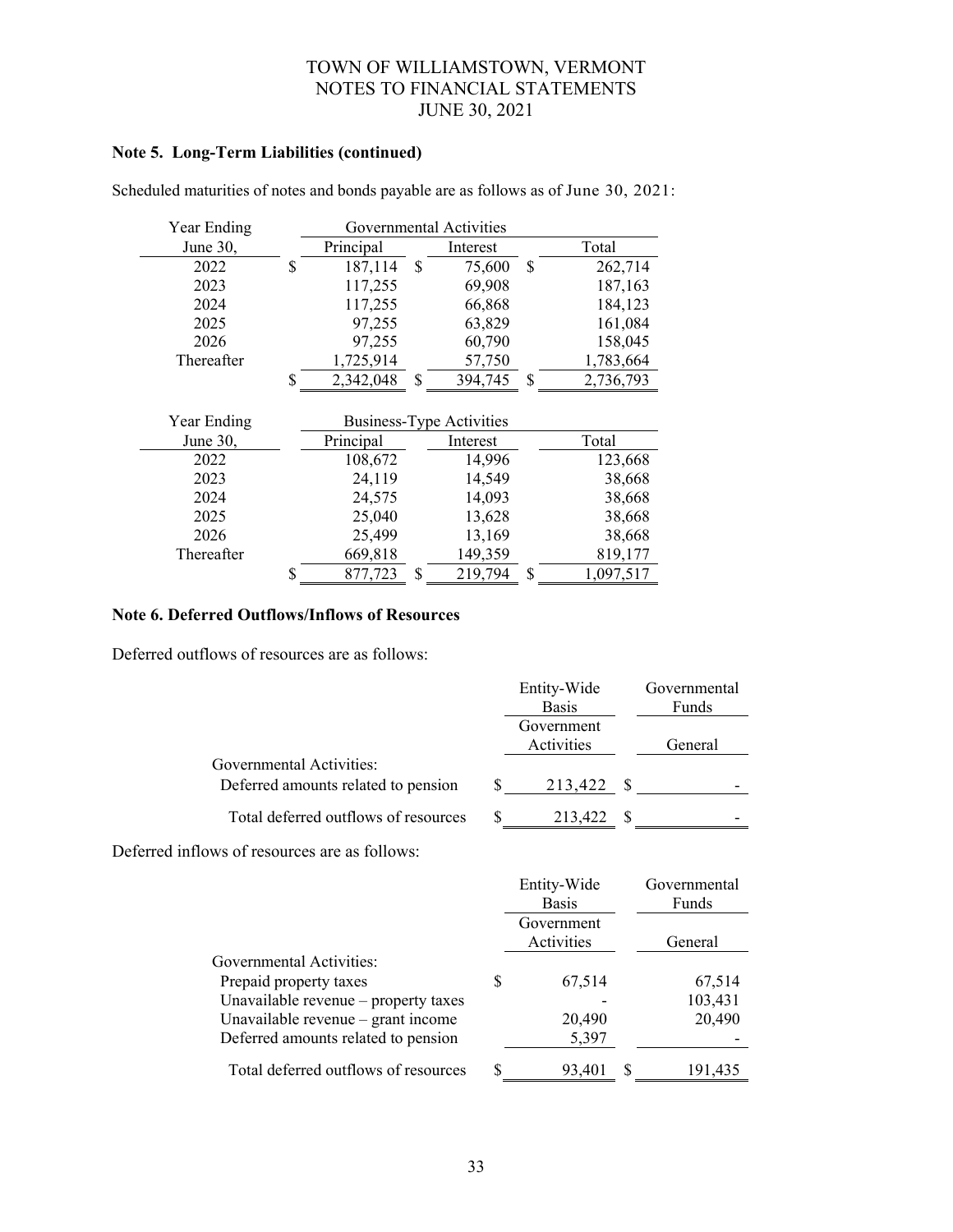### **7. Pension Plan**

Summary of Significant Accounting Policies

### *Pensions*

For purposes of measuring the Net Pension Liability, deferred outflows of resources and deferred inflows of resources related to pensions, and pension expense, information about the fiduciary net position of the Vermont Municipal Employees' Retirement System (VMERS), and additions to/deductions from VMERSs' fiduciary net position have been determined on the same basis as they are reported by VMERS. For this purpose, benefit payments (including refunds of employee contributions) are recognized when due and payable in accordance with the benefit terms. Investments are reported at fair value.

General Information about the Pension Plan

### *Plan Description*

The Vermont Municipal Employees' Retirement System is a cost-sharing, multiple-employer defined benefit pension plan that is administered by the State Treasurer and its Board of Trustees. It is designed for school districts and other municipal employees that work on a regular basis and also includes employees of museums and libraries if at least half of that institution's operating expenses are met by municipal funds. An employee of any employer that becomes affiliated with the system may join at that time or at any time thereafter. Any employee hired subsequent to the effective participation date of their employer who meets the minimum hourly requirements is required to join the system.

During the plan year ended June 30, 2019, the retirement system consisted of 402 participating employers. The plan was established effective July 1, 1975, and is governed by Title 24, V.S.A. Chapter 125.

The general administration and responsibility for formulating administrative policy and procedures of the retirement system for its members and their beneficiaries is vested in the Board of Trustees consisting of five members. They are the State Treasurer, two employee representatives elected by the membership of the system, and two employer representatives-one elected by the governing bodies of participating employers of the system, and one selected by the Governor from a list of four nominees. The list of four nominees is jointly submitted by the Vermont League of Cities and Towns and the Vermont School Boards Association.

All assets are held in a single trust and are available to pay retirement benefits to all members. Benefits available to each group are based on average final compensation (AFC) and years of creditable service.

#### **Summary of System Provisions**

| Membership         | Full-time employees of participating municipalities. Municipality elects coverage under<br>Groups A, B, C or D provisions. |
|--------------------|----------------------------------------------------------------------------------------------------------------------------|
| Creditable service | Service as a member plus purchased service                                                                                 |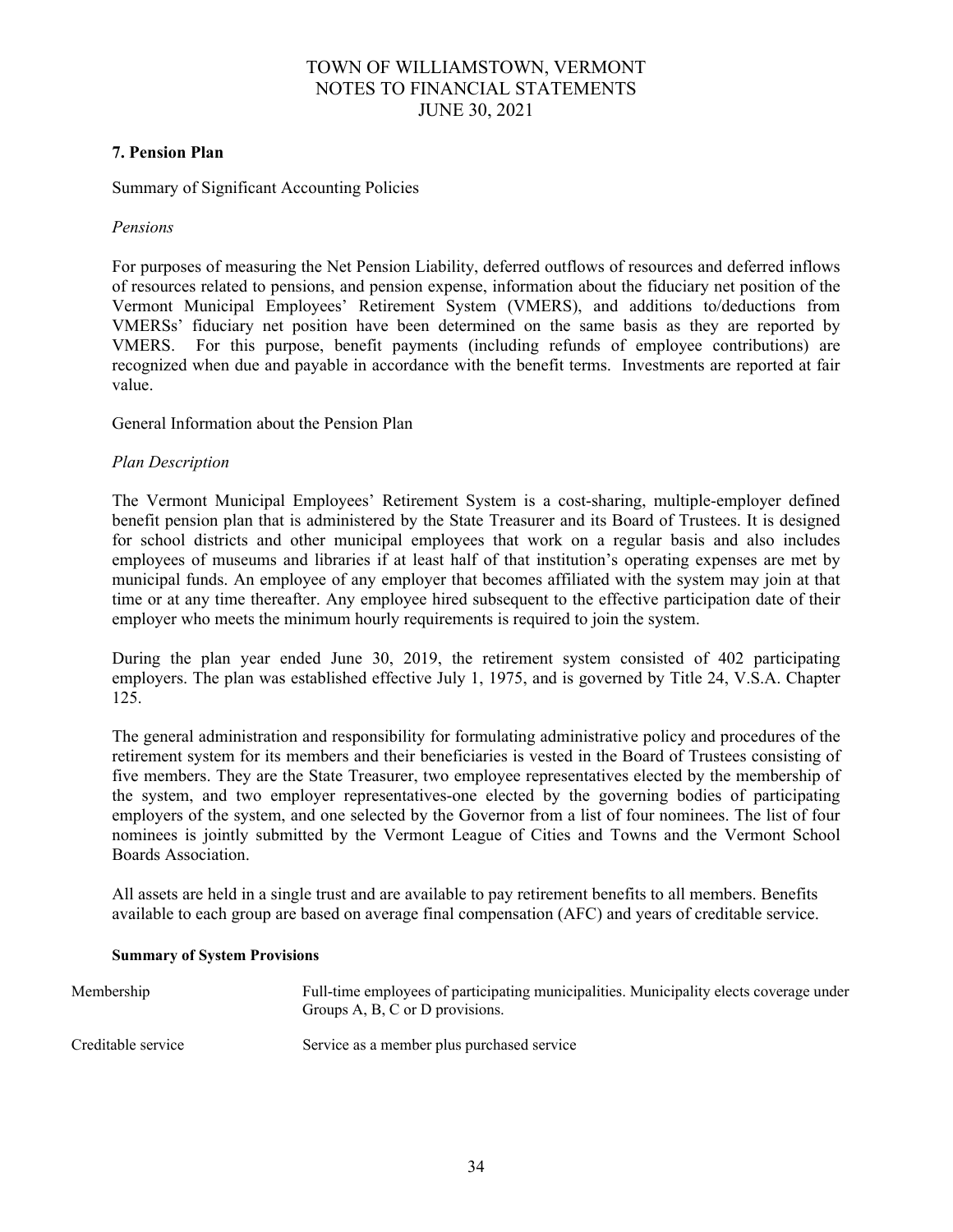# **Note 7. Pension Plan (continued)**

| Average Final Compensation<br>(AFC)            | Group $A$ – average annual compensation during the highest 5 consecutive years.                                                                                                                                                                                                         |  |  |  |  |  |
|------------------------------------------------|-----------------------------------------------------------------------------------------------------------------------------------------------------------------------------------------------------------------------------------------------------------------------------------------|--|--|--|--|--|
|                                                | Group B and $C$ – average annual compensation during highest 3 consecutive years.                                                                                                                                                                                                       |  |  |  |  |  |
|                                                | Group $D$ – average annual compensation during highest 2 consecutive years.                                                                                                                                                                                                             |  |  |  |  |  |
| Service Retirement Allowance<br>Eligibility    | Group A – the earlier of age 65 with 5 years of service or age 55 with 35 years of service.                                                                                                                                                                                             |  |  |  |  |  |
|                                                | Group $B$ – the earlier of age 62 with 5 years of service or age 55 with 30 years of service.                                                                                                                                                                                           |  |  |  |  |  |
|                                                | Groups C and $D$ – age 55 with 5 years of service.                                                                                                                                                                                                                                      |  |  |  |  |  |
| Amount                                         | Group $A - 1.4\%$ of AFC x service                                                                                                                                                                                                                                                      |  |  |  |  |  |
|                                                | Group $B - 1.7\%$ of AFC x service as Group B member plus percentage earned as Group A<br>member x AFC.                                                                                                                                                                                 |  |  |  |  |  |
|                                                | Group $C - 2.5\%$ of AFC x service as a Group C member plus percentage earned as a Group<br>A or B member x AFC.                                                                                                                                                                        |  |  |  |  |  |
|                                                | Group $D - 2.5\%$ of AFC x service as a Group D member plus percentage earned as a Group<br>A, B, or C member x AFC                                                                                                                                                                     |  |  |  |  |  |
| Early Retirement Allowance                     | Maximum benefit is 60% of AFC for Groups A and B and 50% of AFC for Groups C and D.<br>The above includes the portion of the allowance provided by member contributions.                                                                                                                |  |  |  |  |  |
| Eligibility                                    | Age 55 with 5 years of service for Groups A and B; age 50 with 20 years of service for<br>Group D.                                                                                                                                                                                      |  |  |  |  |  |
| Amount                                         | Normal allowance based on service and AFC at early retirement, reduced by 6% for each<br>year commencement proceeds Normal Retirement Age for Group A and B members, and<br>payable without reduction to Group D members.                                                               |  |  |  |  |  |
| Vested Retirement Allowance<br>Eligibility     | 5 years of service.                                                                                                                                                                                                                                                                     |  |  |  |  |  |
| Amount                                         | Allowance beginning at normal retirement age based on AFC and service at termination.<br>The AFC is to be adjusted annually by one-half of the percentage change in the Consumer<br>Price Index, subject to the limits on "Post-Retirement Adjustments" described below.                |  |  |  |  |  |
| Disability Retirement Allowance<br>Eligibility | 5 years of service and disability as determined by Retirement Board.                                                                                                                                                                                                                    |  |  |  |  |  |
| Amount                                         | Immediate allowance based on AFC and service to date of disability; children's benefit of<br>10% of AFC payable to up to three minor children (or children up to age 23 if enrolled in<br>full-time studies) of a disabled Group D member.                                              |  |  |  |  |  |
| Death Benefit<br>Eligibility                   | Death after 5 years of service.                                                                                                                                                                                                                                                         |  |  |  |  |  |
|                                                |                                                                                                                                                                                                                                                                                         |  |  |  |  |  |
| Amount                                         | For Groups A, B, C, reduced early retirement allowance under 100% survivor option<br>commencing immediately or, if greater, survivor's benefits under disability annuity<br>computed as of date of death. For Group D, 70% of the unreduced accrued benefit plus<br>children's benefit. |  |  |  |  |  |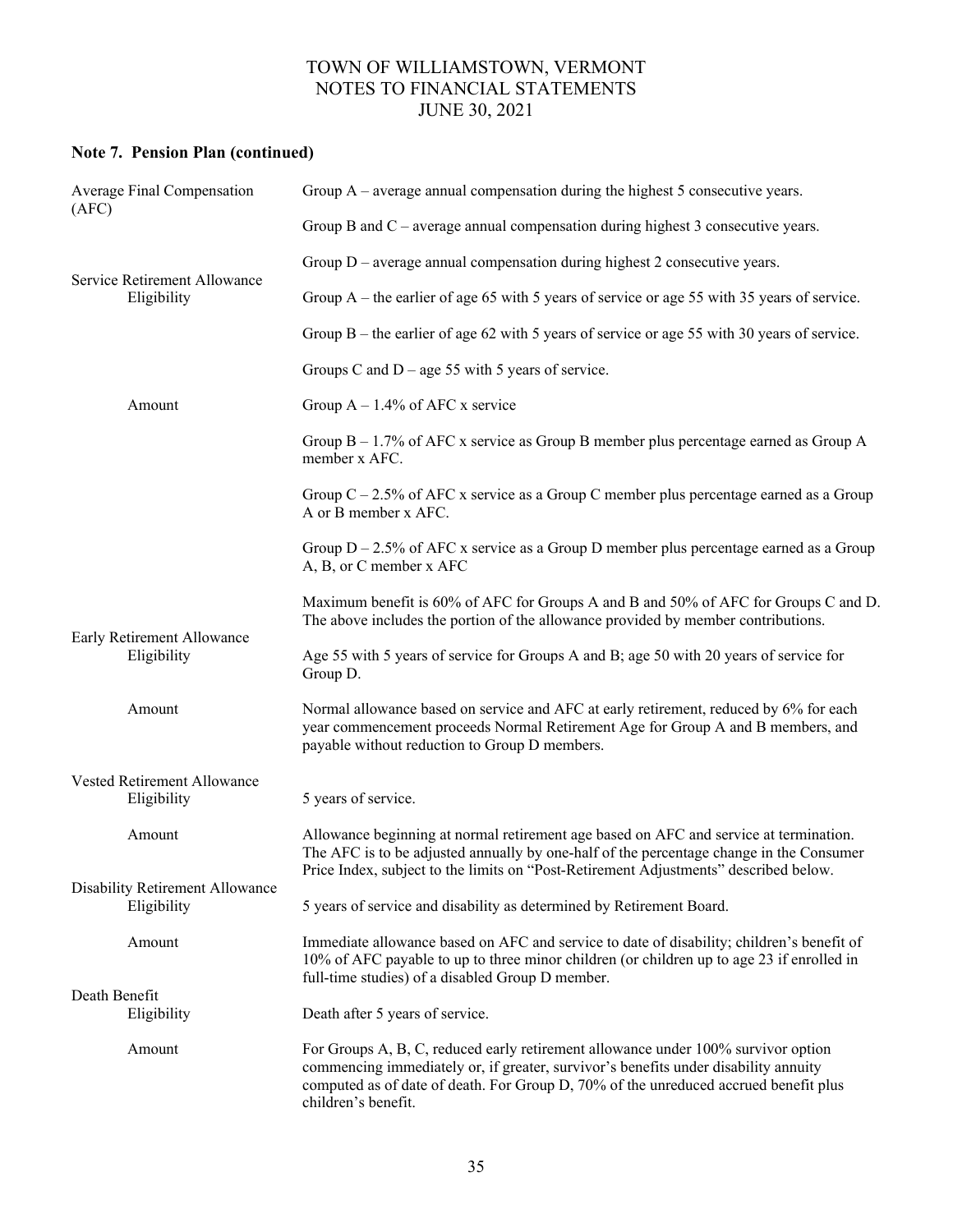#### **Note 7. Pension Plan (continued)**

| Optional Benefit and Death after<br>Retirement | For Groups A, B, C, lifetime allowance or actuarially equivalent 50% or 100% joint and<br>survivor allowance with refund of contribution guarantee. For Group D, lifetime allowance<br>or 70% contingent annuitant option with no reduction. |
|------------------------------------------------|----------------------------------------------------------------------------------------------------------------------------------------------------------------------------------------------------------------------------------------------|
| Refund of Contribution                         | Upon termination, if the member so elects or if no other benefit is payable, the member's<br>accumulated contributions are refunded.                                                                                                         |
| Post-Retirement Adjustments                    | Allowance in payment for at least one year increased on each January 1 by one-half of the<br>percentage increase in consumer price index but not more than 2% for Group A and 3% for<br>Groups B, C and D.                                   |
| <b>Member Contributions</b>                    | Group $A - 2.725\%$ effective July 1, 2019                                                                                                                                                                                                   |
|                                                | Group $B - 5.125\%$ effective July 1, 2019                                                                                                                                                                                                   |
|                                                | Group $C - 10.250\%$ effective July 1, 2019                                                                                                                                                                                                  |
|                                                | Group $D - 11.850\%$ effective July 1, 2019                                                                                                                                                                                                  |
| <b>Employer Contributions</b>                  | Group $A - 4.250\%$ effective July 1, 2019                                                                                                                                                                                                   |
|                                                | Group $B - 5.750\%$ effective July 1, 2019                                                                                                                                                                                                   |
|                                                | Group $C - 7.500\%$ effective July 1, 2019                                                                                                                                                                                                   |
|                                                | Group $D - 10.100\%$ effective July 1, 2019                                                                                                                                                                                                  |
| Retirement Stipend                             | \$25 per month payable at the option of the Board of Retirees.                                                                                                                                                                               |

### **Pension Liabilities, Pension Expense, and Deferred Outflows of Resources and Deferred Inflows of Resources Related to Pensions**

At June 30, 2021, the Town reported a liability of \$441,180 for its proportionate share of the Net Pension Liability. The Net Pension Liability was measured as of June 30, 2020 and was determined based upon the results of the actuarial valuation as of June 30, 2019, adjusted forward using standard actuarial techniques. The Town's proportion of the Net Pension Liability was based on a projection of the Town's long-term share of contributions to the pension plan relative to the projected contributions of all participating employers, actuarially determined. At June 30, 2021, the Town's proportion was 0.17%, which was a decrease of .03% from its proportion measured as of June 30, 2020.

For the year ended June 30, 2021, the Town recognized pension expense of \$107,936.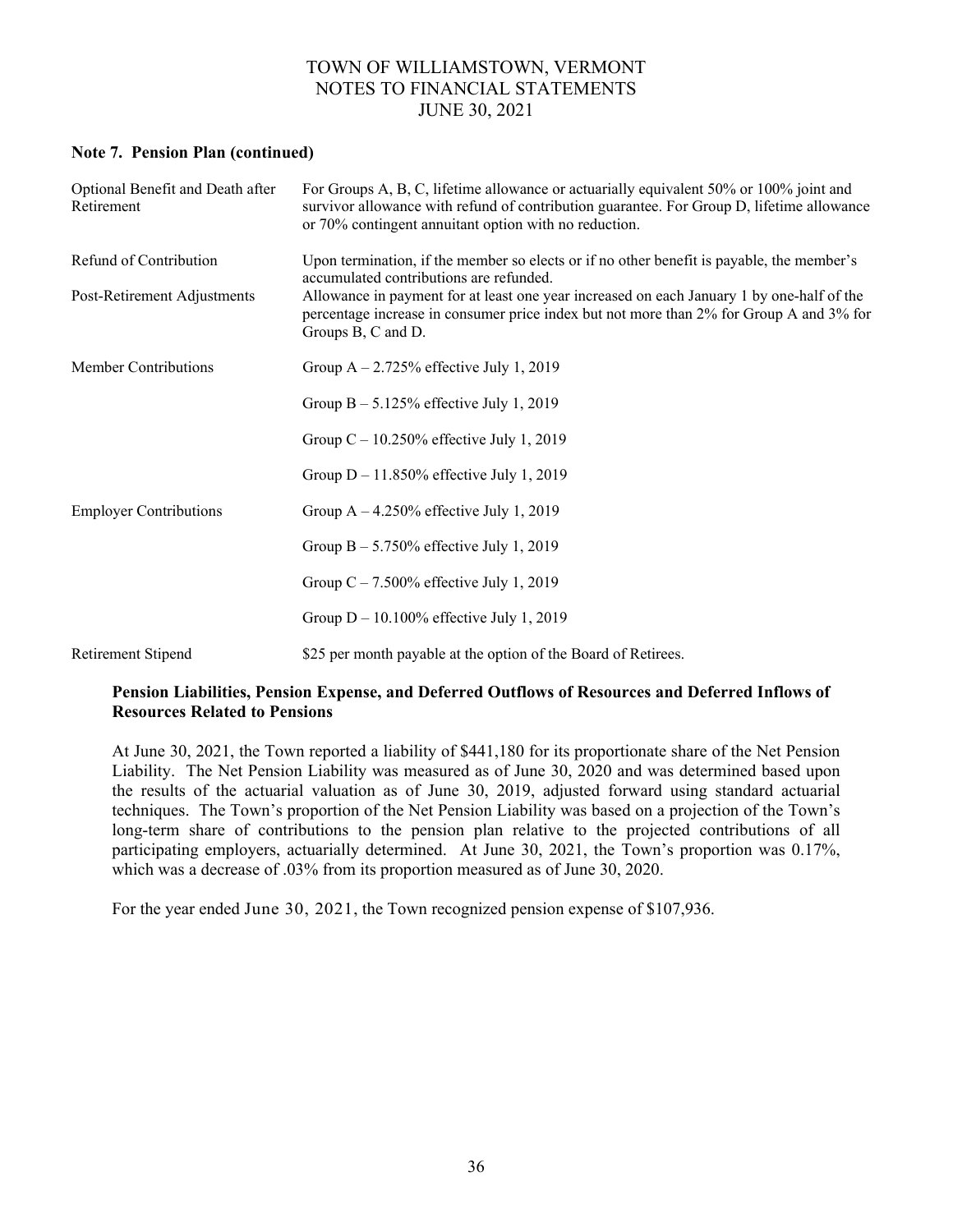#### **Note 7. Pension Plan (continued)**

At June 30, 2021, the Town reported deferred outflows of resources and deferred inflows of resources related to pensions from the following sources:

|                                                                                                                 |    | Deferred<br>Outflows of<br>Resources |               | Deferred<br>Inflows of<br>Resources |
|-----------------------------------------------------------------------------------------------------------------|----|--------------------------------------|---------------|-------------------------------------|
| Differences between expected and actual<br>experience                                                           | S  | 39,733                               | - \$          | 1,308                               |
| Net difference between projected and actual<br>investment earnings on pension plan investments                  |    | 42,195                               |               |                                     |
| Change in assumptions                                                                                           |    | 59,148                               |               |                                     |
| Changes in proportion and differences between<br>Town contributions and proportionate share of<br>contributions |    | 39,839                               |               | 4,089                               |
| Town's employer contributions made subsequent<br>to the measurement date<br>Total                               | \$ | 32,507<br>213,422                    | <sup>\$</sup> | 5,397                               |

The deferred outflows of resources resulting from the Town's required employer contributions made subsequent to the measurement date in the amount of \$32,507 will be recognized as a reduction of the net pension liability in the year ended June 30, 2021. Other amounts reported as deferred outflows of resources and deferred inflows of resources related to pensions will be recognized in pension expense as follows:

| Year Ended June 30: |   |        |
|---------------------|---|--------|
| 2022                | S | 50,061 |
| 2023                |   | 45,286 |
| 2024                |   | 33,608 |

### **Significant Actuarial Assumptions and Methods**

*Interest Rate:* A select-and-ultimate interest rate set, specified below. The interest rate set is restarted every year:

> Year 1: 6.50% Year 2: 5.75% Year 3: 5.25% Year 4: 5.00% Year 5: 4.75% Year 6: 4.75% Year 7: 4.75% Year 8: 4.75% Year 9: 4.75% Year 10+: 4.50%

*Salary Increases:* 4.5% per year.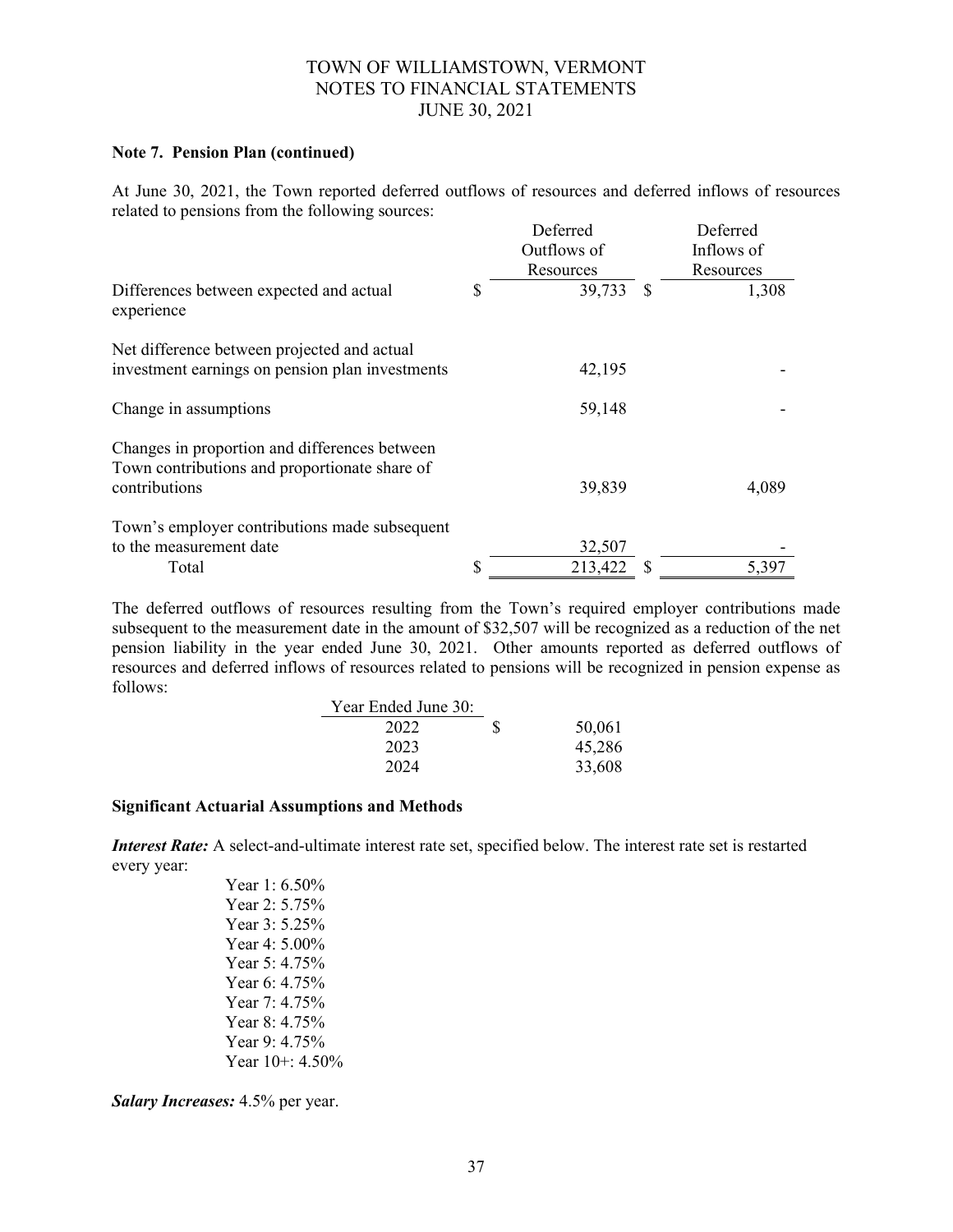### **Note 7. Pension Plan (continued)**

*Deaths:* 

Active Participants – 50% of the probabilities in the 1995 Buck Mortality Tables for males and females.

Non-disabled retirees and terminated vested participants – the 1995 Buck Mortality Tables with no setback for males and one-year set-back for females.

Disabled retirees – RP-2000 Disabled Life Tables.

Beneficiaries – 1995 Buck Mortality Tables for males and females.

*Spouse's Age:* Husbands are assumed to be three years older than their wives.

*Cost-of-living Adjustments to Benefits Terminated Vested and Retired Participants:* Assumed to occur at the rate of 1.5% per annum for Group A members and 1.8% per annum for members of Groups B, C and D.

*Actuarial Cost Method:* Entry Age Normal – Level Percentage of Pay.

*Asset Valuation Method:* Invested assets are reported at fair value.

Note – for funding purposes – a smoothing method is used, under which the value of assets for actuarial purposes equals market value less a five-year phase-in of the differences between actual and assumed investment return. The value of assets for actuarial purposes may not differ from the market value of assets by more than 20%.

*Inflation:* The separately stated assumptions for investment return, salary increases and cost of living adjustments are consistent with an expected annual inflation rate of 2.30% per year.

The long-term expected rate of return on System investments was determined using best-estimate ranges of expected future real rates of return (expected returns, net of investment expense and inflation) developed for each major asset class using an econometric model that forecasts a variety of economic environments and then calculates asset class returns based on functional relationships between the economic variable and the asset classes. These best estimate ranges were combined to produce forecasts of the short, intermediate, and longer-term horizons by weighting the expected future nominal rates of return by the target asset allocation percentage. The various time horizons in the forecast are intended to capture more recent economic and capital market conditions as well as other plausible environments that could develop in the future over economic cycles. To reflect this in the rate-of-return assumption, a Select and Ultimate assumption setting approach, which is cited in Section 3.8.4 of Actuarial Standard of Practice No. 27 as an alternative to a single assumed rate of return, is employed.

Best estimates of arithmetic real rates of return for each major asset class included in the target asset allocation as of June 30, 2021 are summarized in the following table: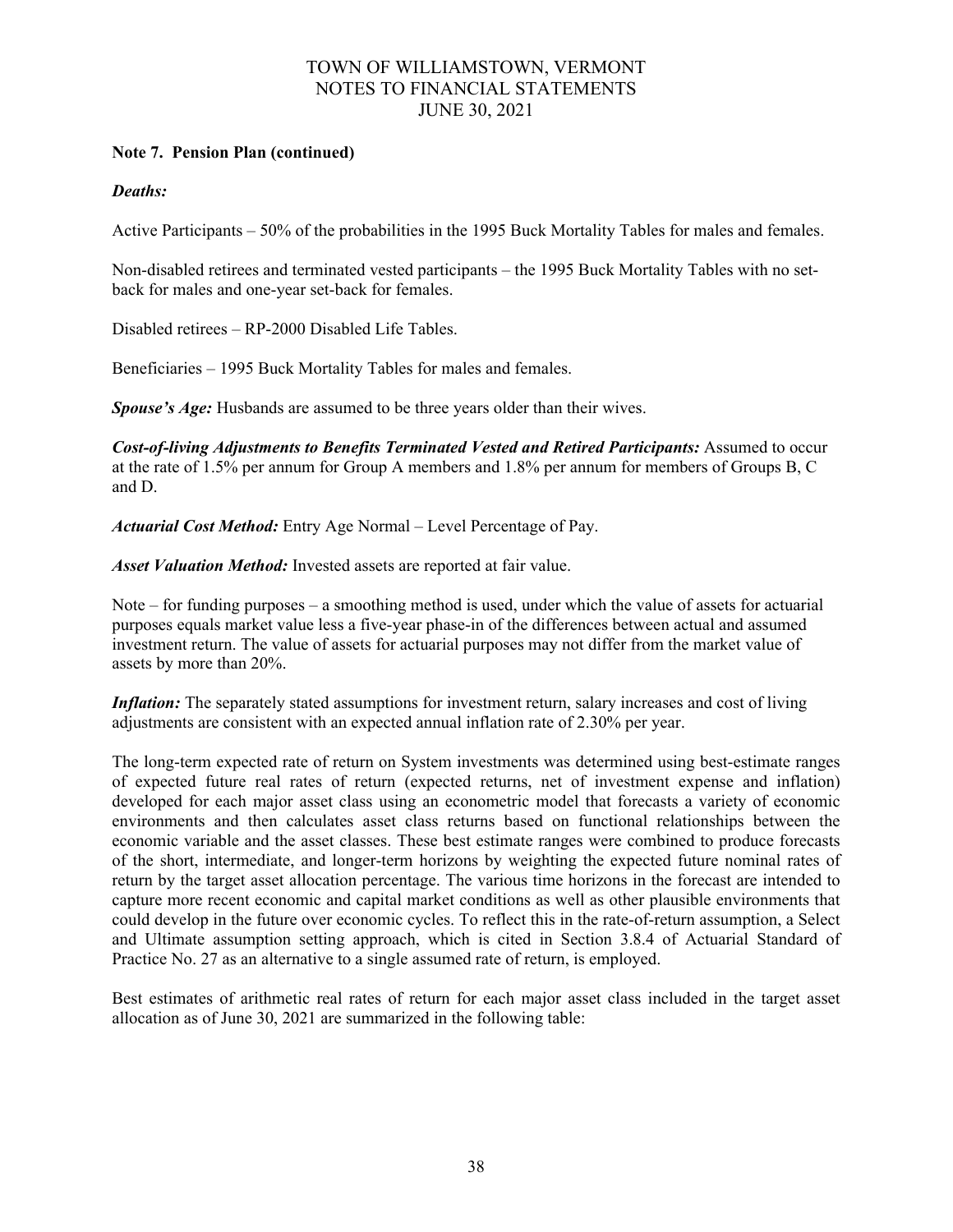#### **Note 7. Pension Plan (continued)**

| <b>Asset Class</b>                      | <b>Target Allocation</b> | <b>Long-Term Expected</b><br><b>Real Rate of Return</b> |
|-----------------------------------------|--------------------------|---------------------------------------------------------|
| Passive Global Equities                 | 24.00%                   | 5.05%                                                   |
| <b>Active Global Equities</b>           | 5.00%                    | 5.05%                                                   |
| Large Cap US Equities                   | 4.00%                    | 4.00%                                                   |
| Small/Mid Cap US Equities               | 3.00%                    | 4.50%                                                   |
| <b>Non-US Developed Market Equities</b> | $7.00\%$                 | 5.50%                                                   |
| Private Equity                          | 10.00%                   | 6.75%                                                   |
| <b>Emerging Market Debt</b>             | $4.00\%$                 | 3.00%                                                   |
| Private and Alternative Credit          | $10.00\%$                | 4.75%                                                   |
| Non-Core Real Estate                    | 4.00%                    | 5.75%                                                   |
| Core Fixed Income                       | 19.00%                   | $0.00\%$                                                |
| Core Real Estate                        | 4.00%                    | 3.75%                                                   |
| <b>US TIPS</b>                          | 3.00%                    | $-0.50%$                                                |
| Infrastructure/Farmland                 | 3.00%                    | 4.25%                                                   |
|                                         | 100.00%                  |                                                         |

### **Discount rate**

The discount rate used to measure the total pension liability was 7.00%. The projection of cash flows used to determine the discount rate assumed that contributions will continue to be made in accordance with the current funding policy. Based on these assumptions, the fiduciary net position was projected to be available to make all projected future benefit payments to current System members. The assumed discount rate has been determined in accordance with the method prescribed by GASB 68.

### *Sensitivity of the Employer's Proportionate Share of the Net Pension Liability to Changes in the Discount Rate*

The following presents the entity's proportionate share of the net pension liability calculated using the discount rate of 7.00%, as well as what the proportionate share would be if it were calculated using a discount rate that is one percent lower  $(7.00\%)$  or one percent higher  $(8.00\%)$ :

|                                        | 1%                            |  | Current                            | $1\%$                  |
|----------------------------------------|-------------------------------|--|------------------------------------|------------------------|
|                                        | <b>Decrease</b><br>$(6.00\%)$ |  | <b>Discount Rate</b><br>$(7.00\%)$ | Increase<br>$(8.00\%)$ |
| Town's combined proportionate share of |                               |  |                                    |                        |
| the net pension liability              | 674.033 \$                    |  | 441.180                            | 249.591                |

### *Pension Plan Fiduciary Net Position*

Detailed information about the pension plan's fiduciary net position is available as a part of the State of Vermont's Comprehensive Annual Financial Report (CAFR). The CAFR can be viewed on the State's Department of Finance & Management website at:

http://finance.vermont.gov/reports\_and\_publications/CAFR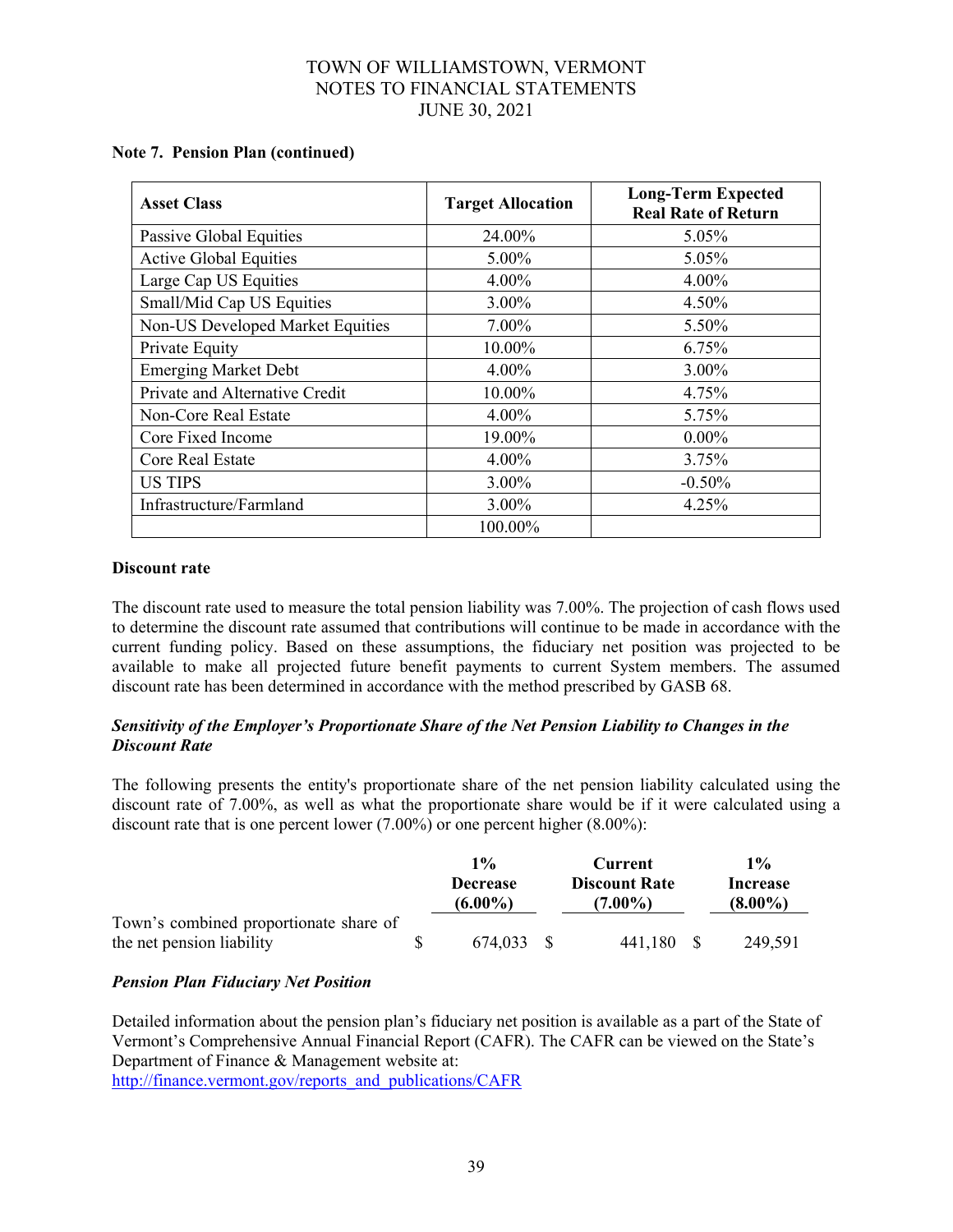#### **Note 8. Risk Management**

The Town is exposed to various risks of loss related to torts; theft of, damage to, and destruction of assets; errors and omissions; injuries to employees; and natural disasters. The Town maintains insurance coverage through the Vermont League of Cities and Towns Property and Casualty Intermunicipal Fund, Inc. covering each of those risks of loss. Management believes such coverage is sufficient to preclude any significant uninsured losses to the Town. Settled claims have not exceeded this coverage in any of the past three fiscal years. The Town must remain a member for a minimum of one year and may withdraw from the Fund after that time by giving sixty-days notice. Fund underwriting and rate setting policies have been established after consultation with actuaries. Fund members are subject to a supplemental assessment in the event of deficiencies. If the assets of the Fund were to be exhausted, members would be responsible for the Fund's liabilities.

#### **Note 9. Contingent Liabilities**

The Town participates in a number of federally assisted and state grant programs that are subject to audits by the grantors or their representatives. Accordingly, compliance with applicable grant requirements will be established at some future date. The amount, if any, of expenditures which may be disallowed by the granting agencies cannot be determined at this time, although the Town expects such amounts, if any, to be immaterial.

#### **Note 10. Property Taxes**

Property taxes attach as an enforceable lien on property as of April 1, annually. Property taxes are due in a single installment on November  $16<sup>th</sup>$ . All late payments are subject to an 8% penalty and interest is calculated at 1% per month. Property taxes are recognized as revenue in the period for which they are levied, which is the fiscal year during which tax payments are due, provided the taxes are received within sixty (60) days after year-end. The remaining receivables are reported as unearned revenue, a deferred inflow of resources.

The Town tax rate for fiscal year 2021 were as follows:

|                     | Residential  |    | Non-Residential |
|---------------------|--------------|----|-----------------|
| General fund        | \$<br>0.1823 | -S | 0.1823          |
| Highway fund        | 0.2790       |    | 0.2790          |
| Fire department     | 0.0644       |    | 0.0644          |
| Ambulance           | 0.0461       |    | 0.0461          |
| Cemetery            | 0.0117       |    | 0.0117          |
| Library             | 0.0248       |    | 0.0248          |
| Special articles    | 0.0141       |    | 0.0141          |
| Local agreement     | 0.0050       |    | 0.0050          |
| State education tax | 1.3842       |    | 1.5695          |
|                     | \$<br>2.0116 |    | 2.1969          |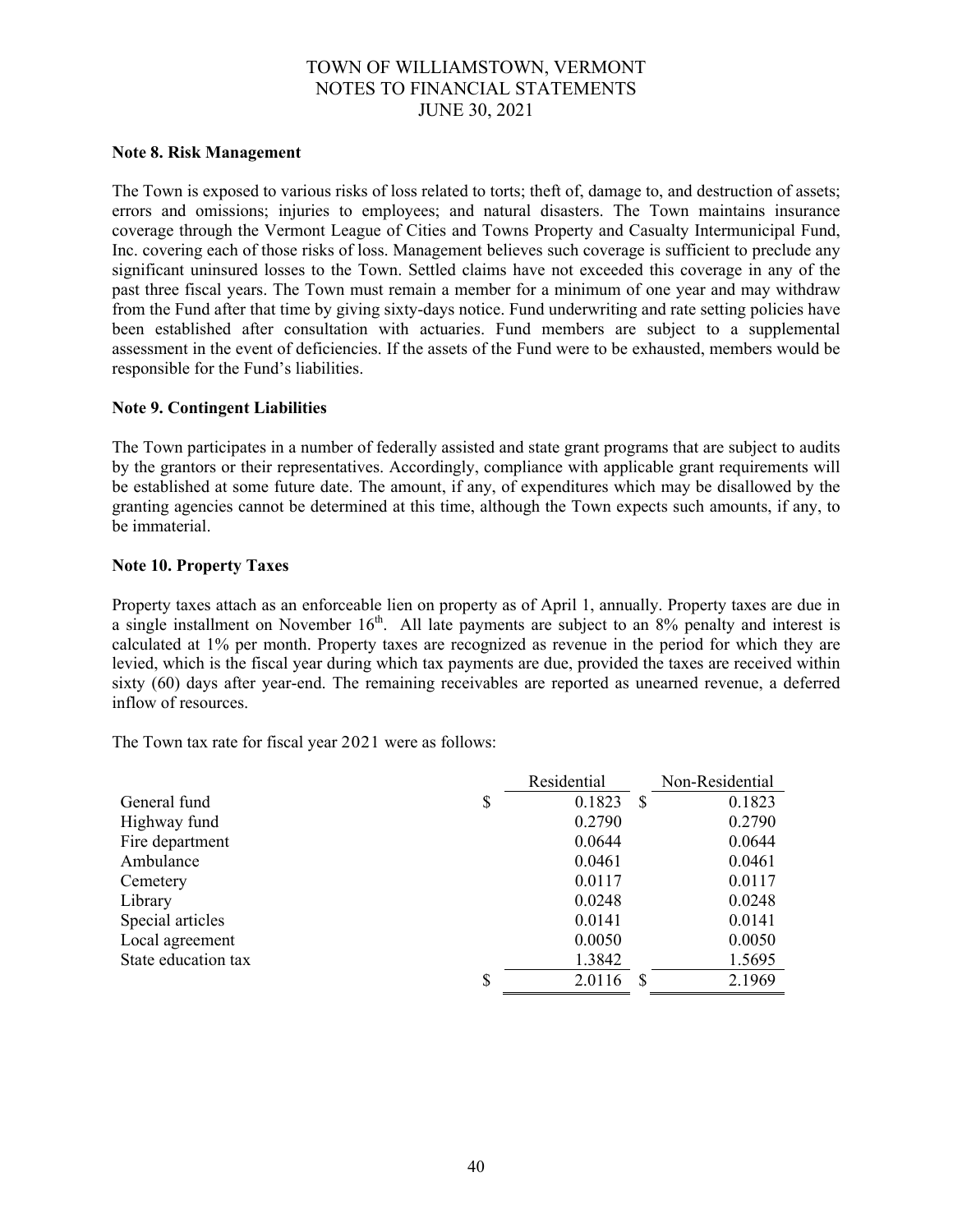### **Note 11. Net Position**

Governmental and business-type activities net position reported on the government-wide Statement of Net Position at June 30, 2021 includes the following:

|                                        | Governmental    |               | Business-Type |     |            |
|----------------------------------------|-----------------|---------------|---------------|-----|------------|
|                                        | Activities      |               | Activities    |     | Total      |
| Net investment in capital assets:      |                 |               |               |     |            |
| Net capital assets                     | \$<br>5,422,970 | <sup>\$</sup> | 2,176,640     | \$. | 7,599,610  |
| General obligation bonds/notes payable | 2,342,048       |               | 877,723       |     | 3,219,771  |
| Total net investment in capital assets | 3,080,922       |               | 1,298,917     |     | 4,379,839  |
| Restricted:                            |                 |               |               |     |            |
| Veteran's park                         | 3,770           |               |               |     | 3,770      |
| Parade fund                            | 200             |               |               |     | <b>200</b> |
| Cemetery burial fund                   | 5,476           |               |               |     | 5,476      |
| Cemetery donation fund                 | 5,425           |               |               |     | 5,425      |
| Henry Baker fund                       | 4,170           |               |               |     | 4,170      |
| Other funds                            | 1,693           |               |               |     | 1,693      |
| Water reserve funds                    |                 |               | 101,556       |     | 101,556    |
| Sewer reserve funds                    |                 |               | 392,499       |     | 392,499    |
| Total restricted                       | 20,734          |               | 494,055       |     | 514,789    |
| Unrestricted:                          |                 |               |               |     |            |
| Total unrestricted                     | 1,401,613       |               | 123,298       |     | 1,524,911  |
| Total net position                     | \$<br>4,503,269 | S             | 1,916,270     | S   | 6,419,539  |

### **Note 12. Governmental Fund Balances**

|                                     |              |               | Other      |              |  |
|-------------------------------------|--------------|---------------|------------|--------------|--|
|                                     | General      |               |            |              |  |
|                                     | Fund         |               | Funds      | Total        |  |
| Non-spendable:                      |              |               |            |              |  |
| Prepaid items                       | \$<br>49,525 | <sup>\$</sup> |            | \$<br>49,525 |  |
| Total non-spendable                 | 49,525       |               |            | 49,525       |  |
| <b>Restricted:</b>                  |              |               |            |              |  |
| Veteran's park                      | 3,770        |               | 5,401      | 3,770        |  |
| Parade fund                         |              |               | <b>200</b> | <b>200</b>   |  |
| Cemetery burial fund                |              |               | 5,476      | 5,476        |  |
| Cemetery donation fund              |              |               | 5,425      | 5,425        |  |
| Henry Baker fund                    |              |               | 4,170      | 4,170        |  |
| Tax rate stabilization reserve fund |              |               | 103,379    | 103,379      |  |
| Other funds                         |              |               | 7,904      | 7,904        |  |
| Total restricted                    | 3,770        |               | 131,955    | 135,725      |  |
| Committed:                          |              |               |            |              |  |
| Reappraisal fund                    |              |               | 139,120    | 139,120      |  |
| Records restoration fund            |              |               | 60,773     | 60,773       |  |
| Total committed                     |              |               | 199,893    | 199,893      |  |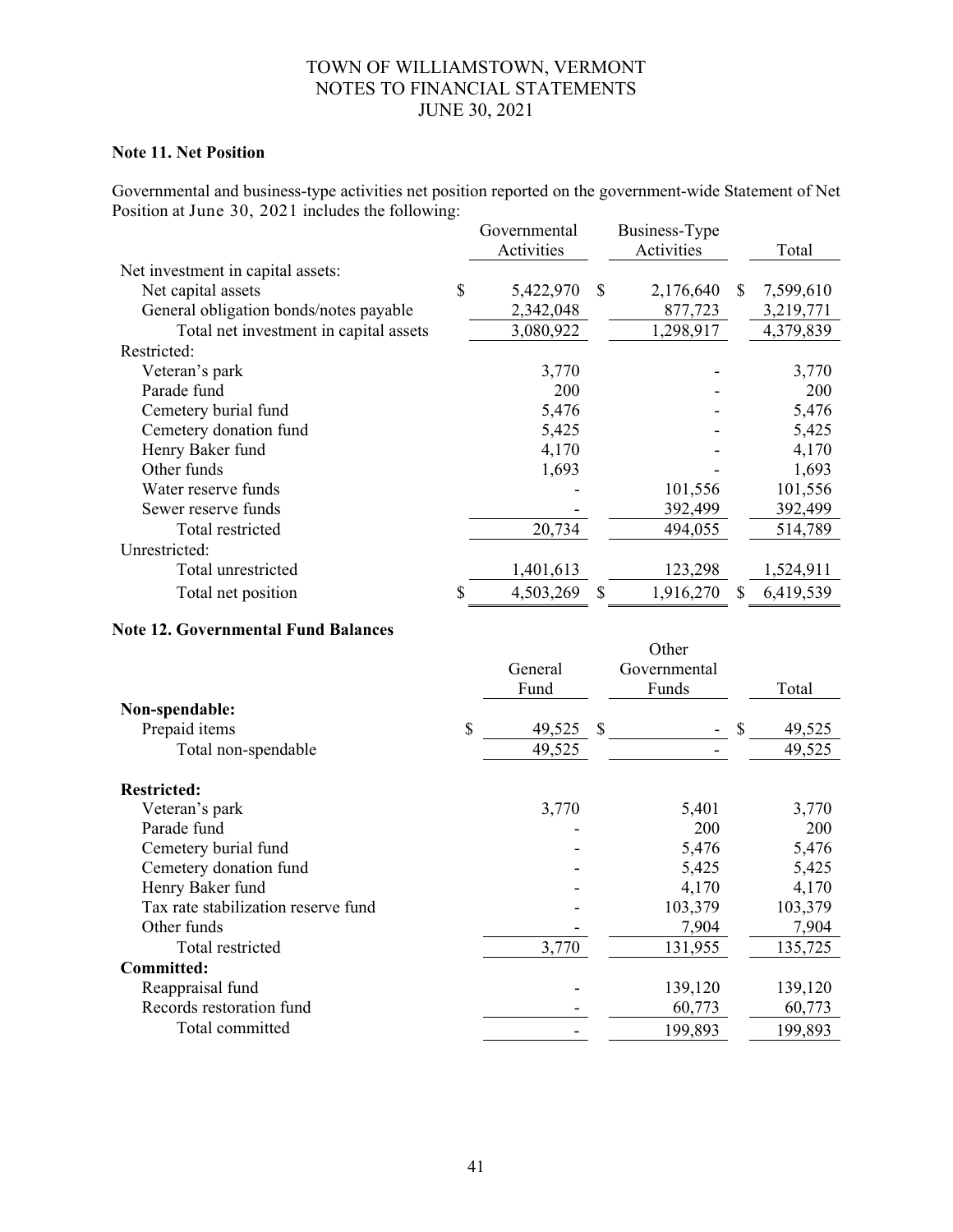## **Note 12. Governmental Fund Balances (continued)**

|                                  | General       |     | Governmental |   |            |
|----------------------------------|---------------|-----|--------------|---|------------|
|                                  | Fund          |     | Funds        |   | Total      |
| Assigned:                        |               |     |              |   |            |
| Energy grant reserve fund        |               |     | 987          |   | 987        |
| Cemetery project reserve fund    |               |     | 12,261       |   | 12,261     |
| Special appropriations           | (123, 712)    |     |              |   | (123, 712) |
| Cemetery fund                    |               |     | (4,201)      |   | (4,201)    |
| Highway reserve fund             |               |     | 348,678      |   | 348,678    |
| Ambulance fund                   |               |     | 113,916      |   | 113,916    |
| Fire truck fund                  |               |     | 77,398       |   | 77,398     |
| Road rehab fund                  |               |     | 143,403      |   | 143,403    |
| Public safety fund               |               |     | 31,303       |   | 31,303     |
| Public safety building fund      |               |     | 1,000        |   | 1,000      |
| Town hall renovation fund        |               |     | 7,040        |   | 7,040      |
| Total assigned                   | (123, 712)    |     | 718,537      |   | 594,825    |
| Unassigned:                      |               |     |              |   |            |
| General fund                     | 197,497       |     | 374,606      |   | 572,103    |
| Total governmental fund balances | \$<br>127,080 | \$. | 1,424,991    | S | 1,552,071  |

#### **Note 13. Subsequent Events**

Management has evaluated subsequent events through January 3, 2022, the date that the financial statements were available to be issued.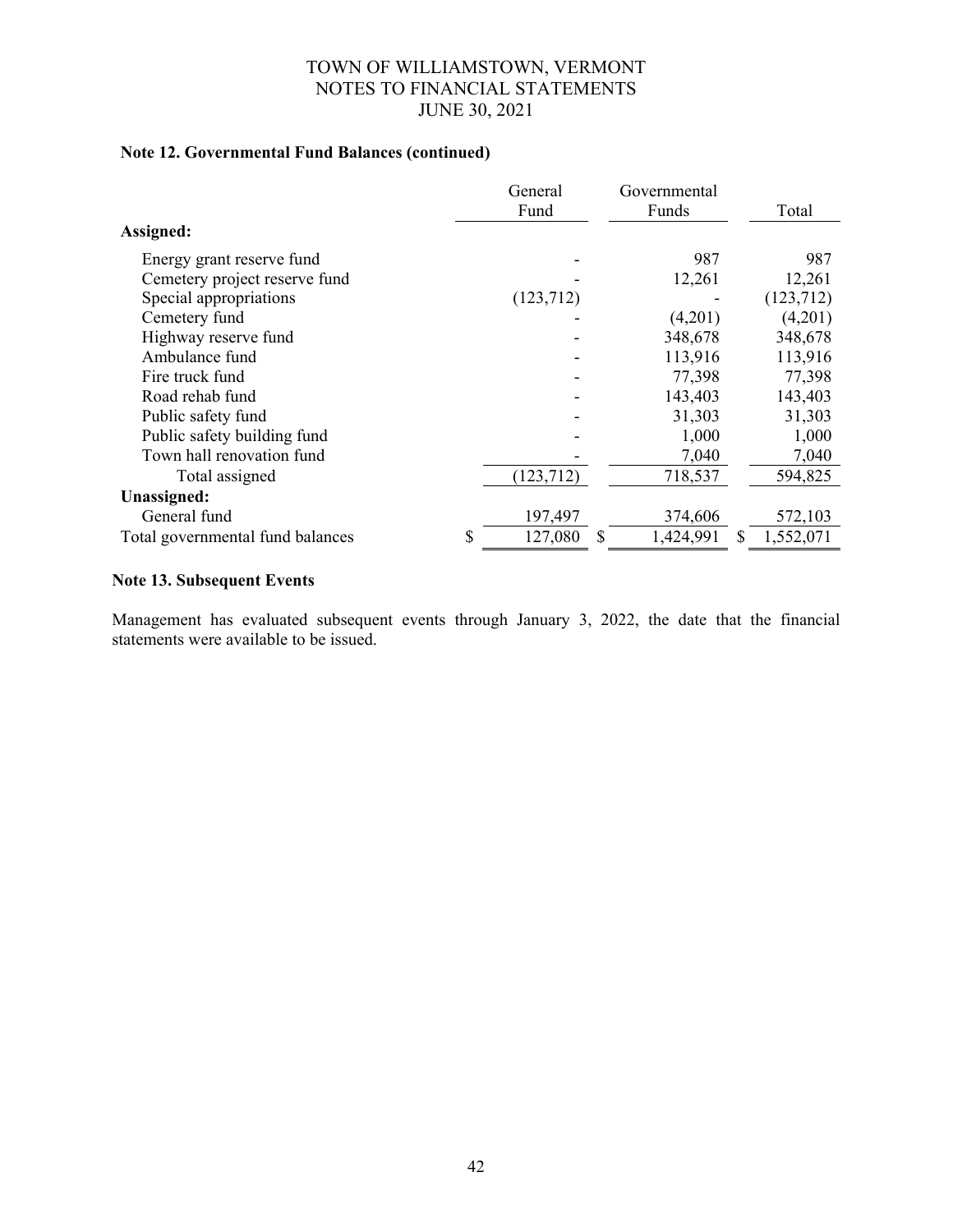### **EXHIBIT H**

## **TOWN OF WILLIAMSTOWN, VERMONT SCHEDULE OF THE TOWN'S PROPORTIONATE SHARE OF NET PENSION LIABILITYVERMONT MUNICIPAL EMPLOYEES' RETIREMENT SYSTEM COST SHARING MULTIPLE EMPLOYER DEFINED BENEFIT PLAN For the year ending June 30, 2021**

|                                                                                                   | June $30$ , |            |            |            |              |            |            |          |  |  |  |  |  |
|---------------------------------------------------------------------------------------------------|-------------|------------|------------|------------|--------------|------------|------------|----------|--|--|--|--|--|
|                                                                                                   |             | 2015       | 2016       | 2017       | 2018         | 2019       | 2020       | 2021     |  |  |  |  |  |
| Town's proportion of the net pension liability                                                    |             | 0.16%      | 0.17%      | $0.16\%$   | 0.14%        | 0.13%      | 0.13%      | $0.17\%$ |  |  |  |  |  |
| Town's proportionate share of the net pension liability                                           | S.          | 14,676 \$  | 129,380 \$ | 200,305 \$ | 171,039 \$   | 188,311 \$ | 246,182 \$ | 441,180  |  |  |  |  |  |
| Town's covered payroll                                                                            | S.          | 436,433 \$ | 430,092 \$ | 419,176 \$ | $426,304$ \$ | 515,692 \$ | 598,270 \$ | 794,202  |  |  |  |  |  |
| Town's proportionate share of the net pension liability<br>as a percentage of its covered payroll |             | $3.36\%$   | 30.08%     | 47.79%     | 40.12%       | 36.52%     | 41.15%     | 55.55%   |  |  |  |  |  |
| Plan fiduciary net position as a percentage of the total<br>pension liability                     |             | 98.32%     | 87.42%     | 80.95%     | 83.64%       | 82.60%     | 80.35%     | 82.64%   |  |  |  |  |  |

See Disclaimer in Accompanying Independent Auditor's Report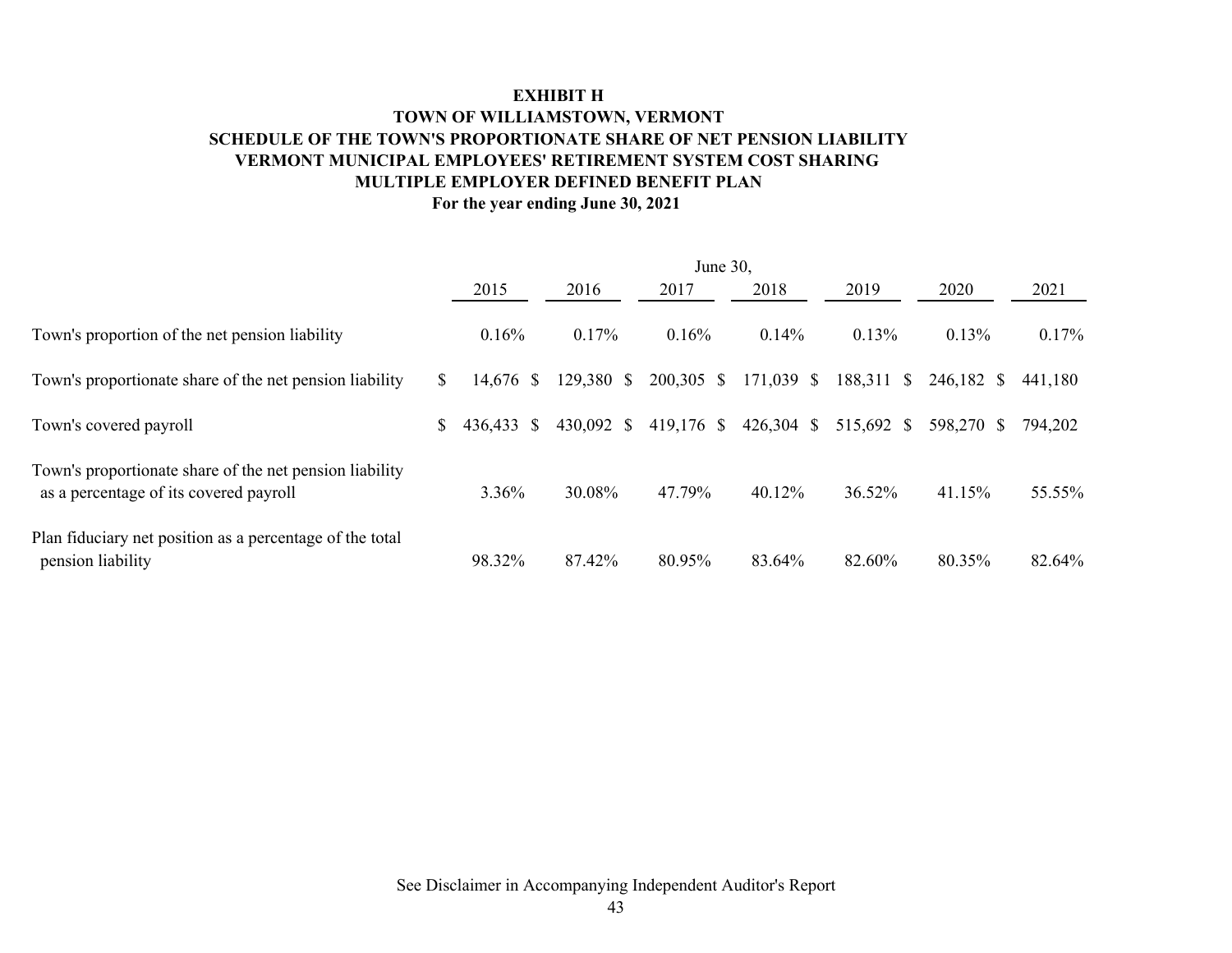#### **EXHIBIT I**

# **For the year ending June 30, 2021 TOWN OF WILLIAMSTOWN, VERMONT SCHEDULE OF TOWN CONTRIBUTIONS - PENSIONS VERMONT MUNICIPAL EMPLOYEES' RETIREMENT SYSTEM COST SHARING MULTIPLE EMPLOYER DEFINED BENEFIT PLAN**

|                                                                      |                |            |              |            |              |           | June 30, |                                  |  |                          |  |                          |         |
|----------------------------------------------------------------------|----------------|------------|--------------|------------|--------------|-----------|----------|----------------------------------|--|--------------------------|--|--------------------------|---------|
|                                                                      |                | 2015       |              |            |              | 2017      |          | 2018                             |  | 2019                     |  | 2020                     | 2021    |
| Contractually required contribution                                  | \$             | 23,458     | <sup>S</sup> | 23,655 \$  |              | 23,055 \$ |          | 23,447 \$                        |  | 29,130 \$                |  | $27,264$ \$              | 36,145  |
| Contribution in relation to the contractually required contributions |                | 23,458     |              | 23,655     |              | 23,055    |          | 23,447                           |  | 29,130                   |  | 27,264                   | 36,145  |
| Contribution deficiency (excess)                                     |                |            |              | $\sim$     | $\mathbb{S}$ | $-$ \$    |          | $-$ \$                           |  | <b>Contract Contract</b> |  | $\overline{\phantom{a}}$ |         |
| Town's covered payroll                                               | $\mathbb{S}^-$ | 436,433 \$ |              | 430,092 \$ |              |           |          | 419,176 \$ 426,304 \$ 515,692 \$ |  |                          |  | 598,270 \$               | 794,202 |
| Contributions as a percentage of covered payroll                     |                | 98.32%     |              | 87.42%     |              | 80.95%    |          | 83.64%                           |  | 82.60%                   |  | 80.35%                   | 80.35%  |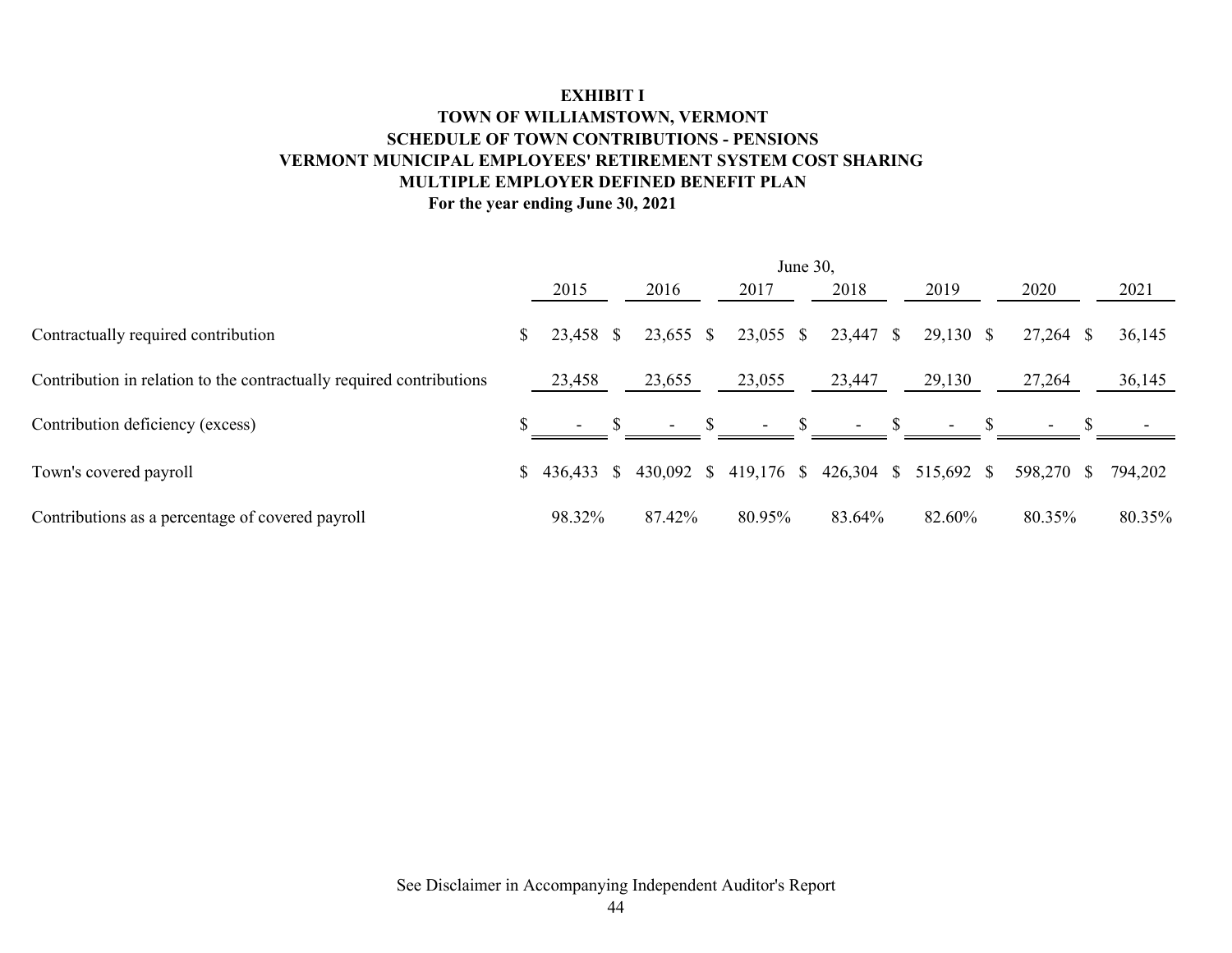#### **SCHEDULE 1 TOWN OF WILLIAMSTOWN, VERMONT BALANCE SHEET NON-MAJOR GOVERNMENTAL FUNDS June 30, 2021**

|                                     |    |             |             |                          |                                    | Special Revenue Funds |                          |                          | Capital Projects Funds |                            |                          |                          |               |                                |                          |                               |                 |                    |
|-------------------------------------|----|-------------|-------------|--------------------------|------------------------------------|-----------------------|--------------------------|--------------------------|------------------------|----------------------------|--------------------------|--------------------------|---------------|--------------------------------|--------------------------|-------------------------------|-----------------|--------------------|
|                                     |    |             | Records     |                          | Tax Rate<br>Veterans               |                       | Cemetery                 | Cemetery                 | Henry                  |                            |                          | Cemetery                 | Fire          | Road                           | Public                   | Public Safety                 | Town Hall       |                    |
|                                     |    | Reappraisal | Restoration | Parade                   | Stabilization                      | Memorial              | Burial                   | Donation                 | Baker                  | Other                      | Ambulance                | Project                  | Truck         | Rehab                          | Safety                   | Building                      | Renovation      |                    |
|                                     |    | Fund        | Fund        | Fund                     | Fund                               | Fund                  | Fund                     | Fund                     | Fund                   | Funds                      | Fund                     | Fund                     | Fund          | Fund                           | Fund                     | Fund                          | Fund            | Total              |
| <b>ASSETS</b>                       |    |             |             |                          |                                    |                       |                          |                          |                        |                            |                          |                          |               |                                |                          |                               |                 |                    |
| Cash                                | ×. | $\sim$      | -S          | $\overline{\phantom{0}}$ | $\overline{\phantom{a}}$           | -S<br>$\sim$          | $\overline{\phantom{a}}$ | $\overline{\phantom{a}}$ | 4,170<br>-S<br>- \$    | $\sim$                     | $\overline{\phantom{a}}$ | $\overline{\phantom{a}}$ | - S<br>$\sim$ | $\overline{\phantom{a}}$       | $\overline{\phantom{a}}$ | -S<br>- S<br>$\sim$ 100 $\mu$ | $\sim$          | 4,170              |
| Due from other funds                |    | 139,120     | 60,773      | 200                      | 103,379                            | 5,401                 | 5,476                    | 5,425                    |                        | 7,904                      | 113,916                  | $\sim$                   | 77,398        | 143,403                        | 53,561                   | 1,000                         | 7,040           | 723,996            |
| Total assets                        |    | 139,120     | 60,773      | 200                      | 103,379                            | 5,401                 | 5,476                    | 5,425                    | 4,170                  | 7,904                      | 113,916                  |                          | 77,398        | 143,403                        | 53,561                   | 1,000                         | 7,040           | 728,166            |
| <b>LIABILITIES</b>                  |    |             |             |                          |                                    |                       |                          |                          |                        |                            |                          |                          |               |                                |                          |                               |                 |                    |
| Due to other funds                  |    |             |             |                          |                                    |                       |                          |                          |                        |                            |                          | 4,201                    |               |                                | 22,258                   |                               |                 | 26,459             |
|                                     |    |             |             |                          |                                    |                       |                          |                          |                        |                            |                          |                          |               |                                |                          |                               |                 |                    |
| <b>Total liabilities</b>            |    |             |             |                          | $\overline{\phantom{a}}$           |                       |                          |                          |                        |                            |                          | 4,201                    | $\sim$        |                                | 22,258                   |                               |                 | 26,459             |
| <b>FUND BALANCES</b>                |    |             |             |                          |                                    |                       |                          |                          |                        |                            |                          |                          |               |                                |                          |                               |                 |                    |
| Restricted                          |    |             |             | 200                      | 103,379                            | 5.401                 | 5,476                    | 5,425                    | 4,170                  | 7.904                      |                          |                          |               |                                |                          |                               |                 | 131,955            |
| Committed                           |    | 139,120     | 60,773      |                          |                                    |                       |                          |                          |                        |                            |                          |                          |               |                                |                          |                               |                 |                    |
| Assigned                            |    | $\sim$      |             |                          | $\overline{\phantom{0}}$<br>$\sim$ |                       | $\sim$                   |                          |                        | $\overline{\phantom{a}}$   | 113,916                  | (4,201)                  | 77,398        | 143,403                        | 31,303                   | 1,000                         | $\sim$<br>7,040 | 199,893<br>369,859 |
| Total fund balances                 |    | 139,120     | 60,773      | 200                      | 103,379                            | 5,401                 | 5,476                    | 5,425                    |                        | 7,904                      | 113,916                  | (4,201)                  | 77,398        |                                | 31,303                   | 1,000                         | 7,040           | 701,707            |
|                                     |    |             |             |                          |                                    |                       |                          |                          | 4,170                  |                            |                          |                          |               | 143,403                        |                          |                               |                 |                    |
| Total liabilities, deferred inflows |    |             |             |                          |                                    |                       |                          |                          |                        |                            |                          |                          |               |                                |                          |                               |                 |                    |
| of resources and fund balances      |    | 139,120 \$  | 60,773 \$   | 200 S                    | 103,379 \$                         | 5,401 \$              | 5,476 \$                 |                          |                        | 5,425 \$ 4,170 \$ 7,904 \$ | 113,916 \$               | $\sim$                   | S.            | 77,398 \$ 143,403 \$ 53,561 \$ |                          | 1,000 S                       |                 | 7,040 \$ 728,166   |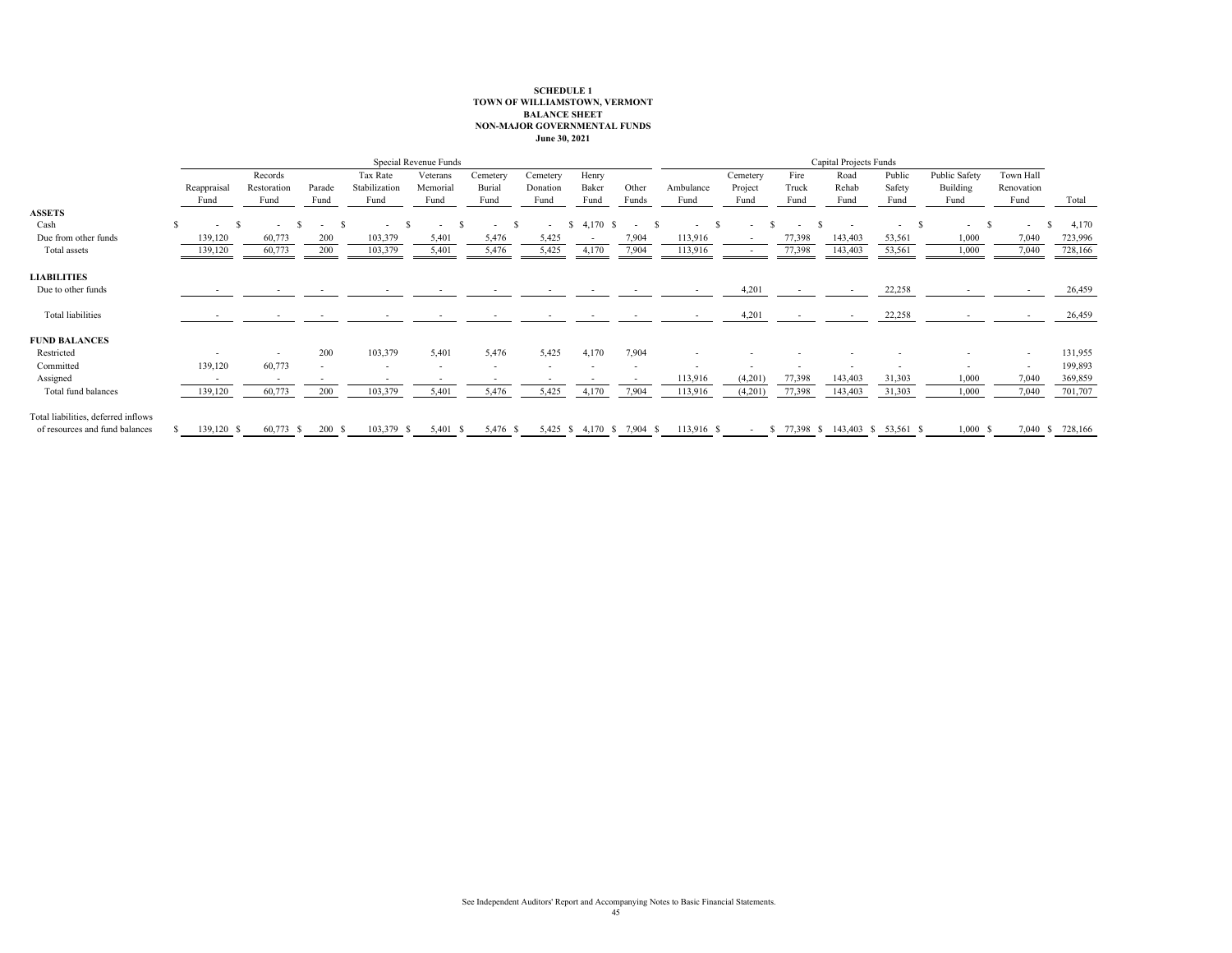# **June 30, 2021 SCHEDULE 2 TOWN OF WILLIAMSTOWN, VERMONT STATEMENT OF REVENUES, EXPENDITURES AND CHANGES IN FUND BALANCES GOVERNMENTAL FUNDS**

|                                                 |   |                     |                                |                          |                                   | Special Revenue Funds        |                            |                              |                          |                | Capital Projects Funds   |                             |                       |                       |                          |                                   |                                 |           |  |
|-------------------------------------------------|---|---------------------|--------------------------------|--------------------------|-----------------------------------|------------------------------|----------------------------|------------------------------|--------------------------|----------------|--------------------------|-----------------------------|-----------------------|-----------------------|--------------------------|-----------------------------------|---------------------------------|-----------|--|
|                                                 |   | Reappraisal<br>Fund | Records<br>Restoration<br>Fund | Parade<br>Fund           | Tax Rate<br>Stabilization<br>Fund | Veterans<br>Memorial<br>Fund | Cemetery<br>Burial<br>Fund | Cemetery<br>Donation<br>Fund | Henry<br>Baker<br>Fund   | Other<br>Funds | Ambulance<br>Fund        | Cemetery<br>Project<br>Fund | Fire<br>Truck<br>Fund | Road<br>Rehab<br>Fund | Public<br>Safety<br>Fund | Public Safety<br>Building<br>Fund | Town Hall<br>Renovation<br>Fund | Total     |  |
| <b>REVENUES</b>                                 |   |                     |                                |                          |                                   |                              |                            |                              |                          |                |                          |                             |                       |                       |                          |                                   |                                 |           |  |
| Intergovernmental                               | S | 13,864 \$           |                                |                          |                                   |                              |                            |                              |                          |                |                          |                             |                       | 62,587 \$             |                          |                                   | - S                             | 76,451    |  |
| Charges for services                            |   |                     | 13,901                         |                          |                                   |                              |                            |                              |                          |                |                          |                             |                       |                       |                          |                                   |                                 | 13,901    |  |
| Miscellaneous                                   |   |                     |                                |                          |                                   | 2,000                        |                            |                              |                          |                | 7,133                    |                             |                       |                       | 1,050                    |                                   |                                 | 10,183    |  |
| Total revenues                                  |   | 13,864              | 13,901                         | $\overline{\phantom{a}}$ |                                   | 2,000                        |                            |                              |                          | $\sim$         | 7,133                    | $\overline{\phantom{a}}$    |                       | 62,587                | 1,050                    |                                   |                                 | 100,535   |  |
| <b>EXPENDITURES</b>                             |   |                     |                                |                          |                                   |                              |                            |                              |                          |                |                          |                             |                       |                       |                          |                                   |                                 |           |  |
| General government                              |   | 4,354               |                                |                          |                                   |                              |                            |                              |                          |                |                          |                             |                       |                       |                          |                                   |                                 | 4,354     |  |
| Public safety                                   |   |                     |                                |                          |                                   |                              |                            |                              |                          |                | 35,026                   |                             |                       |                       | 11,235                   |                                   |                                 | 46,261    |  |
| Highway and streets                             |   |                     |                                |                          |                                   |                              |                            |                              |                          |                |                          |                             |                       |                       |                          |                                   |                                 | $\sim$    |  |
| Culture and recreation                          |   |                     |                                |                          |                                   | 369                          |                            |                              |                          |                |                          |                             |                       |                       |                          |                                   |                                 | 369       |  |
| Capital outlay                                  |   |                     |                                |                          |                                   |                              |                            |                              |                          |                |                          |                             | 60,783                | 58,608                |                          |                                   | 6,239                           | 125,630   |  |
| Debt service:                                   |   |                     |                                |                          |                                   |                              |                            |                              |                          |                |                          |                             |                       |                       |                          |                                   |                                 |           |  |
| Principal                                       |   |                     |                                |                          |                                   |                              |                            |                              |                          |                |                          |                             | 20,000                |                       |                          |                                   |                                 | 20,000    |  |
| Interest                                        |   | $\sim$              |                                |                          |                                   | $\sim$                       |                            |                              |                          |                | $\overline{\phantom{a}}$ | $\sim$                      | 2,274                 | $\sim$                | $\overline{\phantom{a}}$ |                                   | $\sim$                          | 2,274     |  |
| Total expenditures                              |   | 4,354               |                                | $\overline{\phantom{a}}$ | $\overline{\phantom{a}}$          | 369                          | $\overline{\phantom{a}}$   |                              | $\overline{\phantom{a}}$ | $\sim$         | 35,026                   | $\sim$                      | 83,057                | 58,608                | 11,235                   | $\sim$                            | 6.239                           | 198,888   |  |
| Excess of revenues over expenditures            |   | 9,510               | 13,901                         | $\overline{\phantom{a}}$ |                                   | 1,631                        |                            |                              |                          |                | (27, 893)                | $\sim$                      | (83,057)              | 3,979                 | (10, 185)                |                                   | (6,239)                         | (98, 353) |  |
| <b>OTHER FINANCING</b><br><b>SOURCES (USES)</b> |   |                     |                                |                          |                                   |                              |                            |                              |                          |                |                          |                             |                       |                       |                          |                                   |                                 |           |  |
| Transfers in                                    |   |                     |                                |                          |                                   |                              |                            |                              |                          | 5,224          | 27,000                   |                             | 60,000                | 100,000               | 30,200                   |                                   |                                 | 222,424   |  |
| Transfers out                                   |   |                     |                                |                          | (60,000)                          |                              |                            |                              |                          |                |                          |                             |                       |                       |                          |                                   |                                 | (60,000)  |  |
| Proceeds from loan                              |   |                     |                                |                          | $\overline{\phantom{0}}$          |                              |                            |                              |                          |                |                          |                             |                       |                       |                          |                                   |                                 |           |  |
| Total other financing<br>sources (uses)         |   |                     |                                |                          | (60,000)                          |                              |                            |                              |                          | 5,224          | 27,000                   |                             | 60,000                | 100,000               | 30,200                   |                                   |                                 | 162,424   |  |
| Net change in fund balances                     |   | 9,510               | 13,901                         | $\tilde{\phantom{a}}$    | (60,000)                          | 1,631                        |                            |                              |                          | 5,224          | (893)                    | $\sim$                      | (23,057)              | 103,979               | 20,015                   |                                   | (6,239)                         | 64,071    |  |
| Fund Balance, beginning of year                 |   | 129,610             | 46,872                         | 200                      | 163,379                           | 3,770                        | 5,476                      | 5,425                        | 4,170                    | 2,680          | 114,809                  | (4,201)                     | 100,455               | 39,424                | 11,288                   | 1,000                             | 13,279                          | 637,636   |  |
| Fund Balance, end of year                       |   | 139,120 \$          | 60,773 \$                      | 200S                     | 103,379 \$                        | 5,401 \$                     | 5,476 \$                   | 5,425 \$                     | $4,170$ \$               | 7,904 \$       | 113,916 \$               | (4,201)                     | 77,398                | 143,403               | 31,303 \$                | 1,000 S                           | 7,040 \$                        | 701,707   |  |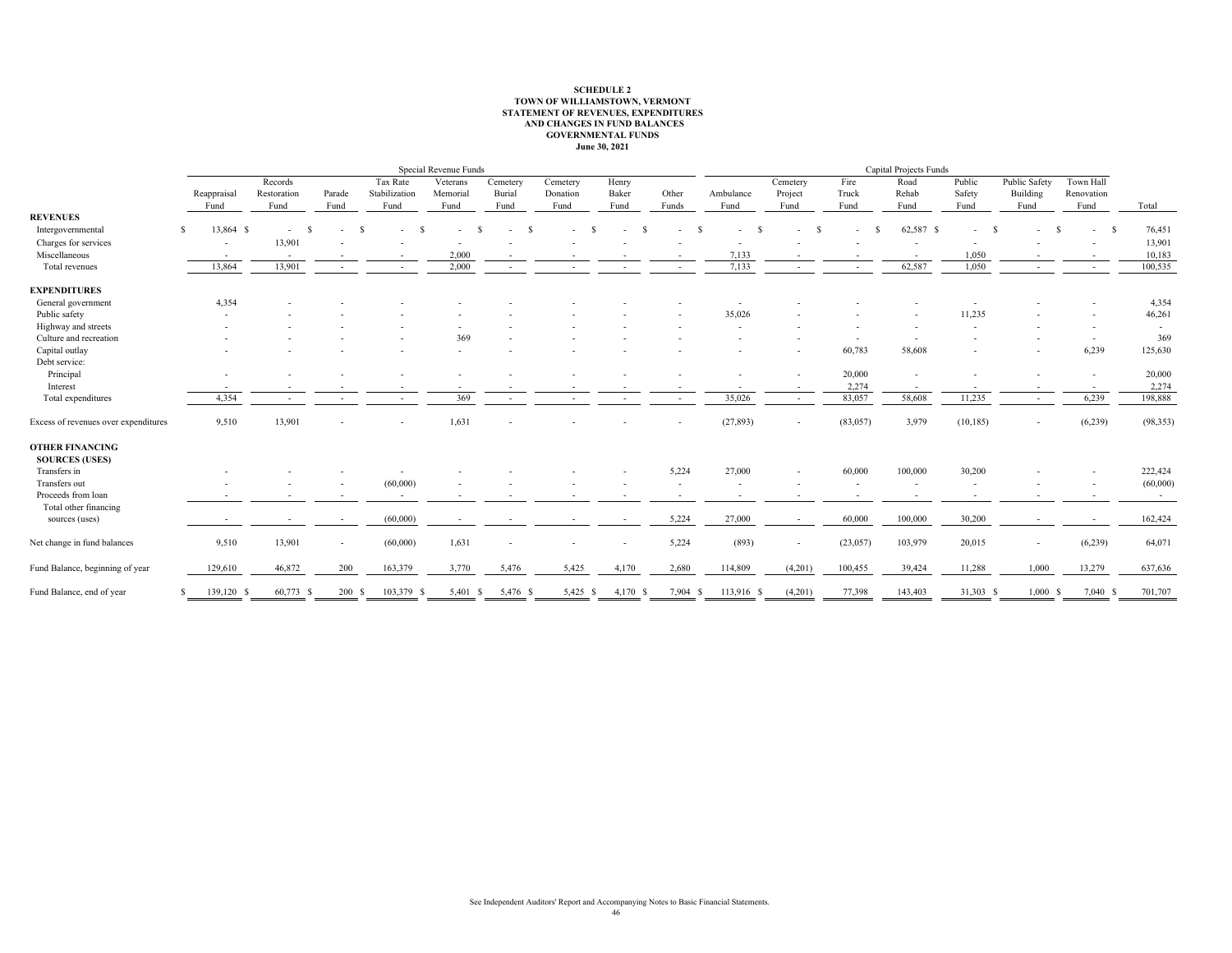### **INDEPENDENT AUDITOR'S REPORT ON INTERNAL CONTROL OVER FINANCIAL REPORTING AND ON COMPLAINCE AND OTHER MATTERS BASED ON AN AUDIT OF FINANCIAL STATEMENTS PERFORMED IN ACCORDANCE WITH GOVERNMENT AUDITING STANDARDS**

To the Board of Selectmen Town of Williamstown, Vermont

We have audited, in accordance with the auditing standards generally accepted in the United States of America and the standards applicable to financial audits contained in "Government Auditing Standards" issued by the Comptroller General of the United States, the financial statements of the governmental activities, the business-type activities, each major fund, and the aggregate remaining fund information of Town of Williamstown, Vermont, as of and for the year ended June 30, 2021, and the related notes to the financial statements, which collectively comprise the Town of Williamstown, Vermont's, basic financial statements, and have issued our report thereon dated January 3, 2022.

### **Internal Control over Financial Reporting**

In planning and performing our audit of the financial statements, we considered the Town of Williamstown, Vermont's, internal control over financial reporting (internal control) to determine the audit procedures that are appropriate in the circumstances for the purpose of expressing our opinions on the financial statements, but not for the purpose of expressing an opinion on the effectiveness of the Town of Williamstown, Vermont's, internal control. Accordingly, we do not express an opinion on the effectiveness of the Town of Williamstown, Vermont's, internal control.

A deficiency in internal control exists when the design or operation of a control does not allow management or employees, in the normal course of performing their assigned functions, to prevent, or detect and correct, misstatements on a timely basis. A material weakness is a deficiency, or a combination of deficiencies, in internal control such that there is a reasonable possibility that a material misstatement of the Town's financial statements will not be prevented, or detected and corrected, on a timely basis. A significant deficiency is a deficiency, or a combination of deficiencies, in internal control that is less severe than a material weakness, yet important enough to merit attention by those charged with governance.

Our consideration of internal control was for the limited purpose described in the first paragraph of this section and was not designed to identify all deficiencies in internal control that might be material weaknesses or significant deficiencies. Given these limitations, during our audit we did not identify any deficiencies in internal control that we consider to be material weaknesses. However, material weaknesses may exist that have not been identified.